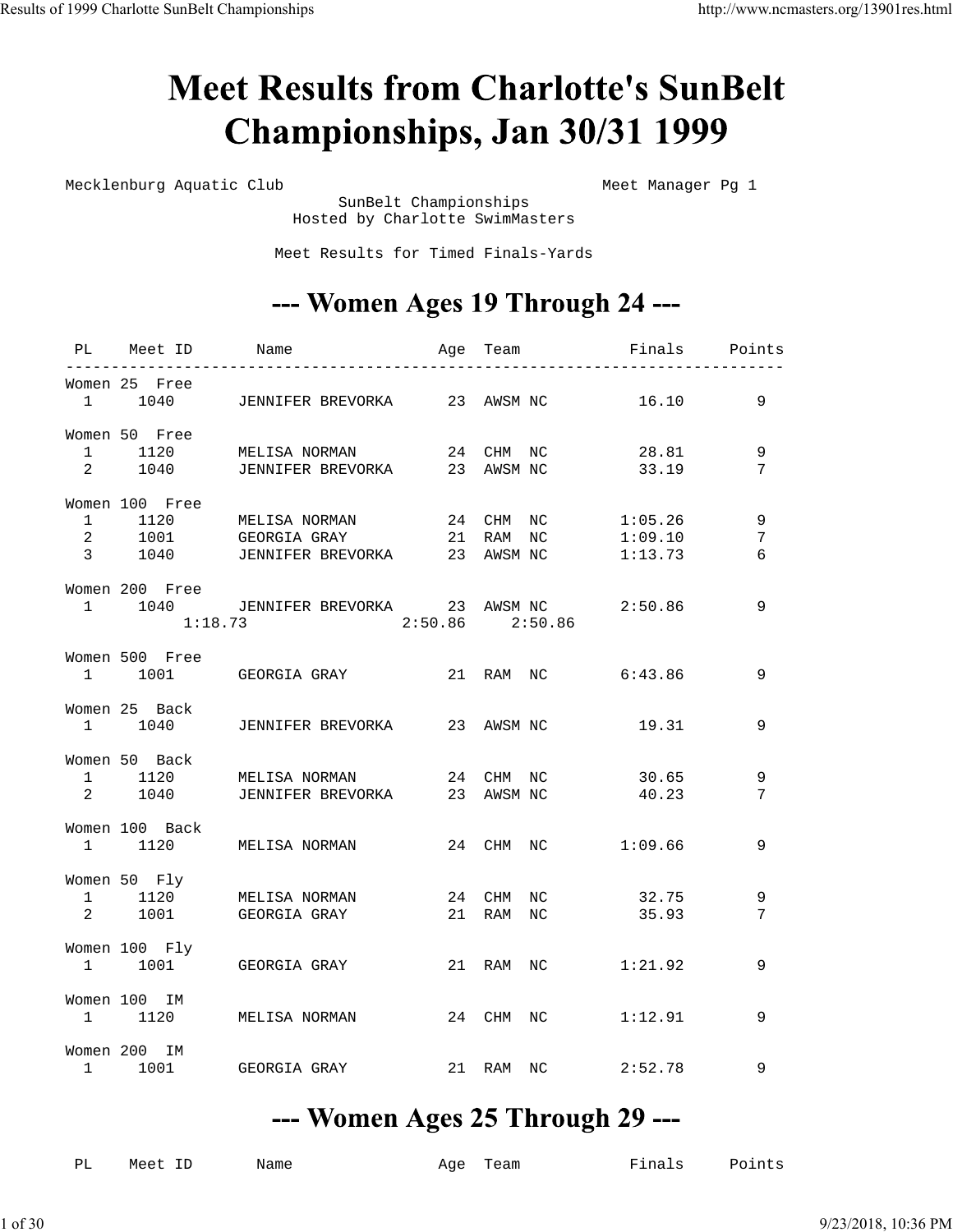|                                | Women 50 Free    |                                                                                                                        |    |            |                   |         |       |                 |
|--------------------------------|------------------|------------------------------------------------------------------------------------------------------------------------|----|------------|-------------------|---------|-------|-----------------|
|                                |                  | 1 1089 HEATHER HAGEMAN 28 CSM NC 24.75                                                                                 |    |            |                   |         |       | 9               |
|                                |                  | 2 1137 RACHEL GUNN 28 CSM NC 27.28                                                                                     |    |            |                   |         |       | $7\overline{ }$ |
|                                |                  | 3 1072 CHERLY BRAUNSTEIN 29 RAM NC 29.58                                                                               |    |            |                   |         |       | 6               |
|                                |                  |                                                                                                                        |    |            |                   |         |       |                 |
|                                | Women 100 Free   |                                                                                                                        |    |            |                   |         |       |                 |
|                                |                  | 1 1137 RACHEL GUNN 28 CSM NC 1:01.03                                                                                   |    |            |                   |         |       | 9               |
|                                |                  | 2 1072 CHERLY BRAUNSTEIN 29 RAM NC 1:07.94                                                                             |    |            |                   |         |       | 7               |
|                                |                  |                                                                                                                        |    |            |                   |         |       |                 |
|                                | Women 200 Free   |                                                                                                                        |    |            |                   |         |       |                 |
|                                |                  | $1$ 1075 PATRICIA HOGAN 29 NCAM NC $2:23.64$                                                                           |    |            |                   |         |       | 9               |
|                                |                  |                                                                                                                        |    |            |                   |         |       |                 |
|                                | Women 500 Free   |                                                                                                                        |    |            |                   |         |       |                 |
|                                |                  | 1 1075 PATRICIA HOGAN 29 NCAM NC 6:08.97                                                                               |    |            |                   |         |       | 9               |
|                                | Women 1650 Free  |                                                                                                                        |    |            |                   |         |       |                 |
|                                |                  | 1 1075 PATRICIA HOGAN 29 NCAM NC 21:32.26                                                                              |    |            |                   |         |       | 9               |
|                                |                  |                                                                                                                        |    |            |                   |         |       |                 |
|                                | Women 50 Back    |                                                                                                                        |    |            |                   |         |       |                 |
|                                |                  | 1 1089 HEATHER HAGEMAN                                                                                                 |    |            | 28 CSM NC 29.22   |         |       | $\mathsf 9$     |
|                                |                  |                                                                                                                        |    |            |                   |         |       | $7\overline{ }$ |
|                                |                  | 1045 SHANNON SUMMERLIN 26 VMST VA 30.08<br>3 1075 PATRICIA HOGAN 29 NCAM NC 35.02<br>4 1137 RACHELGUNN 28 CSM NC 35.84 |    |            |                   |         |       | $\sqrt{6}$      |
|                                |                  |                                                                                                                        |    |            |                   | 35.84   |       | $\mathsf S$     |
| 5                              |                  | 1072 CHERLY BRAUNSTEIN 29 RAM NC                                                                                       |    |            | 37.62             |         |       | $\overline{4}$  |
|                                |                  |                                                                                                                        |    |            |                   |         |       |                 |
|                                | Women 100 Back   |                                                                                                                        |    |            |                   |         |       |                 |
|                                |                  | 1 1075 PATRICIA HOGAN 29 NCAM NC 1:12.26                                                                               |    |            |                   |         |       | 9               |
|                                |                  |                                                                                                                        |    |            |                   |         |       |                 |
|                                | Women 50 Breast  |                                                                                                                        |    |            |                   |         |       |                 |
|                                |                  | 1 1045 SHANNON SUMMERLIN 26 VMST VA 33.22                                                                              |    |            |                   |         |       | 9               |
|                                |                  | 2 1137 RACHEL GUNN                                                                                                     |    |            | 28 CSM NC 34.72   |         |       | 7               |
|                                |                  | 3 1148 SILICA LARKIN                                                                                                   |    | 26 RAM NC  | 37.92             |         |       | 6               |
|                                |                  |                                                                                                                        |    |            |                   |         |       |                 |
|                                | Women 100 Breast |                                                                                                                        |    |            |                   |         |       |                 |
|                                |                  | 1 1137 RACHEL GUNN                                                                                                     |    |            | 28 CSM NC 1:15.50 |         |       | 9               |
|                                |                  | 2 1148 SILICA LARKIN                                                                                                   |    | 26 RAM NC  |                   | 1:26.56 |       | 7               |
|                                |                  |                                                                                                                        |    |            |                   |         |       |                 |
|                                | Women 200 Breast |                                                                                                                        |    |            |                   |         |       |                 |
|                                |                  | 1 1137 RACHEL GUNN 28 CSM NC<br>2 1148 SILICA LARKIN 26 RAM NC                                                         |    |            | 28 CSM NC 2:44.73 |         |       | 9               |
|                                | 1148             |                                                                                                                        |    |            |                   | 3:00.89 |       | $7\phantom{.0}$ |
|                                |                  |                                                                                                                        |    |            |                   |         |       |                 |
|                                | Women 50 Fly     |                                                                                                                        |    |            |                   |         |       |                 |
| $\mathbf{1}$                   | 1045             | SHANNON SUMMERLIN                                                                                                      | 26 | VMST VA    |                   |         | 28.74 | 9               |
| $2 \left( \frac{1}{2} \right)$ | 1137             | RACHEL GUNN                                                                                                            | 28 | CSM NC     |                   |         | 31.64 | 7               |
|                                |                  |                                                                                                                        |    |            |                   |         |       |                 |
|                                | Women 100 Fly    |                                                                                                                        |    |            |                   |         |       |                 |
| $\mathbf{1}$                   | 1137             | RACHEL GUNN                                                                                                            |    | 28 CSM NC  |                   | 1:11.35 |       | 9               |
| $\overline{2}$                 | 1148             | SILICA LARKIN                                                                                                          | 26 | RAM NC     |                   | 1:27.15 |       | 7               |
|                                | Women 100 IM     |                                                                                                                        |    |            |                   |         |       |                 |
| $\mathbf{1}$                   | 1045             | SHANNON SUMMERLIN                                                                                                      |    | 26 VMST VA |                   | 1:04.13 |       | 9               |
| $\overline{a}$                 |                  |                                                                                                                        |    |            |                   |         |       |                 |
| $\mathbf{3}$                   | 1137<br>1075     | RACHEL GUNN                                                                                                            | 28 | CSM NC     |                   | 1:12.41 |       | 7               |
|                                |                  | PATRICIA HOGAN                                                                                                         | 29 | NCAM NC    |                   | 1:18.54 |       | 6               |
|                                | Women 200 IM     |                                                                                                                        |    |            |                   |         |       |                 |
| $\mathbf{1}$                   | 1075             | PATRICIA HOGAN                                                                                                         | 29 | NCAM NC    |                   | 2:50.87 |       | 9               |
| 2                              | 1148             | SILICA LARKIN                                                                                                          | 26 | RAM NC     |                   | 3:02.54 |       | 7               |
|                                |                  |                                                                                                                        |    |            |                   |         |       |                 |
|                                | Women 400 IM     |                                                                                                                        |    |            |                   |         |       |                 |
| $\mathbf{1}$                   | 1075             | PATRICIA HOGAN                                                                                                         | 29 | NCAM NC    |                   | 5:53.68 |       | 9               |
| $\overline{a}$                 | 1148             | SILICA LARKIN                                                                                                          | 26 | RAM NC     |                   | 6:16.41 |       | 7               |
|                                |                  |                                                                                                                        |    |            |                   |         |       |                 |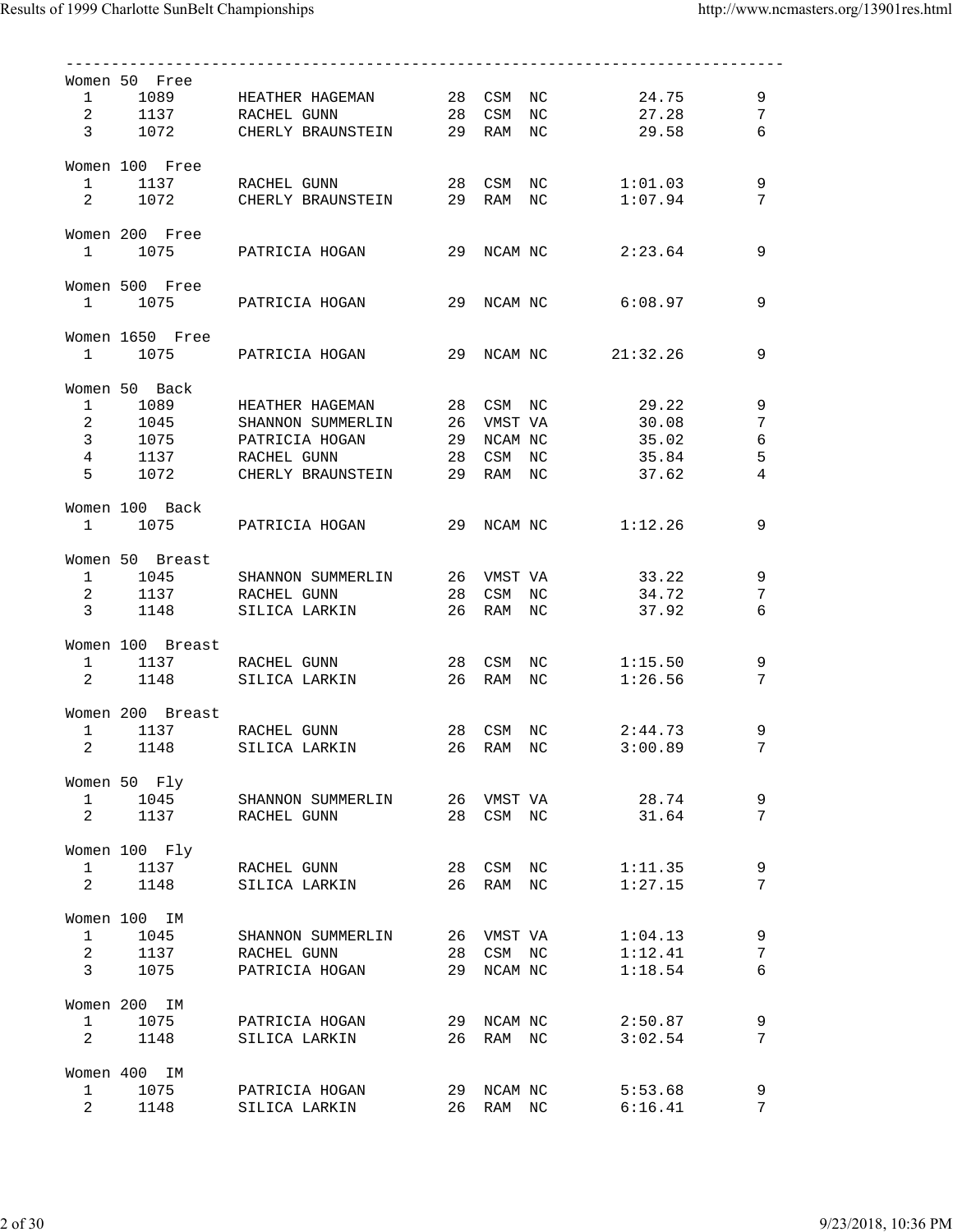### --- Women Ages 30 Through 34 ---

|                   | PL Meet ID       |                                                                                                    |    |            | . _ _ _ _ _ _ _ _ _ _ _ _ _ _ _ _ |                 |
|-------------------|------------------|----------------------------------------------------------------------------------------------------|----|------------|-----------------------------------|-----------------|
|                   | Women 50 Free    |                                                                                                    |    |            |                                   |                 |
|                   |                  | 1 1128 CHRISTINE VESS 34 CSM NC<br>2 1102 SIAN HUNTER 32 NCAM NC<br>3 1097 LORIN BRIGDEN 31 CSM NC |    |            | 27.14                             | 9               |
|                   |                  |                                                                                                    |    |            | 27.36                             | $7\overline{ }$ |
|                   |                  |                                                                                                    |    |            | 33.86                             | 6               |
|                   | Women 100 Free   |                                                                                                    |    |            |                                   |                 |
|                   |                  | 1 1102 SIAN HUNTER 32 NCAM NC 59.13                                                                |    |            |                                   | $\,9$           |
|                   |                  | 2 1076 PAMELA LINDROOS 33 NCAM NC 1:00.90                                                          |    |            |                                   | 7               |
|                   |                  | 3 1097 LORIN BRIGDEN 31 CSM NC 1:19.63                                                             |    |            |                                   | 6               |
|                   | Women 200 Free   |                                                                                                    |    |            |                                   |                 |
|                   |                  | 1 1102 SIAN HUNTER 32 NCAM NC 2:09.69                                                              |    |            |                                   | 9               |
|                   |                  | 2 1076 PAMELA LINDROOS 33 NCAM NC 2:20.25                                                          |    |            |                                   | 7               |
|                   | Women 500 Free   |                                                                                                    |    |            |                                   |                 |
|                   |                  | 1 1102 SIAN HUNTER 32 NCAM NC 6:06.20                                                              |    |            |                                   | 9               |
|                   | Women 1000 Free  |                                                                                                    |    |            |                                   |                 |
|                   |                  | 1 1144 KRISTEN JOHNSTON 32 CSM NC 11:28.98                                                         |    |            |                                   | 9               |
|                   | Women 1650 Free  |                                                                                                    |    |            |                                   |                 |
|                   |                  | 1 1144 KRISTEN JOHNSTON 32 CSM NC 18:58.84                                                         |    |            |                                   | 9               |
|                   | Women 50 Back    |                                                                                                    |    |            |                                   |                 |
|                   |                  | 1 1097 LORIN BRIGDEN                                                                               |    |            | 31 CSM NC 43.49                   | 9               |
|                   | Women 100 Back   |                                                                                                    |    |            |                                   |                 |
|                   |                  | 1 1128 CHRISTINE VESS 34 CSM NC 1:08.93                                                            |    |            |                                   | 9               |
|                   | Women 25 Breast  |                                                                                                    |    |            |                                   |                 |
|                   |                  | 1 1097 LORIN BRIGDEN                                                                               |    |            | 31 CSM NC 22.91                   | 9               |
|                   |                  |                                                                                                    |    |            |                                   |                 |
|                   | Women 50 Breast  | 1 1076 PAMELA LINDROOS                                                                             |    |            | 33 NCAM NC<br>34.53               | 9               |
|                   |                  | 2 1128 CHRISTINE VESS                                                                              |    |            | 34 CSM NC 39.19                   | 7               |
|                   |                  | 3 1097 LORIN BRIGDEN                                                                               |    |            | 31 CSM NC 46.33                   | 6               |
|                   |                  |                                                                                                    |    |            |                                   |                 |
|                   | Women 100 Breast | 1 1076 PAMELA LINDROOS 33 NCAM NC 1:15.06                                                          |    |            |                                   | 9               |
|                   |                  |                                                                                                    |    |            |                                   |                 |
|                   | Women 200 Breast |                                                                                                    |    |            |                                   |                 |
| $1 \qquad \qquad$ |                  | 1076 PAMELA LINDROOS                                                                               |    | 33 NCAM NC | 2:42.92                           | 9               |
|                   | Women 25 Fly     |                                                                                                    |    |            |                                   |                 |
| 1                 | 1097             | LORIN BRIGDEN                                                                                      | 31 | CSM NC     | 18.85                             | 9               |
|                   | Women 100 Fly    |                                                                                                    |    |            |                                   |                 |
| $1 \qquad \qquad$ | 1076             | PAMELA LINDROOS                                                                                    | 33 | NCAM NC    | 1:07.63                           | 9               |
|                   | Women 100 IM     |                                                                                                    |    |            |                                   |                 |
| $\mathbf{1}$      | 1128             | CHRISTINE VESS                                                                                     |    | 34 CSM NC  | 1:11.67                           | 9               |
| $\overline{a}$    | 1102             | SIAN HUNTER                                                                                        | 32 | NCAM NC    | 1:15.95                           | 7               |
| $3 \sim$          | 1097             | LORIN BRIGDEN                                                                                      | 31 | CSM NC     | 1:33.19                           | 6               |
|                   | Women 400 IM     |                                                                                                    |    |            |                                   |                 |
| $\mathbf{1}$      | 1076             | PAMELA LINDROOS                                                                                    | 33 | NCAM NC    | 5:15.89                           | 9               |
|                   |                  |                                                                                                    |    |            |                                   |                 |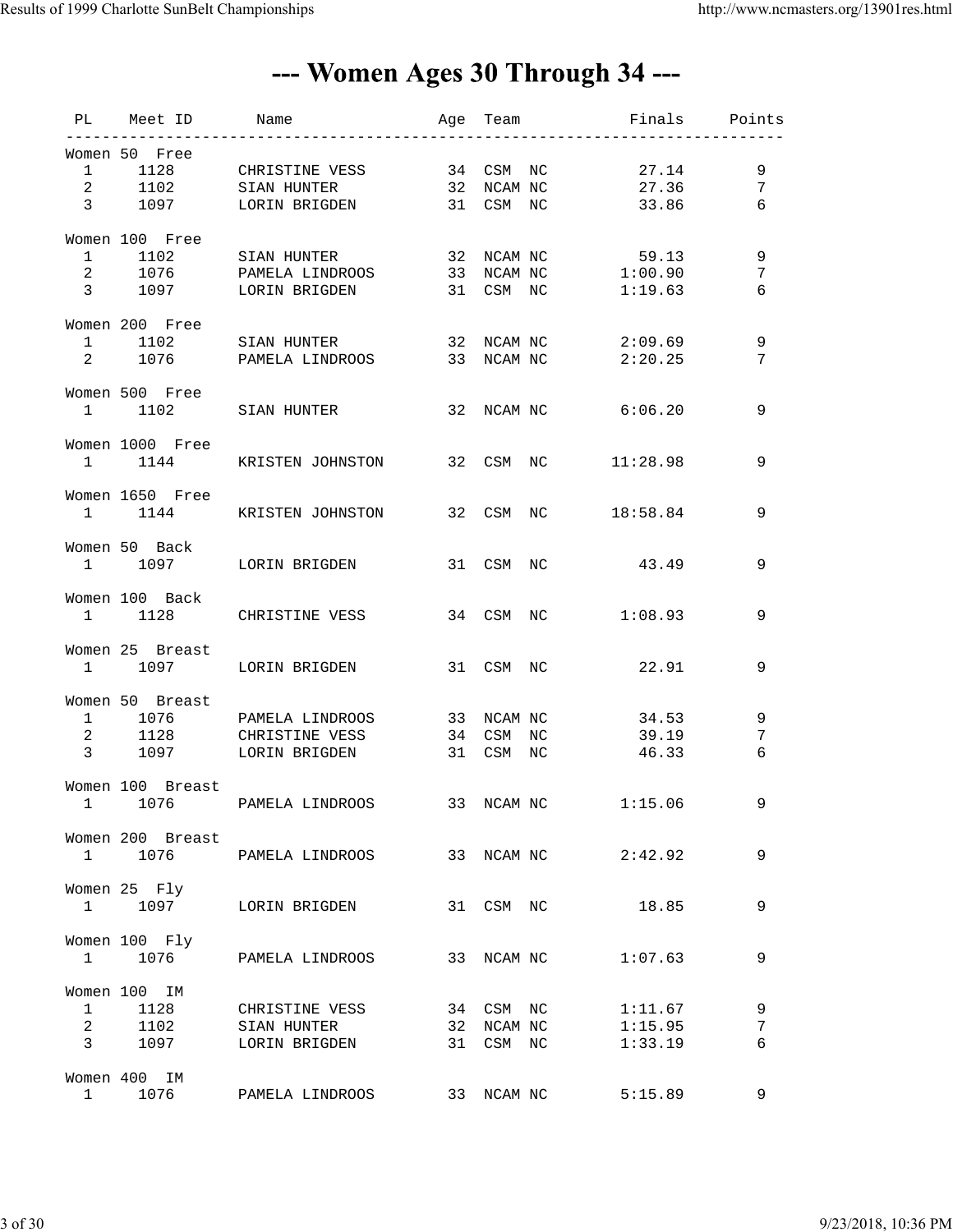### --- Women Ages 35 Through 39 ---

| PL                      | Meet ID         | Name             | Age | Team    |                  | Finals   | Points                   |
|-------------------------|-----------------|------------------|-----|---------|------------------|----------|--------------------------|
|                         | Women 50 Free   |                  |     |         |                  |          |                          |
| $\mathbf{1}$            | 1107            | BETH SCHEIMANN   | 36  | TGM     | SC               | 26.20    | 9                        |
| $\overline{a}$          | 1140            | LESLIE BERENS    | 39  | CSM     | $_{\mathrm{NC}}$ | 27.85    | $7\phantom{.0}$          |
| $\mathbf{3}$            | 1118            | <b>SUE HAUGH</b> | 37  | RAM     | $_{\mathrm{NC}}$ | 27.87    | $\epsilon$               |
| $\overline{4}$          | 1090            | PEGGY SPEIGHT    | 37  | PEAK NC |                  | 27.99    | 5                        |
| 5                       | 1002            | CHRISTY TONEY    | 38  | YSMS SC |                  | 29.04    | $\sqrt{4}$               |
| 6                       | 1108            | SUSAN NESTOR     | 36  | CSM     | $_{\mathrm{NC}}$ | 29.84    | $\mathbf{3}$             |
| 7                       | 1034            | MICHELLE GROCE   | 38  | CSM     | NC               | 30.19    | $\overline{c}$           |
| $\,8\,$                 | 1055            | KIM STOTT        | 39  | SPM     | FL               | 31.36    | $\mathbf 1$              |
| 9                       |                 |                  | 39  | CSM     | $_{\mathrm{NC}}$ |          | $\overline{\phantom{0}}$ |
|                         | 1030            | BETTE FREDRICK   |     |         |                  | 31.55    |                          |
| 10                      | 1032            | KAREN TALLMADGE  | 36  | CSM     | $_{\mathrm{NC}}$ | 34.08    |                          |
|                         | Women 100 Free  |                  |     |         |                  |          |                          |
| $\mathbf{1}$            | 1090            | PEGGY SPEIGHT    | 37  | PEAK NC |                  | 59.69    | 9                        |
| $\overline{a}$          | 1002            | CHRISTY TONEY    | 38  | YSMS SC |                  | 1:03.28  | $\sqrt{ }$               |
| $\mathbf{3}$            | 1034            | MICHELLE GROCE   | 38  | CSM     | NC               | 1:08.28  | $\epsilon$               |
| $\overline{4}$          | 1104            | KRISTA PHILLIPS  | 39  | NCMS NC |                  | 1:10.66  | 5                        |
| 5                       | 1032            | KAREN TALLMADGE  | 36  | CSM     | NC               | 1:14.93  | 4                        |
| 6                       | 1030            | BETTE FREDRICK   | 39  | CSM     | NC               | 1:16.84  | 3                        |
|                         | Women 200 Free  |                  |     |         |                  |          |                          |
| $\mathbf{1}$            | 1081            | APRIL LONG       | 38  | CSM     | NC               | 2:04.69  | $\mathsf 9$              |
| $\overline{a}$          | 1107            | BETH SCHEIMANN   | 36  | TGM     | SC               | 2:09.68  | $\sqrt{ }$               |
| $\mathbf{3}$            | 1090            | PEGGY SPEIGHT    | 37  | PEAK NC |                  | 2:10.26  | $\epsilon$               |
| $\overline{4}$          |                 | SUE HAUGH        | 37  |         |                  | 2:12.10  | 5                        |
|                         | 1118            |                  |     | RAM     | NC               |          |                          |
| 5                       | 1140            | LESLIE BERENS    | 39  | CSM     | NC               | 2:22.12  | 4                        |
| $\epsilon$              | 1002            | CHRISTY TONEY    | 38  | YSMS SC |                  | 2:27.70  | 3                        |
|                         | Women 500 Free  |                  |     |         |                  |          |                          |
| $\mathbf{1}$            | 1090            | PEGGY SPEIGHT    | 37  | PEAK NC |                  | 5:58.20  | $\mathsf 9$              |
| $\overline{a}$          | 1002            | CHRISTY TONEY    | 38  | YSMS SC |                  | 6:39.13  | 7                        |
| $\mathbf{3}$            | 1055            | KIM STOTT        | 39  | SPM     | FL               | 6:48.99  | 6                        |
| $\overline{4}$          | 1104            | KRISTA PHILLIPS  | 39  | NCMS NC |                  | 6:59.36  | 5                        |
| 5                       | 1032            | KAREN TALLMADGE  | 36  | CSM     | NC               | 7:09.00  | 4                        |
|                         | Women 1000 Free |                  |     |         |                  |          |                          |
| $\mathbf{1}$            | 1090            | PEGGY SPEIGHT    | 37  | PEAK NC |                  | 12:05.95 | 9                        |
|                         |                 |                  |     |         |                  |          |                          |
|                         | Women 50 Back   |                  |     |         |                  |          |                          |
| $\mathbf{1}$            | 1107            | BETH SCHEIMANN   | 36  | TGM     | SC               | 31.80    | 9                        |
| $\overline{\mathbf{c}}$ | 1090            | PEGGY SPEIGHT    | 37  | PEAK NC |                  | 35.09    | $\sqrt{ }$               |
| $\mathsf{3}$            | 1002            | CHRISTY TONEY    | 38  | YSMS SC |                  | 35.11    | 6                        |
| 4                       | 1108            | SUSAN NESTOR     | 36  | CSM     | NC               | 36.11    | 5                        |
| 5                       | 1030            | BETTE FREDRICK   | 39  | CSM     | NC               | 42.21    | 4                        |
|                         | Women 100 Back  |                  |     |         |                  |          |                          |
| $\mathbf{1}$            | 1107            | BETH SCHEIMANN   | 36  | TGM     | SC               | 1:10.63  | $\mathsf 9$              |
| $\overline{a}$          | 1090            | PEGGY SPEIGHT    | 37  | PEAK NC |                  | 1:15.39  | 7                        |
| $\mathbf{3}$            | 1140            | LESLIE BERENS    | 39  | CSM     | NC               | 1:16.27  | 6                        |
| $\overline{4}$          | 1055            | KIM STOTT        | 39  | SPM     | FL               | 1:16.91  | 5                        |
| 5                       | 1002            | CHRISTY TONEY    | 38  | YSMS SC |                  | 1:17.14  | $\,4$                    |
| $\epsilon$              | 1108            | SUSAN NESTOR     | 36  | CSM     | NC               | 1:19.61  | $\mathsf 3$              |
| 7                       | 1032            | KAREN TALLMADGE  | 36  | CSM     | $_{\rm NC}$      | 1:26.18  | 2                        |
|                         |                 |                  |     |         |                  |          |                          |
|                         | Women 200 Back  |                  |     |         |                  |          |                          |
| $\mathbf{1}$            | 1055            | KIM STOTT        | 39  | SPM     | FL               | 2:44.71  | 9                        |
| $\overline{a}$          | 1032            | KAREN TALLMADGE  | 36  | CSM     | NC               | 3:07.64  | 7                        |
|                         | Women 50 Breast |                  |     |         |                  |          |                          |
| $\mathbf{1}$            | 1107            | BETH SCHEIMANN   | 36  | TGM     | SC               | 33.52    | 9                        |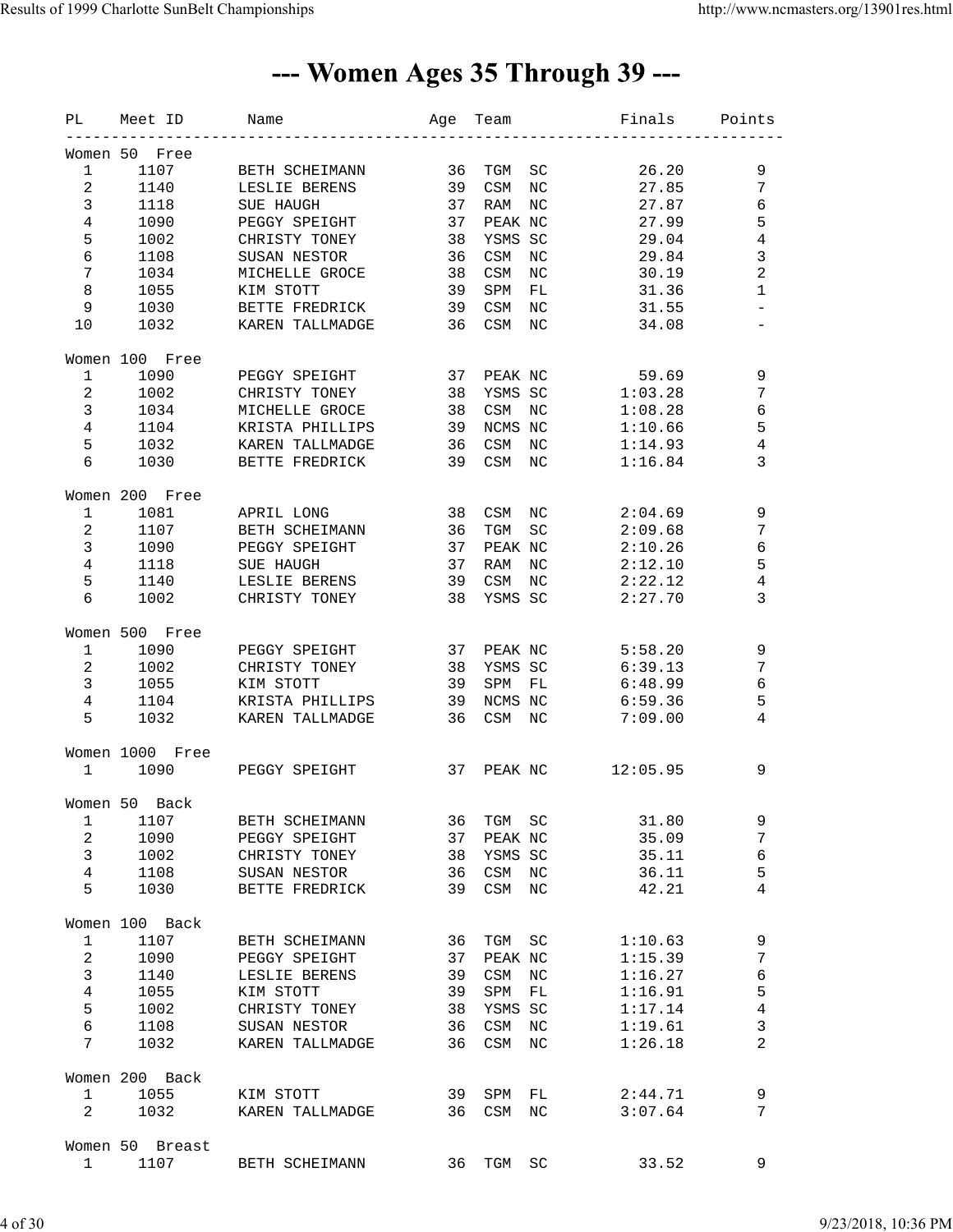| 2<br>$\mathbf{3}$<br>$\overline{4}$                                                                         | 1118<br>1032<br>1030                                                       | SUE HAUGH<br>KAREN TALLMADGE<br>BETTE FREDRICK                                                                                                | 37<br>36<br>39                         | RAM<br>CSM<br>CSM                                                           | NC<br>$_{\rm NC}$<br>$_{\rm NC}$                  | 36.35<br>39.55<br>39.81                                                                         | $7\phantom{.0}$<br>$\sqrt{6}$<br>5                                                                                                   |
|-------------------------------------------------------------------------------------------------------------|----------------------------------------------------------------------------|-----------------------------------------------------------------------------------------------------------------------------------------------|----------------------------------------|-----------------------------------------------------------------------------|---------------------------------------------------|-------------------------------------------------------------------------------------------------|--------------------------------------------------------------------------------------------------------------------------------------|
| $\mathbf{1}$<br>$\sqrt{2}$<br>$\mathbf{3}$<br>$\overline{4}$<br>5                                           | Women 100 Breast<br>1107<br>1118<br>1108<br>1032<br>1030                   | BETH SCHEIMANN<br><b>SUE HAUGH</b><br>SUSAN NESTOR<br>KAREN TALLMADGE<br>BETTE FREDRICK                                                       | 36<br>37<br>36<br>36<br>39             | TGM<br>RAM<br>CSM<br>CSM<br>CSM                                             | SC<br>NC<br>NC<br>$_{\mathrm{NC}}$<br>$_{\rm NC}$ | 1:14.63<br>1:17.72<br>1:27.87<br>1:28.92<br>1:31.03                                             | $\mathsf 9$<br>7<br>$\epsilon$<br>5<br>$\overline{4}$                                                                                |
| $\mathbf{1}$<br>$\overline{a}$<br>3                                                                         | Women 200 Breast<br>1107<br>1108<br>1032                                   | BETH SCHEIMANN<br>SUSAN NESTOR<br>KAREN TALLMADGE                                                                                             | 36<br>36<br>36                         | TGM<br>CSM<br>CSM                                                           | SC<br>$_{\rm NC}$<br>$_{\rm NC}$                  | 2:42.24<br>3:04.81<br>3:13.13                                                                   | $\mathsf 9$<br>7<br>6                                                                                                                |
| $\mathbf{1}$<br>$\sqrt{2}$<br>$\mathfrak{Z}$<br>$\overline{4}$<br>5<br>$\epsilon$<br>$7\phantom{.0}$        | Women 50 Fly<br>1107<br>1118<br>1055<br>1104<br>1034<br>1108<br>1032       | BETH SCHEIMANN<br>SUE HAUGH<br>KIM STOTT<br>KRISTA PHILLIPS<br>MICHELLE GROCE<br>SUSAN NESTOR<br>KAREN TALLMADGE                              | 36<br>37<br>39<br>39<br>38<br>36<br>36 | TGM<br>RAM<br>SPM<br>NCMS NC<br>CSM<br>CSM<br>CSM                           | SC<br>NC<br>${\rm FL}$<br>NC<br>NC<br>NC          | 29.17<br>30.34<br>34.63<br>35.55<br>36.24<br>37.96<br>40.60                                     | 9<br>$\overline{7}$<br>$\epsilon$<br>5<br>$\,4$<br>$\mathsf 3$<br>$\overline{2}$                                                     |
| 1<br>2                                                                                                      | Women 100 Fly<br>1034<br>1104                                              | MICHELLE GROCE<br>KRISTA PHILLIPS                                                                                                             | 38<br>39                               | CSM<br>NCMS NC                                                              | ΝC                                                | 1:26.55<br>1:26.57                                                                              | 9<br>7                                                                                                                               |
| $\mathbf{1}$                                                                                                | Women 200 Fly<br>1081                                                      | APRIL LONG                                                                                                                                    | 38                                     | CSM                                                                         | ΝC                                                | 2:18.20                                                                                         | 9                                                                                                                                    |
| Women 100<br>$\mathbf{1}$<br>$\sqrt{2}$<br>$\mathbf{3}$<br>$\,4$<br>5<br>$\epsilon$<br>$\sqrt{ }$<br>8<br>9 | IΜ<br>1081<br>1118<br>1090<br>1140<br>1055<br>1108<br>1034<br>1032<br>1030 | APRIL LONG<br>SUE HAUGH<br>PEGGY SPEIGHT<br>LESLIE BERENS<br>KIM STOTT<br>SUSAN NESTOR<br>MICHELLE GROCE<br>KAREN TALLMADGE<br>BETTE FREDRICK | 38<br>37<br>37<br>39<br>39<br>36<br>38 | CSM<br>RAM<br>PEAK NC<br>CSM<br>SPM<br>CSM<br>CSM<br>36 CSM NC<br>39 CSM NC | ΝC<br>NC<br>ΝC<br>FL<br>$_{\rm NC}$<br>NC         | 1:04.61<br>1:09.30<br>1:13.58<br>1:14.49<br>1:17.34<br>1:17.57<br>1:19.93<br>1:24.13<br>1:25.90 | $\mathsf 9$<br>$\sqrt{ }$<br>$\epsilon$<br>$\mathsf S$<br>$\overline{4}$<br>$\mathbf{3}$<br>$\sqrt{2}$<br>$\mathbf{1}$<br>$\equiv$ . |
| $\mathbf{1}$<br>$\overline{a}$<br>$\mathbf{3}$<br>$\overline{4}$<br>5                                       | Women 200 IM<br>1107<br>1118<br>1090<br>1108<br>1104<br>Women 400 IM       | BETH SCHEIMANN<br>SUE HAUGH<br>PEGGY SPEIGHT<br>SUSAN NESTOR<br>KRISTA PHILLIPS                                                               | 36<br>37<br>37<br>36<br>39             | TGM SC<br>RAM NC<br>PEAK NC<br>CSM NC<br>NCMS NC                            |                                                   | 2:25.90<br>2:27.72<br>2:39.11<br>2:51.75<br>3:00.44                                             | $\mathsf 9$<br>$\sqrt{ }$<br>$\epsilon$<br>5<br>$\overline{4}$                                                                       |
| $\mathbf{1}$                                                                                                | 1081                                                                       | APRIL LONG                                                                                                                                    | 38                                     | CSM NC                                                                      |                                                   | 5:00.18                                                                                         | $\mathsf 9$                                                                                                                          |

### --- Women Ages 40 Through 44 ---

|           | Women 50 Free |                    |    |         |     |         |   |
|-----------|---------------|--------------------|----|---------|-----|---------|---|
|           | 1057          | PATTI ADAMS        | 41 | PEAK NC |     | 33.74   | Q |
|           | 1138          | SUSAN AIRHEART     | 40 | CSM     | NC  | 37.25   | 7 |
| ર         | 1003          | CHARLOTTE THORNTON | 41 | TGM     | -SC | 44.58   | 6 |
| Women 100 | Free          |                    |    |         |     |         |   |
|           | 1026          | BEVERLY AMICK      |    | CSM     | NC  | 1:05.73 |   |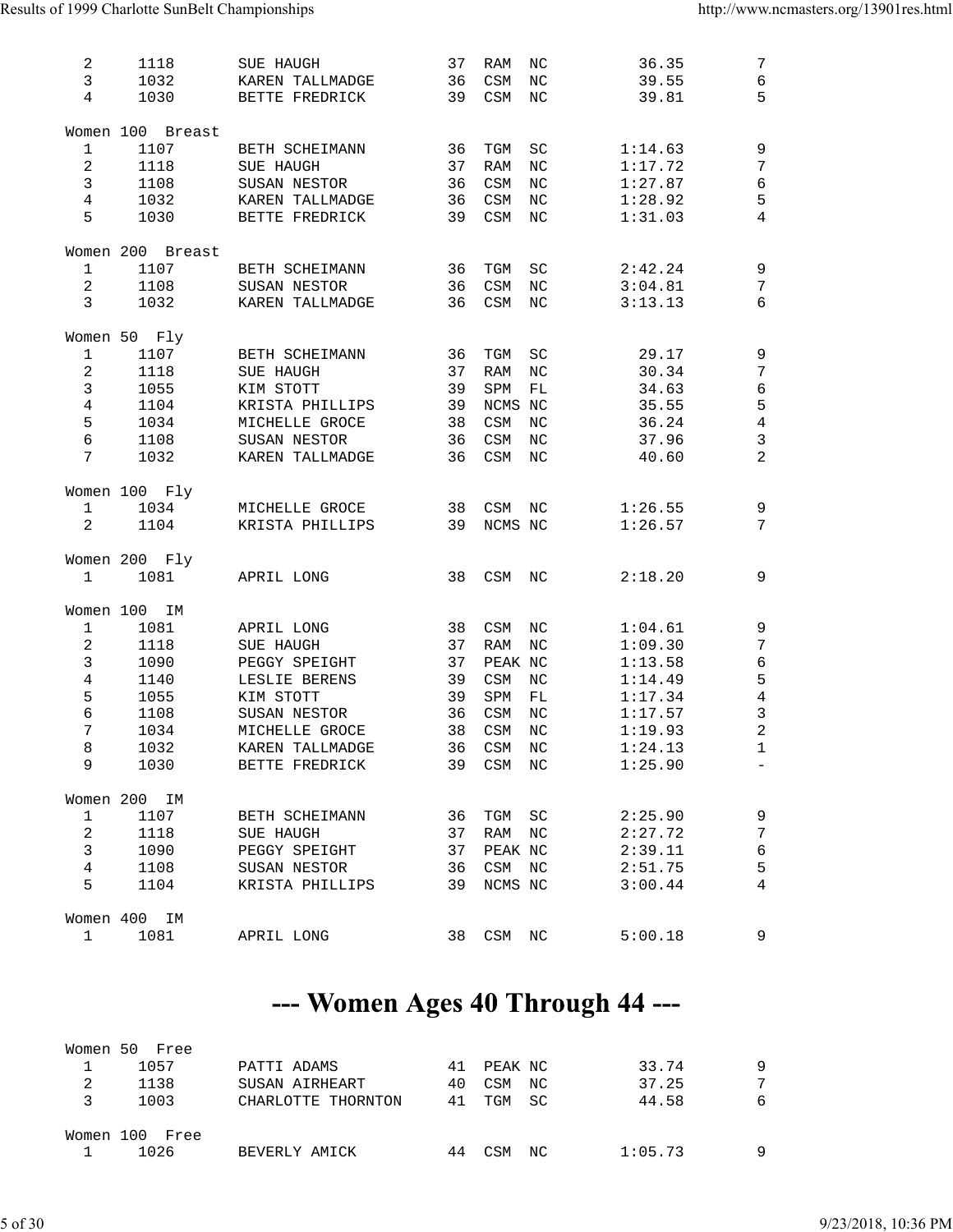#### Results of 1999 Charlotte SunBelt Championships http://www.ncmasters.org/13901res.html

| $\overline{2}$                    | 1057                  | PATTI ADAMS                       |                                         |            | 41 PEAK NC 1:17.80 | $7\phantom{.}$           |
|-----------------------------------|-----------------------|-----------------------------------|-----------------------------------------|------------|--------------------|--------------------------|
|                                   | Women 200 Free        |                                   |                                         |            |                    |                          |
| $\mathbf{1}$                      | 1026                  | BEVERLY AMICK 44 CSM NC 2:20.69   |                                         |            |                    | 9                        |
|                                   | Women 1650 Free       |                                   |                                         |            |                    |                          |
| $\mathbf{1}$                      | 1138                  | SUSAN AIRHEART 40 CSM NC 33:42.82 |                                         |            |                    | $\mathsf 9$              |
|                                   |                       |                                   |                                         |            |                    |                          |
| $\mathbf{1}$                      | Women 25 Back<br>1138 | SUSAN AIRHEART                    | 40                                      | CSM NC     | 19.60              | 9                        |
|                                   |                       |                                   |                                         |            |                    |                          |
| $\mathbf{1}$                      | Women 50 Back<br>1057 |                                   |                                         |            |                    | 9                        |
|                                   |                       |                                   |                                         |            |                    |                          |
|                                   | Women 100 Back        |                                   |                                         |            |                    |                          |
| $\mathbf{1}$                      |                       | 1026 BEVERLY AMICK 44 CSM NC      |                                         |            | 1:16.21            | 9                        |
| $\frac{1}{2}$ and $\frac{1}{2}$ . | 1003                  | CHARLOTTE THORNTON 41 TGM SC      |                                         |            | DO                 | $\overline{\phantom{a}}$ |
|                                   | Women 50 Breast       |                                   |                                         |            |                    |                          |
| $\mathbf{1}$                      | 1153                  | LYNNE HUNT<br>SUSAN AIRHEART      | $\begin{array}{c} 42 \\ 40 \end{array}$ | NCAM NC    | 41.18              | $\overline{9}$           |
| 2                                 | 1138                  |                                   |                                         | CSM NC     | 46.11              | $\overline{7}$           |
| $\mathbf{3}$                      | 1057 PATTI ADAMS      |                                   | 41                                      | PEAK NC    | 46.52              | $\epsilon$               |
| $\overline{4}$                    |                       | 1003 CHARLOTTE THORNTON 41        |                                         | TGM SC     | 49.27              | 5                        |
|                                   | Women 200 Breast      |                                   |                                         |            |                    |                          |
| $\mathbf{1}$                      |                       | 1153 LYNNE HUNT                   | 42                                      |            | NCAM NC 3:15.36    | $\mathsf 9$              |
| $2 \left( \frac{1}{2} \right)$    |                       | 1003 CHARLOTTE THORNTON 41 TGM SC |                                         |            | 4:09.09            | $7\overline{ }$          |
|                                   | Women 50 Fly          |                                   |                                         |            |                    |                          |
| $\mathbf{1}$                      |                       | 1026 BEVERLY AMICK                | 44 CSM NC                               |            | 32.52              | 9                        |
| 2                                 | 1057                  | PATTI ADAMS                       |                                         | 41 PEAK NC | 38.84              | 7                        |
|                                   | Women 100 Fly         |                                   |                                         |            |                    |                          |
|                                   |                       | 1 1026 BEVERLY AMICK              |                                         |            | 44 CSM NC 1:11.70  | 9                        |
|                                   |                       | 34.07 1:11.70                     |                                         |            |                    |                          |
|                                   | Women 100 IM          |                                   |                                         |            |                    |                          |
| $1 \qquad \qquad$                 | 1026                  | BEVERLY AMICK 44 CSM NC 1:16.61   |                                         |            |                    | $\,9$                    |
| $\overline{2}$                    |                       | 1057 PATTI ADAMS                  |                                         |            | 41 PEAK NC 1:30.47 | 7                        |
| $\mathbf{3}$                      | 1003                  | CHARLOTTE THORNTON 41 TGM SC      |                                         |            | 1:55.26            | 6                        |
|                                   | 5                     |                                   |                                         |            |                    |                          |
|                                   | Women 200 IM          |                                   |                                         |            |                    |                          |
| $\mathbf{1}$                      |                       | 1026 BEVERLY AMICK 44 CSM NC      |                                         |            | 2:44.15            | 9                        |
| $\overline{2}$                    | 1057                  | PATTI ADAMS                       | 41                                      | PEAK NC    | 3:20.16            | 7                        |

### --- Women Ages 45 Through 49 ---

| PL             | Meet ID       | Name             | Aqe | Team       |     | Finals  | Points |
|----------------|---------------|------------------|-----|------------|-----|---------|--------|
|                | Women 25 Free |                  |     |            |     |         |        |
|                | 1093          | ELAINE KELLY     | 49  | <b>CSM</b> | ΝC  | 17.88   | 9      |
| $\overline{a}$ | 1027          | RITA PHILLIPS    | 45  | <b>CSM</b> | NC. | 23.57   | 7      |
| Women 50       | Free          |                  |     |            |     |         |        |
|                | 1087          | MARY SANSBURY    | 45  | CSM        | ΝC  | 30.02   | 9      |
| 2              | 1059          | INGRID FRIESERS  | 45  | PEAK NC    |     | 34.69   | 7      |
| 3              | 1124          | SANDRA CATHEY    | 49  | <b>CSM</b> | ΝC  | 35.91   | 6      |
| 4              | 1093          | ELAINE KELLY     | 49  | <b>CSM</b> | NC  | 38.93   | 5      |
| 5              | 1027          | RITA PHILLIPS    | 45  | <b>CSM</b> | NC. | 52.20   | 4      |
| Women 100      | Free          |                  |     |            |     |         |        |
|                | 1087          | SANSBURY<br>MARY | 45  | <b>CSM</b> | NC  | 1:09.65 | 9      |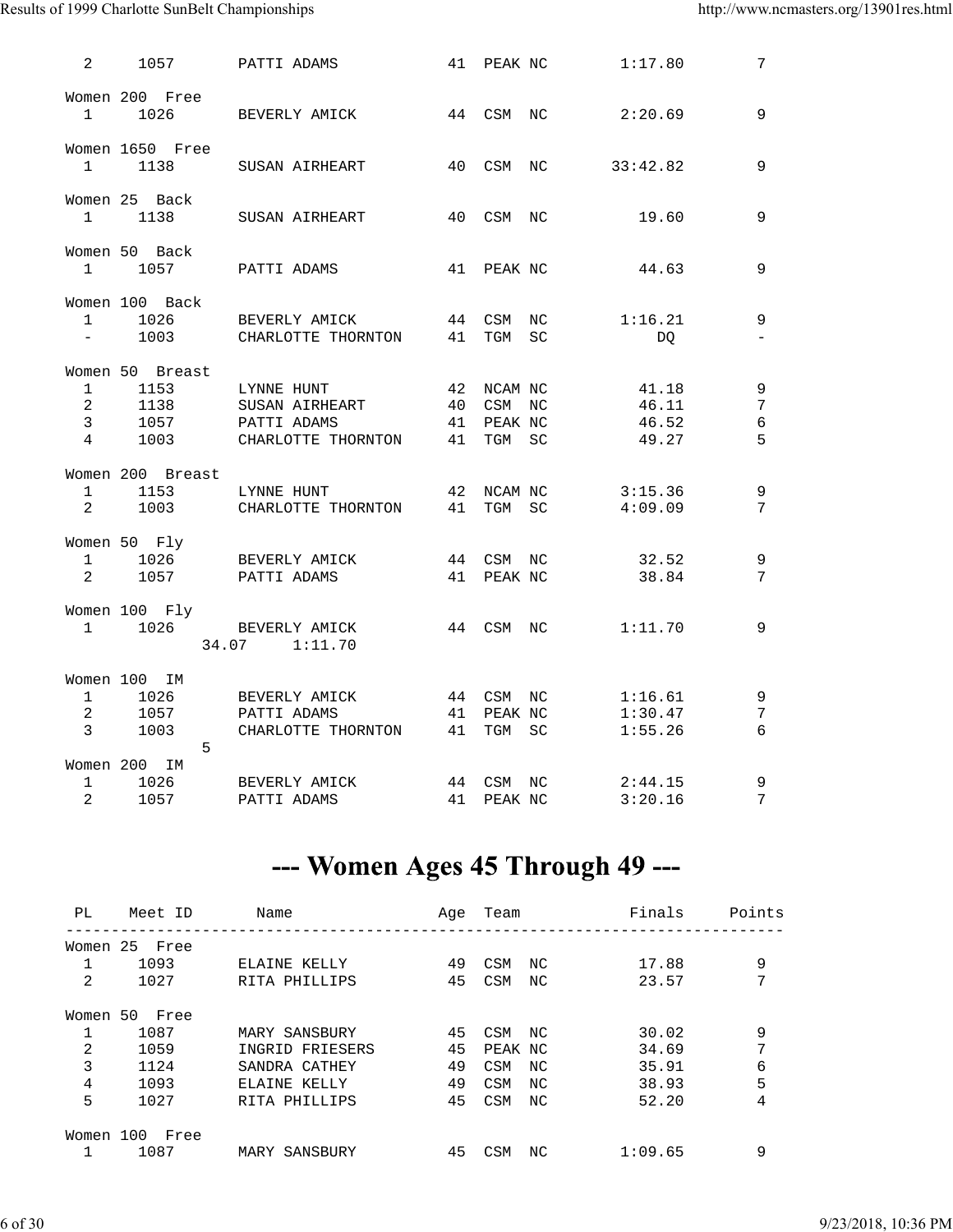#### Results of 1999 Charlotte SunBelt Championships http://www.ncmasters.org/13901res.html

| 2                              | 1059             | INGRID FRIESERS                                                                 |    | 45 PEAK NC |            | 1:17.77          | $7\overline{ }$                             |
|--------------------------------|------------------|---------------------------------------------------------------------------------|----|------------|------------|------------------|---------------------------------------------|
|                                | Women 200 Free   |                                                                                 |    |            |            |                  |                                             |
| $1 \quad \Box$                 | 1087             | MARY SANSBURY 45 CSM NC                                                         |    |            |            | 2:34.86          | 9                                           |
| $\overline{a}$                 | 1011             | J. ELSPETH STUCKEY 46 GCAM SC                                                   |    |            |            | 2:45.32          | 7                                           |
|                                |                  |                                                                                 |    |            |            |                  |                                             |
|                                | Women 500 Free   |                                                                                 |    |            |            |                  |                                             |
| $\mathbf{1}$                   | 1124             | SANDRA CATHEY                                                                   |    | 49 CSM NC  |            | 7:28.29          | 9                                           |
|                                |                  |                                                                                 |    |            |            |                  |                                             |
|                                | Women 1650 Free  |                                                                                 |    |            |            |                  |                                             |
|                                | 1 1058           | DEBBIE WILSON                                                                   |    |            | 45 PEAK NC | 21:17.84         | $\overline{9}$                              |
|                                |                  |                                                                                 |    |            |            |                  |                                             |
|                                | Women 25 Back    |                                                                                 |    |            |            |                  |                                             |
| $\mathbf{1}$                   | 1027             | RITA PHILLIPS                                                                   |    | 45 CSM NC  |            | 27.53            | 9                                           |
|                                |                  |                                                                                 |    |            |            |                  |                                             |
|                                | Women 50 Back    |                                                                                 |    |            |            |                  |                                             |
|                                | 1 1059           | INGRID FRIESERS                                                                 |    |            |            | 45 PEAK NC 41.96 | 9                                           |
| $2 \qquad \qquad$              |                  | 1027 RITA PHILLIPS                                                              | 45 |            |            | CSM NC 1:00.09   | $7\phantom{.0}$                             |
|                                |                  |                                                                                 |    |            |            |                  |                                             |
|                                | Women 100 Back   |                                                                                 |    |            |            | 1:36.78          | 9                                           |
|                                |                  | 1 1059 INGRID FRIESERS 45 PEAK NC                                               |    |            |            |                  |                                             |
|                                | Women 200 Back   |                                                                                 |    |            |            |                  |                                             |
| $\mathbf{1}$                   | 1124             | SANDRA CATHEY                49  CSM  NC              3:09.82                   |    |            |            |                  | 9                                           |
| $\mathbf{2}$                   |                  | 1011 J. ELSPETH STUCKEY 46 GCAM SC 3:11.21                                      |    |            |            |                  | 7                                           |
|                                |                  |                                                                                 |    |            |            |                  |                                             |
|                                | Women 25 Breast  |                                                                                 |    |            |            |                  |                                             |
| $1 \quad \Box$                 | 1124             | SANDRA CATHEY                                                                   |    | 49 CSM NC  |            | 20.48            | $\mathsf 9$                                 |
| $\overline{2}$                 | 1093             | ELAINE KELLY                                                                    |    | 49 CSM NC  |            | 30.31            | 7                                           |
|                                |                  |                                                                                 |    |            |            |                  |                                             |
|                                | Women 50 Breast  |                                                                                 |    |            |            |                  |                                             |
| $1 \quad$                      |                  | 1087 MARY SANSBURY                                                              | 45 | CSM NC     |            | 39.59            | 9                                           |
| $\overline{a}$                 |                  | 1059 INGRID FRIESERS                                                            |    | 45 PEAK NC |            | 44.74            | 7                                           |
|                                |                  |                                                                                 |    |            |            |                  |                                             |
|                                | Women 100 Breast |                                                                                 |    |            |            |                  |                                             |
|                                |                  | 1 1087 MARY SANSBURY 45                                                         |    |            |            | CSM NC 1:25.89   | 9                                           |
|                                |                  | 2 1124 SANDRA CATHEY 49                                                         |    |            |            | CSM NC 1:35.33   | 7                                           |
| $\mathbf{3}$                   |                  | 1059 INGRID FRIESERS 45 PEAK NC                                                 |    |            |            | 1:39.79          | 6                                           |
|                                | Women 200 Breast |                                                                                 |    |            |            |                  |                                             |
|                                |                  | 1 1124 SANDRA CATHEY 49 CSM NC 3:20.15                                          |    |            |            |                  | 9                                           |
|                                |                  |                                                                                 |    |            |            |                  |                                             |
|                                | Women 50 Fly     |                                                                                 |    |            |            |                  |                                             |
| $\mathbf{1}$                   |                  |                                                                                 |    |            |            |                  | $\overline{9}$                              |
| $2^{\circ}$                    | 1059             |                                                                                 |    |            |            |                  | $7\phantom{.0}$                             |
| $\overline{3}$                 |                  |                                                                                 |    |            |            |                  | 6                                           |
|                                |                  |                                                                                 |    |            |            |                  |                                             |
|                                | Women 100 Fly    |                                                                                 |    |            |            |                  |                                             |
|                                |                  | 1 1011 J. ELSPETH STUCKEY 46 GCAM SC 1:37.13                                    |    |            |            |                  | 9                                           |
|                                |                  |                                                                                 |    |            |            |                  |                                             |
|                                | Women 200 Fly    |                                                                                 |    |            |            |                  |                                             |
|                                |                  | 1 1124 SANDRA CATHEY 49 CSM NC 3:25.55                                          |    |            |            |                  | 9                                           |
|                                |                  |                                                                                 |    |            |            |                  |                                             |
|                                | Women 100 IM     |                                                                                 |    |            |            |                  |                                             |
| $\mathbf{1}$                   |                  | 1087 MARY SANSBURY 45 CSM NC 1:18.77 9                                          |    |            |            |                  |                                             |
| $\sim$ $-$                     |                  | 2 1059 INGRID FRIESERS 45 PEAK NC 1:29.20<br>1011 J. ELSPETH STUCKEY 46 GCAM SC |    |            |            | DQ               | $7\overline{ }$<br>$\overline{\phantom{a}}$ |
|                                |                  |                                                                                 |    |            |            |                  |                                             |
|                                | Women 200 IM     |                                                                                 |    |            |            |                  |                                             |
|                                |                  | 1 1087 MARY SANSBURY 45 CSM NC 2:52.01                                          |    |            |            |                  | 9                                           |
| $2 \left( \frac{1}{2} \right)$ |                  | 1124 SANDRA CATHEY 49 CSM NC 3:07.51                                            |    |            |            |                  | $\overline{7}$                              |
| $\overline{3}$                 | 1011             | J. ELSPETH STUCKEY 46 GCAM SC                                                   |    |            |            | 3:11.36          | $\epsilon$                                  |
| $\overline{4}$                 | 1059             | INGRID FRIESERS 45 PEAK NC                                                      |    |            |            | 3:21.19          | 5                                           |
|                                | Women 400 IM     |                                                                                 |    |            |            |                  |                                             |
|                                | 1 1124           | SANDRA CATHEY 49 CSM NC 6:31.30                                                 |    |            |            |                  | 9                                           |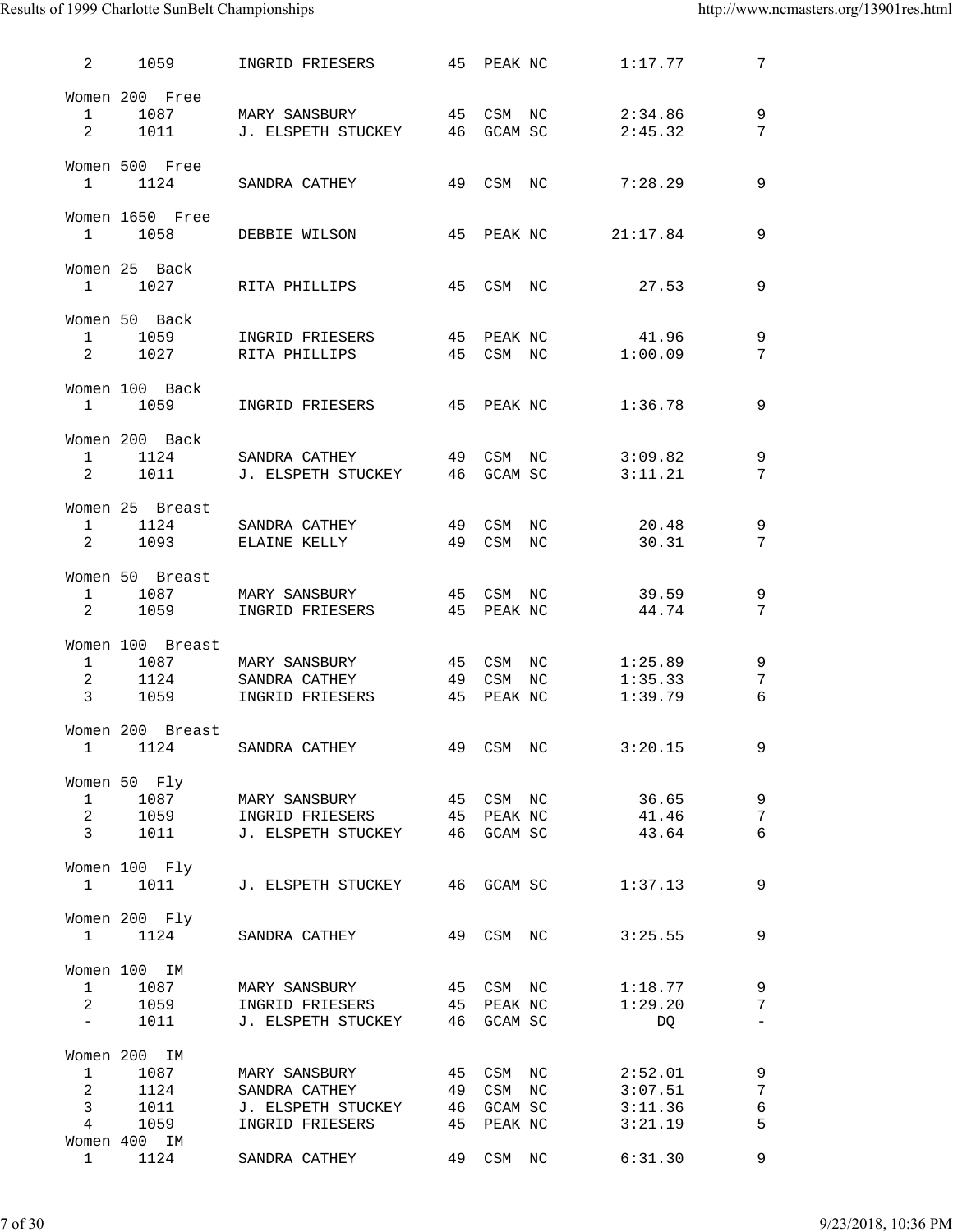2 1011 J. ELSPETH STUCKEY 46 GCAM SC 6:49.67 7

### --- Women Ages 50 Through 54 ---

|                                                |                                 | PL Meet ID Name Mage Team Finals Points                                                                                         |    |                      |                               |             |
|------------------------------------------------|---------------------------------|---------------------------------------------------------------------------------------------------------------------------------|----|----------------------|-------------------------------|-------------|
|                                                | Women 25 Free                   | 1 1106 MARCIA GODWIN 54 CSM NC                                                                                                  |    |                      | 19.31                         | 9           |
|                                                | Women 50 Free                   | 1 1054 MARCIA BARRY 50 GOLD FL 30.27<br>2 1007 JEANNIE MITCHELL 52 MMM NC 32.84<br>3 1005 WINIFRED PRALL 51 GAJA GA 33.11       |    |                      |                               | 9<br>7<br>6 |
|                                                | Women 100 Free                  | 1 1054 MARCIA BARRY 50 GOLD FL 1:06.27                                                                                          |    |                      |                               | 9           |
| 1                                              | Women 200 Free<br>2 1005        | 1054 MARCIA BARRY<br>WINIFRED PRALL                                                                                             |    | 51 GAJA GA           | 50 GOLD FL 2:21.38<br>2:56.60 | 9<br>7      |
|                                                | Women 500 Free                  | 1 1054 MARCIA BARRY 50 GOLD FL 6:17.30<br>2 1007 JEANNIE MITCHELL 52 MMM NC 7:24.47<br>3 1005 WINIFRED PRALL 51 GAJA GA 7:46.95 |    |                      |                               | 9<br>7<br>6 |
|                                                | Women 1000 Free                 | 1 1054 MARCIA BARRY 50 GOLD FL 12:39.71                                                                                         |    |                      |                               | 9           |
|                                                | Women 1650 Free                 | 1 1005 WINIFRED PRALL 51 GAJA GA 26:20.46                                                                                       |    |                      |                               | 9           |
|                                                | Women 50 Back                   | 1 1007 JEANNIE MITCHELL 52 MMM NC 36.22<br>2 1054 MARCIA BARRY 50 GOLD FL 37.97                                                 |    |                      |                               | 9<br>7      |
|                                                | Women 100 Back                  | 1 1007 JEANNIE MITCHELL 52 MMM NC 1:17.76<br>2 1054 MARCIA BARRY 50 GOLD FL 1:20.32<br>2 1054 MARCIA BARRY                      |    |                      |                               | 9<br>7      |
|                                                | Women 200 Back                  | 1 1007 JEANNIE MITCHELL 52 MMM NC 2:53.96<br>2 1054 MARCIA BARRY                                                                |    |                      | 50 GOLD FL 2:54.17            | 9<br>7      |
| $\mathbf{1}$<br>$2 \left( \frac{1}{2} \right)$ | Women 50 Breast<br>1007<br>1005 | JEANNIE MITCHELL<br>WINIFRED PRALL                                                                                              | 52 | MMM NC<br>51 GAJA GA | 43.15<br>43.84                | 9<br>7      |
| $\mathbf{1}$                                   | Women 100 Breast<br>1005        | WINIFRED PRALL                                                                                                                  |    | 51 GAJA GA           | 1:44.32                       | 9           |
|                                                | Women 25 Fly<br>1 1007          | JEANNIE MITCHELL                                                                                                                | 52 | MMM NC               | 18.28                         | 9           |
| $\mathbf{1}$                                   | Women 50 Fly<br>1007            | JEANNIE MITCHELL                                                                                                                | 52 | MMM NC               | 40.95                         | 9           |
| $\mathbf{1}$                                   | Women 100 Fly<br>1005           | WINIFRED PRALL                                                                                                                  |    | 51 GAJA GA           | 1:45.81                       | 9           |
| 1<br>$\overline{a}$                            | Women 100 IM<br>1054<br>1007    | MARCIA BARRY<br>JEANNIE MITCHELL                                                                                                | 52 | 50 GOLD FL<br>MMM NC | 1:19.71<br>1:21.91            | 9<br>7      |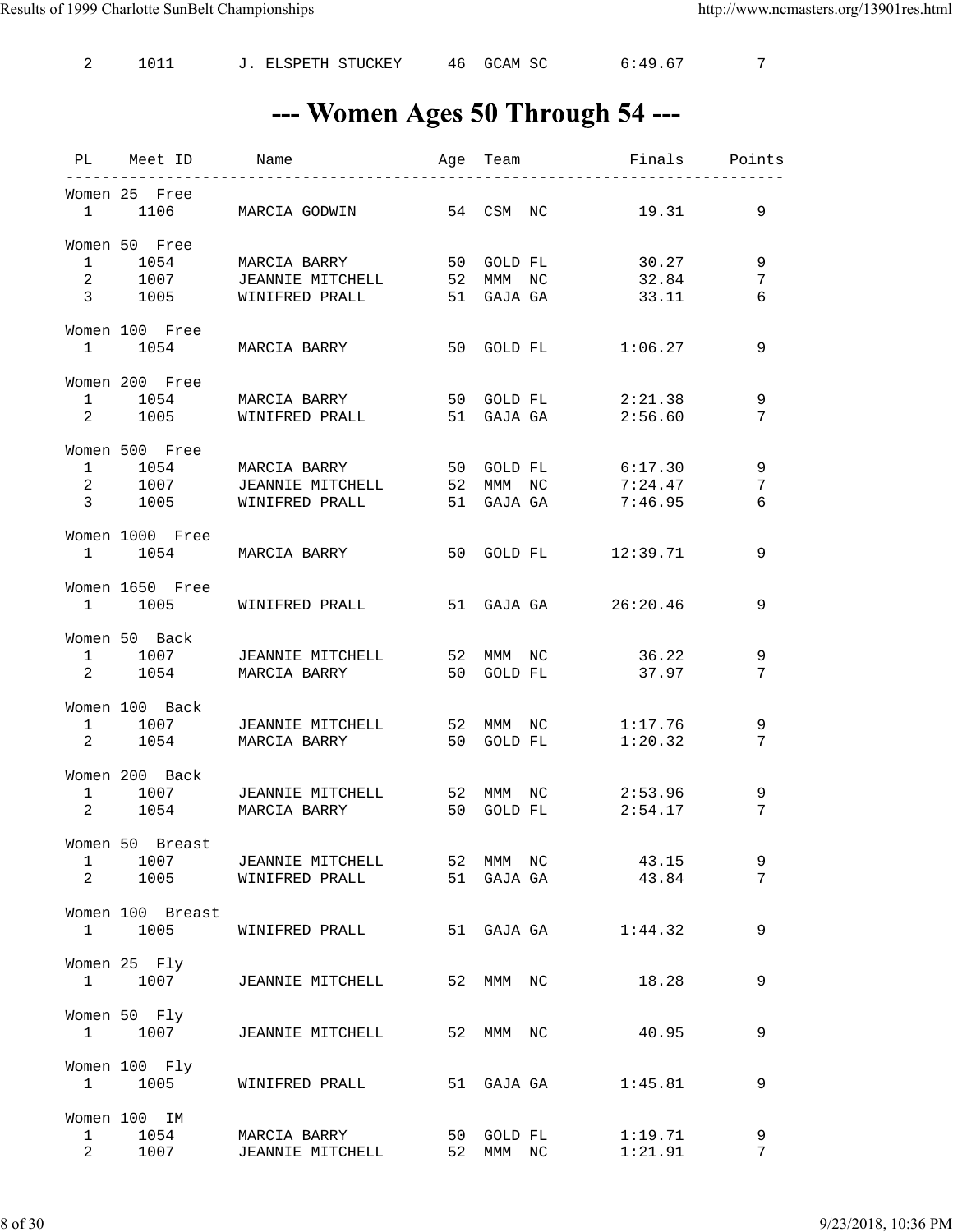| Women 200 |      | <b>TM</b> |                |  |            |         |  |
|-----------|------|-----------|----------------|--|------------|---------|--|
|           | 1054 |           | MARCIA BARRY   |  | 50 GOLD FL | 2:54.73 |  |
|           | 1005 |           | WINIFRED PRALL |  | 51 GAJA GA | 3:27.46 |  |

#### --- Women Ages 55 Through 59 ---

|                  | PL Meet ID Name                                                |                    |                          |        |
|------------------|----------------------------------------------------------------|--------------------|--------------------------|--------|
| Women 50 Free    | 1 1068 CEILBLACKWELL 58 RAM NC 34.86                           |                    |                          | 9      |
|                  | 2 1016 S.A.M BROOKS 55 NCAM NC 49.16                           |                    |                          | 7      |
| Women 100 Free   | 1 1016 S.A.M BROOKS 55 NCAM NC 1:55.49                         |                    |                          | 9      |
| Women 50 Back    | 1 1068 CEIL BLACKWELL<br>2 1016 S.A.M BROOKS                   | 55 NCAM NC         | 58 RAM NC 40.52<br>56.35 | 9<br>7 |
| Women 100 Back   | 1 1068 CEIL BLACKWELL 58 RAM NC 1:30.82<br>2 1016 S.A.M BROOKS | 55 NCAM NC 2:06.52 |                          | 9<br>7 |
| Women 200 Back   | 1 1068 CEIL BLACKWELL                                          |                    | 58 RAM NC 3:15.27        | 9      |
| Women 50 Breast  | 1 1016 S.A.M BROOKS 55 NCAM NC 57.36                           |                    |                          | 9      |
| Women 100 Breast | 1 1016 S.A.M BROOKS                                            |                    | 55 NCAM NC 2:14.12       | 9      |
| Women 100 IM     | 1 1068 CEIL BLACKWELL 58 RAM NC<br>2 1016 S.A.M BROOKS         | 55 NCAM NC         | 1:27.58<br>2:07.31       | 9<br>7 |
| Women 200 IM     | 1 1068 CEIL BLACKWELL 58 RAM NC 3:21.52                        |                    |                          | 9      |

### --- Women Ages 60 Through 64 ---

|                | PL Meet ID     | <b>Name</b>   | Age Team            | Finals Points |   |
|----------------|----------------|---------------|---------------------|---------------|---|
|                | Women 25 Free  |               |                     |               |   |
|                | 1 1149         | BARBARA MERIN | 64 UNAT             | 16.00         | 9 |
|                | Women 50 Free  |               |                     |               |   |
|                | 1 1149         | BARBARA MERIN | 64 UNAT             | 36.19         | 9 |
| $\overline{2}$ | 1136           | PENNY,        | 64 CSM NC           | 41.75         | 7 |
|                | Women 100 Free |               |                     |               |   |
|                | 1 1149         | BARBARA MERIN | 64 UNAT             | 1:21.46       | 9 |
| $\overline{2}$ | 1136           | PENNY,        | 64 CSM NC           | 1:36.45       | 7 |
|                | Women 200 Free |               |                     |               |   |
| $\mathbf{1}$   | 1149           | BARBARA MERIN | 64<br>UNAT          | 3:16.68       | 9 |
|                |                | 39.18 1:29.60 | $2:23.73$ $3:16.68$ |               |   |
|                | Women 500 Free |               |                     |               |   |
|                | 1149           | BARBARA MERIN | 64 UNAT             | 8:53.28       | 9 |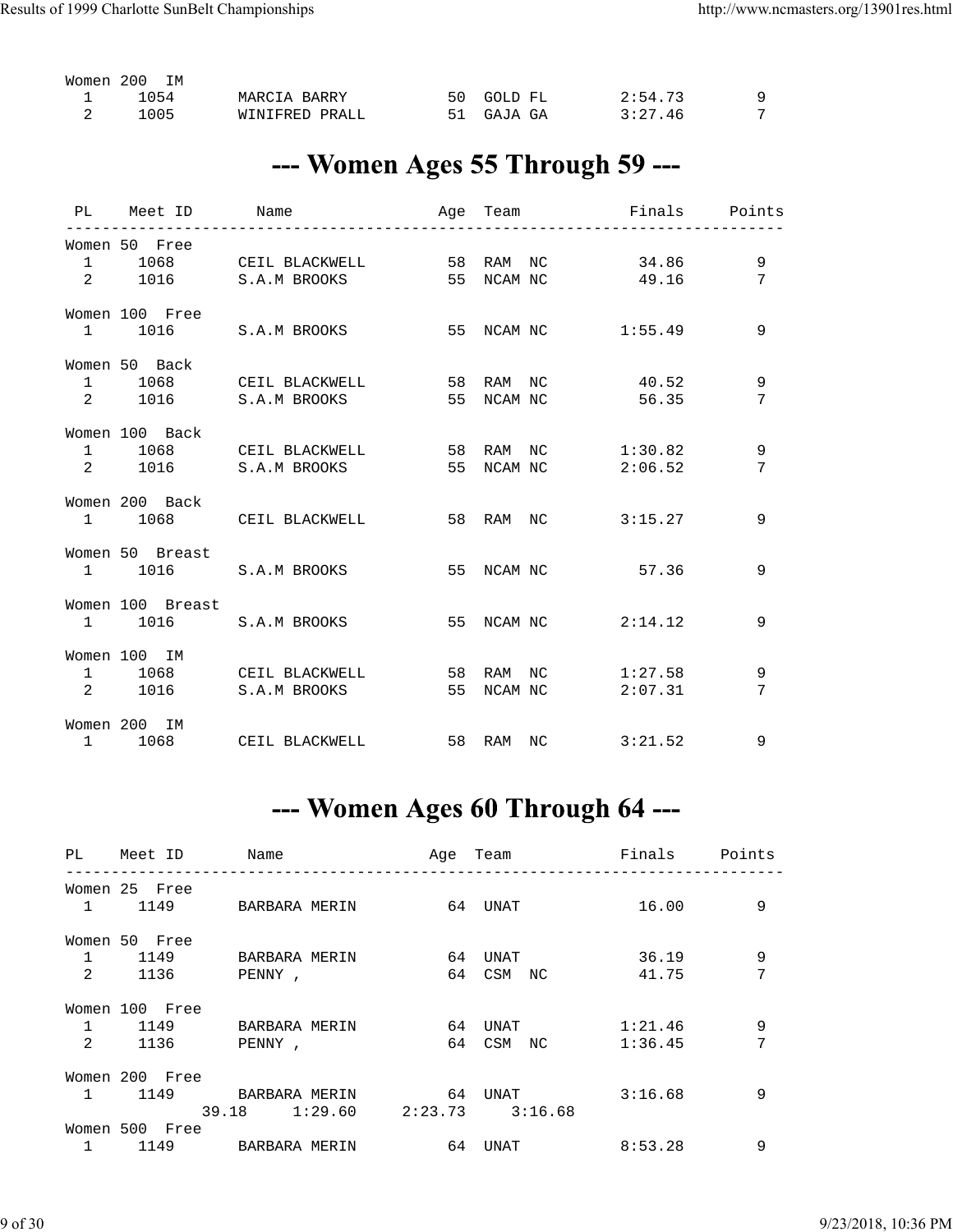|                                | Women 25 Back                        | 1 1131 MARY KATHE VASS 62 CSM NC 23.46 |          |            |                   |                  | 9      |
|--------------------------------|--------------------------------------|----------------------------------------|----------|------------|-------------------|------------------|--------|
| $\mathbf{1}$<br>$\overline{2}$ | Women 50 Back<br>1136 PENNY,<br>1131 | MARY KATHE VASS 62                     | 64       | CSM<br>CSM | NC.<br>NC         | 49.36<br>51.49   | 9<br>7 |
| $1 \qquad \qquad$              | Women 100 Back<br>1136 PENNY,        |                                        |          |            | 64 CSM NC 1:51.02 |                  | 9      |
| $\mathbf{1}$<br>$\overline{2}$ | Women 25 Breast                      | 1131 MARY KATHE VASS<br>1136 PENNY,    | 62<br>64 | CSM<br>CSM | NC.<br>NC.        | 26.34<br>28.58   | 9<br>7 |
| 2                              | Women 50 Breast<br>1136 PENNY,       | 62<br>1 1131 MARY KATHE VASS           | 64       | CSM<br>CSM | NC<br>NC          | 58.84<br>1:01.19 | 9<br>7 |
|                                | Women 100 Breast                     | 1 1131 MARY KATHE VASS                 | 62       |            | CSM NC 2:06.29    |                  | 9      |
| $1 \quad \cdots$               | Women 50 Fly<br>1136 PENNY,          |                                        |          |            | 64 CSM NC         | 53.38            | 9      |
| $1 \quad \cdots$               | Women 100 IM<br>1136<br>50.37        | PENNY,<br>1:51.67                      |          |            | 64 CSM NC         | 1:51.67          | 9      |
| $1 \quad \cdots$               | Women 200 IM<br>1136 PENNY,          |                                        |          |            | 64 CSM NC 4:02.59 |                  | 9      |

#### --- Women Ages 65 Through 69 ---

| PL | Meet ID                                | Name | _________________________________             |    | Age Team   |            | Finals Points<br>_______________ |        |
|----|----------------------------------------|------|-----------------------------------------------|----|------------|------------|----------------------------------|--------|
|    | Women 50 Free                          |      | 1 1049 SUZANNE ROBBINS-BONITZ 65 WYM NC 42.58 |    |            |            |                                  | 9      |
|    | Women 50 Back                          |      | 1 1049 SUZANNE ROBBINS-BONITZ 65 WYM          |    |            | NC         | 43.03                            | 9      |
|    | Women 100 Back                         |      | 1 1049 SUZANNE ROBBINS-BONITZ 65 WYM NC       |    |            |            | 1:39.20                          | 9      |
|    | Women 200 Back                         |      | 1 1049 SUZANNE ROBBINS-BONITZ 65 WYM NC       |    |            |            | 3:41.40                          | 9      |
|    | Women 25 Breast<br>1 1043 URSULA WEISS |      | 69 FSM                                        |    |            | NC.        | 26.50                            | 9      |
| 2  | Women 50 Breast<br>1 1049<br>1043      |      | SUZANNE ROBBINS-BONITZ 65<br>URSULA WEISS     | 69 | WYM<br>FSM | NC.<br>NC. | 51.85<br>58.81                   | 9<br>7 |

### --- Women Ages 70 Through 74 ---

| PL | Meet ID       | Name           |     | Age Team  | Finals | Points |
|----|---------------|----------------|-----|-----------|--------|--------|
|    | Women 25 Free |                |     |           |        |        |
|    | 1096          | BETTY BILLINGS |     | 73 CSM NC | 19.13  | Q      |
|    | 1105          | DAISY TRIVETTE | 72. | CSM NC    | 24.81  | ⇁      |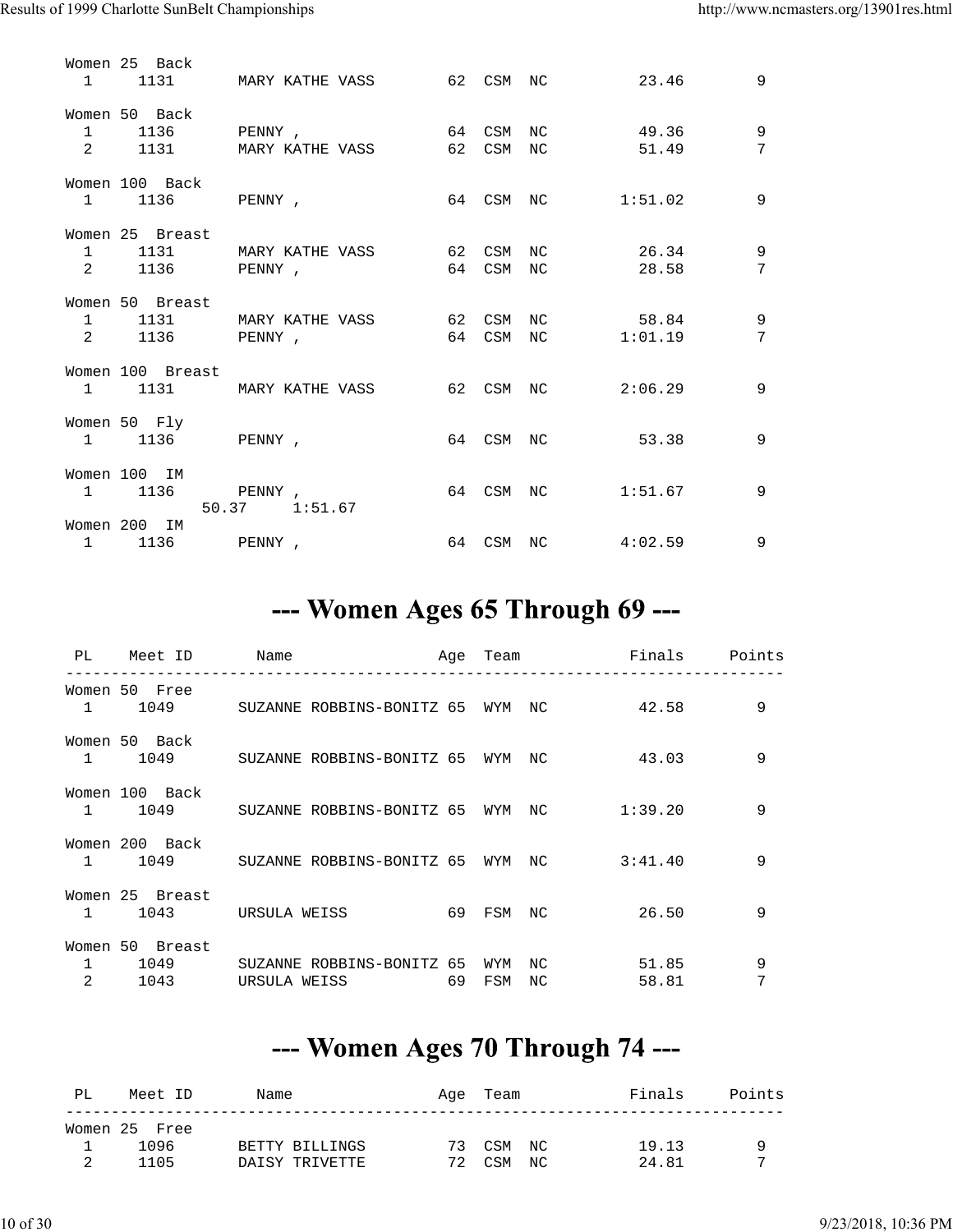|                | Women 50 Free    |                |    |        |                  |           |                          |
|----------------|------------------|----------------|----|--------|------------------|-----------|--------------------------|
| 1              | 1096             | BETTY BILLINGS | 73 | CSM    | ΝC               | 42.09     | 9                        |
| 2              | 1105             | DAISY TRIVETTE | 72 | CSM    | $_{\mathrm{NC}}$ | 55.96     | $7\phantom{.0}$          |
| $\overline{3}$ | 1065             | PAT DOCKENDORF | 71 | RAM    | NC.              | 59.45     | 6                        |
|                |                  |                |    |        |                  |           |                          |
|                |                  |                |    |        |                  |           |                          |
|                | Women 100 Free   |                |    |        |                  |           |                          |
| $\mathbf{1}$   | 1096             | BETTY BILLINGS | 73 | CSM    | NC               | 1:47.77   | 9                        |
|                |                  |                |    |        |                  |           |                          |
|                | Women 200 Free   |                |    |        |                  |           |                          |
| $\mathbf{1}$   | 1096             | BETTY BILLINGS | 73 | CSM    | NC               | 3:58.24   | 9                        |
|                |                  |                |    |        |                  |           |                          |
|                | Women 50 Back    |                |    |        |                  |           |                          |
| $\mathbf{1}$   | 1096             | BETTY BILLINGS | 73 | CSM    | NC.              | 1:02.49   | 9                        |
| 2              | 1150             | JUDY ANN KELLY | 74 | RAM    | NC               | 1:04.65   | 7                        |
|                |                  |                |    |        |                  |           |                          |
|                |                  |                |    |        |                  |           |                          |
|                | Women 100 Back   |                |    |        |                  |           |                          |
| $\mathbf{1}$   | 1150             | JUDY ANN KELLY | 74 | RAM    | NC               | 2:18.33   | 9                        |
|                |                  |                |    |        |                  |           |                          |
|                | Women 200 Back   |                |    |        |                  |           |                          |
| $\mathbf 1$    | 1150             | JUDY ANN KELLY | 74 | RAM    | ΝC               | 4:53.35   | 9                        |
|                |                  |                |    |        |                  |           |                          |
|                | Women 25 Breast  |                |    |        |                  |           |                          |
| $\mathbf{1}$   | 1150             | JUDY ANN KELLY | 74 | RAM    | ΝC               | 28.59     | $\mathsf 9$              |
| 2              | 1105             | DAISY TRIVETTE | 72 | CSM    | NC.              | 29.36     | 7                        |
|                |                  |                |    |        |                  |           |                          |
|                | Women 50 Breast  |                |    |        |                  |           |                          |
| $\mathbf 1$    | 1065             | PAT DOCKENDORF | 71 | RAM    | NC.              | 1:00.64   | 9                        |
|                |                  |                |    |        |                  |           | $\overline{7}$           |
| $\overline{2}$ | 1150             | JUDY ANN KELLY | 74 | RAM    | NC.              | 1:03.06   |                          |
| $\mathbf{3}$   | 1105             | DAISY TRIVETTE | 72 | CSM    | $_{\rm NC}$      | 1:05.31   | 6                        |
|                |                  |                |    |        |                  |           |                          |
|                | Women 100 Breast |                |    |        |                  |           |                          |
| 1              | 1065             | PAT DOCKENDORF | 71 | RAM    | ΝC               | 2:15.87   | 9                        |
| 2              | 1150             | JUDY ANN KELLY | 74 | RAM    | NC.              | 2:21.22   | 7                        |
| 3              | 1105             | DAISY TRIVETTE | 72 | CSM    | NC.              | 2:25.17   | 6                        |
|                |                  |                |    |        |                  |           |                          |
|                | Women 200 Breast |                |    |        |                  |           |                          |
| $\mathbf 1$    | 1065             | PAT DOCKENDORF | 71 | RAM    | NC.              | 4:55.78   | 9                        |
|                |                  |                |    |        |                  |           |                          |
|                | Women 25 Fly     |                |    |        |                  |           |                          |
|                |                  |                |    |        |                  |           |                          |
| $\mathbf 1$    | 1096             | BETTY BILLINGS | 73 | CSM    | NC               | 25.45     | 9                        |
| $\sim$         | 1150             | JUDY ANN KELLY | 74 | RAM    | NC               | <b>DO</b> | $\overline{\phantom{0}}$ |
|                |                  |                |    |        |                  |           |                          |
|                | Women 50 Fly     |                |    |        |                  |           |                          |
| $\mathbf 1$    | 1096             | BETTY BILLINGS | 73 | CSM NC |                  | 1:15.58   | 9                        |
|                |                  |                |    |        |                  |           |                          |
|                | Women 100 IM     |                |    |        |                  |           |                          |
| $\mathbf{1}$   | 1096             | BETTY BILLINGS | 73 | CSM    | ΝC               | 2:17.97   | 9                        |
| $\overline{2}$ | 1065             | PAT DOCKENDORF | 71 | RAM    | NC               | 2:28.12   | $\sqrt{ }$               |
| $\mathbf{3}$   | 1150             | JUDY ANN KELLY | 74 | RAM    | $_{\mathrm{NC}}$ | 2:29.17   | 6                        |
|                |                  |                |    |        |                  |           |                          |

### --- Women Ages 75 Through 79 ---

| PL.      | Meet ID       | Name             | Aqe | Team       |     | Finals  | Points |
|----------|---------------|------------------|-----|------------|-----|---------|--------|
|          | Women 25 Free |                  |     |            |     |         |        |
|          | 1023          | LYNNE GOBLE      | 76  | CSM        | NC. | 31.35   | 9      |
| 2        | 1099          | MARGARET HAGERTY | 75  | <b>CSM</b> | NC. | 34.89   | 7      |
| Women 50 | Free          |                  |     |            |     |         |        |
|          | 1023          | LYNNE GOBLE      | 76  | CSM        | NC. | 1:11.83 | 9      |
| 2        | 1099          | MARGARET HAGERTY | 75  | CSM        | NC. | 1:24.25 | 7      |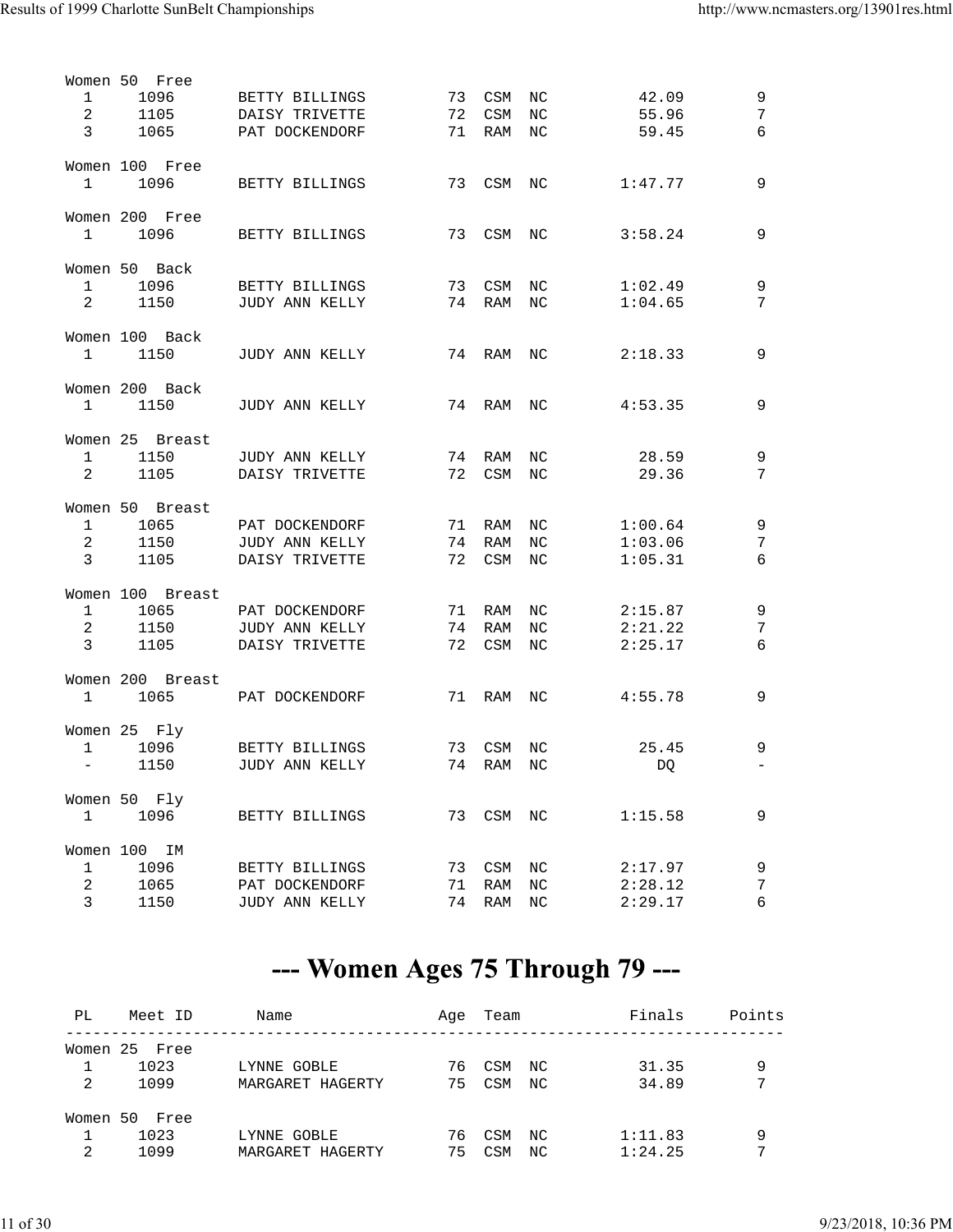| $\mathbf{1}$<br>2 | Women 100 Free<br>1023<br>1099        | LYNNE GOBLE<br>MARGARET HAGERTY        | 76 CSM NC<br>75 CSM NC |           | 2:43.46<br>3:11.42 | 9<br>7 |
|-------------------|---------------------------------------|----------------------------------------|------------------------|-----------|--------------------|--------|
| 1<br>$2^{\circ}$  | Women 200 Free<br>1023<br>1099 — 10   | LYNNE GOBLE<br>MARGARET HAGERTY        | 76 CSM NC<br>75 CSM NC |           | 5:51.21<br>6:59.12 | 9<br>7 |
|                   | Women 500 Free<br>1 1099              | MARGARET HAGERTY 5 75 CSM NC           |                        |           | 19:28.28           | 9      |
|                   | Women 1650 Free                       | 1 1099 MARGARET HAGERTY                | 75 CSM NC              |           | 72:43.11           | 9      |
| $2^{\circ}$       | Women 25 Back<br>1023                 | 1 1099 MARGARET HAGERTY<br>LYNNE GOBLE | 75 CSM<br>76 CSM NC    | NC.       | 40.20<br>43.61     | 9<br>7 |
| $2^{\circ}$       | Women 50 Back<br>1 1099<br>1023       | MARGARET HAGERTY<br>LYNNE GOBLE        | 76 CSM NC              | 75 CSM NC | 1:25.52<br>1:31.11 | 9<br>7 |
|                   | Women 100 Back                        | 1 1099 MARGARET HAGERTY                | 75 CSM NC              |           | 3:36.48            | 9      |
|                   | Women 200 Back                        | 1 1099 MARGARET HAGERTY                | 75 CSM NC              |           | 7:14.28            | 9      |
|                   | Women 25 Breast                       | 1 1023 LYNNE GOBLE                     | 76 CSM NC              |           | 45.00              | 9      |
|                   | Women 50 Breast<br>1 1023 LYNNE GOBLE |                                        | 76 CSM NC              |           | 1:39.29            | 9      |

### --- Men Ages 19 Through 24 ---

|            |                | PL Meet ID Name |                                                            |           | Age Team     Finals   Points<br>.         |        |
|------------|----------------|-----------------|------------------------------------------------------------|-----------|-------------------------------------------|--------|
|            | Men 50 Free    |                 |                                                            |           | 1 1139 ALEXANDER SNYDER 22 CSM NC 24.14   | 9      |
|            | Men 500 Free   |                 |                                                            |           | 1 1033 PAR LARSSON 24 CSM NC 9:05.00      | 9      |
|            | Men 1650 Free  |                 |                                                            |           | 1 1033 PAR LARSSON 24 CSM NC 31:52.50     | 9      |
|            | Men 50 Back    |                 | 1 1139 ALEXANDER SNYDER 22 CSM NC                          |           | 27.64                                     | 9      |
|            | Men 100 Back   |                 | 1 1139 ALEXANDER SNYDER 22 CSM NC                          |           | 59.86                                     | 9      |
|            | Men 50 Breast  |                 | 1 1139 ALEXANDER SNYDER 22 CSM NC<br>2 1154 RICHARD HUGHES | 19 CSM NC | 29.63<br>32.66                            | 9<br>7 |
|            | Men 100 Breast |                 |                                                            |           | 1 1139 ALEXANDER SNYDER 22 CSM NC 1:05.75 | 9      |
| Men 100 IM |                |                 | 1 1154 RICHARD HUGHES                                      |           | 19 CSM NC 1:05.77                         | 9      |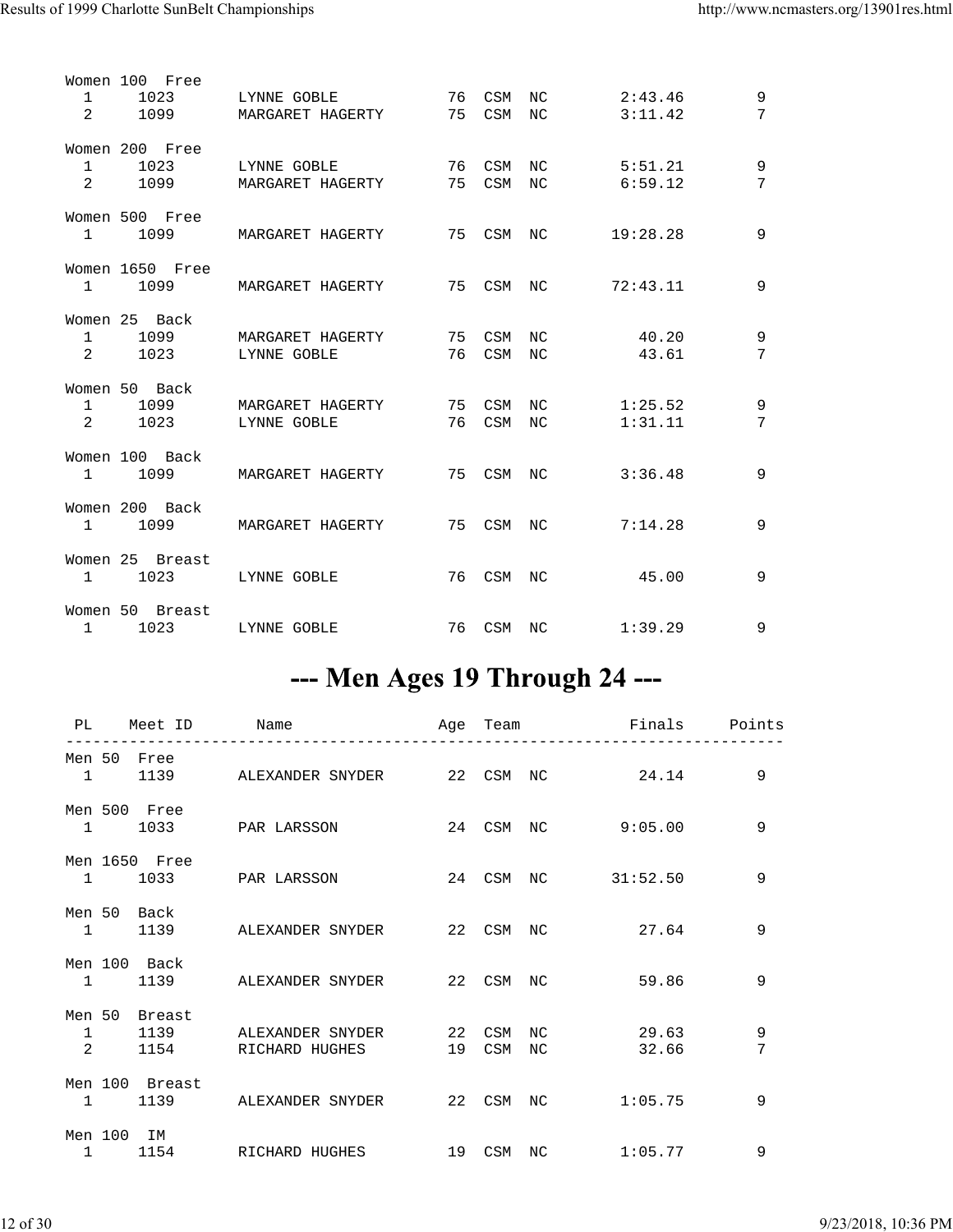### --- Men Ages 25 Through 29 ---

|                |                                | PL Meet ID     | Name                                        |    |           |             | Age Team <b>Finals</b> Points |                |
|----------------|--------------------------------|----------------|---------------------------------------------|----|-----------|-------------|-------------------------------|----------------|
|                |                                | Men 25 Free    |                                             |    |           |             |                               |                |
|                |                                |                | 1 1018 CHRISTOPHE PARRISH 28 CSM NC         |    |           |             | 14.12                         | 9              |
|                |                                | Men 50 Free    |                                             |    |           |             |                               |                |
| 1              |                                | 1044           | DAN SUMMERLIN                               | 26 | VMST VA   |             | 21.83                         | 9              |
|                | $\overline{2}$                 | 1066           | DAN READ                                    | 26 | RAM       | NC          | 25.34                         | 7              |
| $\mathbf{3}$   |                                | 1151           | TODD UTTER                                  | 27 | CSM       | NC          | 25.83                         | $\sqrt{6}$     |
| $\overline{4}$ |                                |                |                                             |    |           |             |                               | $\mathsf S$    |
|                |                                |                | 1129 ERIC VESS                              | 28 | CSM       | NC          | 27.17                         |                |
| 5              |                                |                | 1113 TOMASZ WILK<br>1018 CHRISTOPHE PARRISH | 26 | RAM       | NC          | 27.35                         | $\,4$          |
| 6              |                                |                |                                             |    | 28 CSM NC |             | 30.77                         | 3              |
|                |                                | Men 100 Free   |                                             |    |           |             |                               |                |
|                | $1 \quad \cdots$               |                | 1020 JEFF MURRAY                            |    | 29 CSM NC |             | 46.56                         | 9              |
|                | $2 \left( \frac{1}{2} \right)$ |                | 1044 DAN SUMMERLIN                          | 26 | VMST VA   |             | 47.46                         | 7              |
| 3 <sup>7</sup> |                                |                | 1019 PETRI VEPSANEN                         | 26 | CSM       | NC          | 52.27                         | $\sqrt{6}$     |
| $\overline{4}$ |                                | 1066           | DAN READ                                    | 26 | RAM NC    |             | 55.85                         | $\overline{5}$ |
| 5              |                                | 1113           | TOMASZ WILK                                 | 26 | RAM       | $_{\rm NC}$ | 1:00.64                       | 4              |
| 6              |                                | 1018           | CHRISTOPHE PARRISH 28 CSM NC                |    |           |             | 1:08.92                       | 3              |
|                |                                |                |                                             |    |           |             |                               |                |
|                |                                | Men 200 Free   |                                             |    |           |             |                               |                |
|                |                                |                | 1 1130 BRAD DONOVAN 29 NCAM NC 1:57.04      |    |           |             |                               | 9              |
|                |                                | Men 500 Free   |                                             |    |           |             |                               |                |
|                |                                |                | 1 1019 PETRI VEPSANEN                       |    | 26 CSM NC |             | 5:09.28                       | 9              |
|                |                                | Men 1000 Free  |                                             |    |           |             |                               |                |
|                |                                |                | 1 1151 TODD UTTER                           |    |           |             | 27 CSM NC 13:07.35            | 9              |
|                |                                |                |                                             |    |           |             |                               |                |
|                |                                | Men 25 Back    | 1 1018 CHRISTOPHE PARRISH 28 CSM NC 18.44   |    |           |             |                               | 9              |
|                |                                |                |                                             |    |           |             |                               |                |
|                |                                | Men 100 Back   |                                             |    |           |             |                               |                |
|                |                                |                | 1 1062 EDWARD WHITE                         |    |           |             | 29 RAM NC 1:11.39             | 9              |
|                |                                | Men 25 Breast  |                                             |    |           |             |                               |                |
|                | $\mathbf{1}$                   |                | 1018 CHRISTOPHE PARRISH 28 CSM NC           |    |           |             | 19.78                         | 9              |
|                |                                | Men 50 Breast  |                                             |    |           |             |                               |                |
|                |                                |                |                                             |    |           |             |                               |                |
| $\mathbf{1}$   |                                | 1066           | DAN READ                                    |    | 26 RAM NC |             | 32.42                         | 9              |
| 2              |                                | 1113           | TOMASZ WILK                                 | 26 | RAM       | ΝC          | 34.44                         | 7              |
| $\mathbf{3}$   |                                | 1129           | ERIC VESS                                   | 28 | CSM       | $_{\rm NC}$ | 35.00                         | 6              |
| $\overline{4}$ |                                | 1062           | EDWARD WHITE                                | 29 | RAM       | NC          | 36.68                         | 5              |
| 5              |                                | 1018           | CHRISTOPHE PARRISH                          | 28 | CSM       | NC          | 42.53                         | 4              |
|                |                                | Men 100 Breast |                                             |    |           |             |                               |                |
| $\mathbf{1}$   |                                | 1113           | TOMASZ WILK                                 | 26 | RAM       | NC          | 1:14.21                       | 9              |
| $\overline{a}$ |                                | 1062           | EDWARD WHITE                                | 29 | RAM       | NC          | 1:19.69                       | 7              |
|                |                                |                |                                             |    |           |             |                               |                |
| 3              |                                | 1018           | CHRISTOPHE PARRISH                          | 28 | CSM       | NC          | 1:30.84                       | 6              |
|                | Men 25                         | Fly            |                                             |    |           |             |                               |                |
| $\mathbf{1}$   |                                | 1018           | CHRISTOPHE PARRISH                          | 28 | CSM NC    |             | 18.90                         | 9              |
| Men 50         |                                | Fly            |                                             |    |           |             |                               |                |
| $\mathbf{1}$   |                                | 1044           | DAN SUMMERLIN                               | 26 | VMST VA   |             | 24.16                         | 9              |
| $\overline{a}$ |                                | 1019           | PETRI VEPSANEN                              | 26 | CSM       | NC          | 25.05                         | 7              |
| $\mathbf{3}$   |                                | 1062           | EDWARD WHITE                                | 29 | RAM       | NC          | 30.15                         | 6              |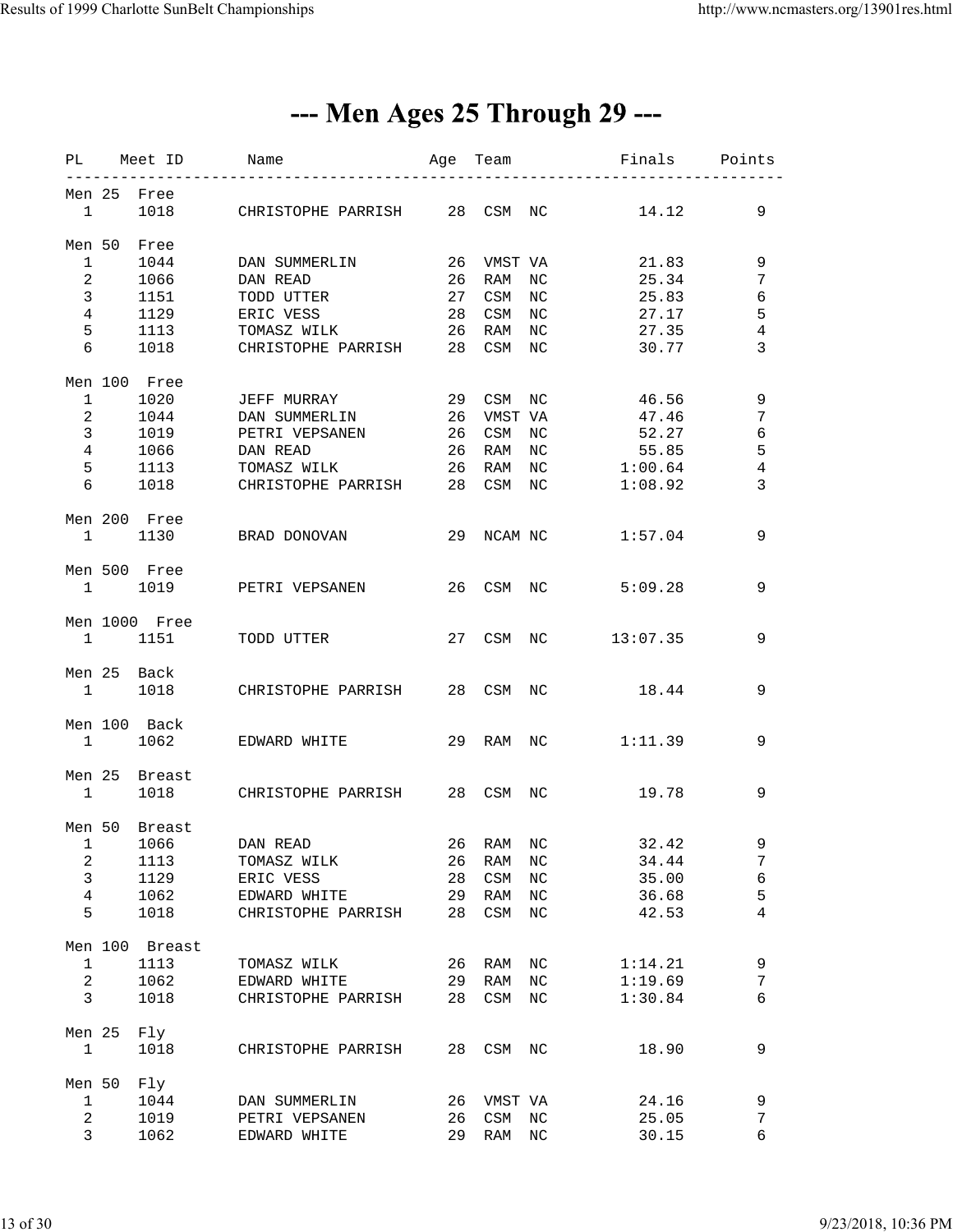|                | Men 100 | Fly         |                    |    |            |                 |         |                |
|----------------|---------|-------------|--------------------|----|------------|-----------------|---------|----------------|
| $\mathbf{1}$   |         | 1044        | DAN SUMMERLIN      | 26 | VMST VA    |                 | 52.42   | 9              |
| $\overline{2}$ |         | 1019        | PETRI VEPSANEN     | 26 | CSM        | NC              | 55.74   | 7              |
| 3              |         | 1066        | DAN READ           | 26 | <b>RAM</b> | NC              | 1:00.34 | 6              |
| 4              |         | 1062        | EDWARD WHITE       | 29 | RAM        | ΝC              | 1:11.26 | 5              |
|                |         |             |                    |    |            |                 |         |                |
|                |         | Men 200 Fly |                    |    |            |                 |         |                |
| $\mathbf{1}$   |         | 1044        | DAN SUMMERLIN      | 26 | VMST VA    |                 | 2:00.50 | 9              |
|                | Men 100 | ΙM          |                    |    |            |                 |         |                |
| 1              |         | 1044        | DAN SUMMERLIN      | 26 | VMST VA    |                 | 55.10   | 9              |
| $\overline{2}$ |         | 1066        | DAN READ           | 26 | <b>RAM</b> | NC              | 1:01.93 | 7              |
| $\overline{3}$ |         | 1062        | EDWARD WHITE       | 29 | <b>RAM</b> | NC              | 1:09.17 | 6              |
| $\sqrt{4}$     |         | 1151        | TODD UTTER         | 27 | CSM        | NC <sub>1</sub> | 1:09.82 | 5              |
| 5              |         | 1129        | ERIC VESS          | 28 | CSM        | NC.             | 1:12.67 | $\overline{4}$ |
| 6              |         | 1018        | CHRISTOPHE PARRISH | 28 | CSM        | NC              | 1:27.69 | 3              |
|                |         |             |                    |    |            |                 |         |                |
| Men 200        |         | ΙM          |                    |    |            |                 |         |                |
| 1              |         | 1044        | DAN SUMMERLIN      | 26 | VMST VA    |                 | 2:02.48 | 9              |
| 2              |         | 1066        | DAN READ           | 26 | <b>RAM</b> | NC              | 2:17.46 | 7              |
| 3              |         | 1062        | EDWARD WHITE       | 29 | <b>RAM</b> | NC              | 2:35.56 | 6              |
| Men 400        |         |             |                    |    |            |                 |         |                |
|                |         | ΙM          |                    |    |            |                 |         |                |
| 1              |         | 1130        | BRAD DONOVAN       | 29 | NCAM NC    |                 | 4:54.35 | 9              |

### --- Men Ages 30 Through 34 ---

|                | __________             | PL Meet ID Name Mage Team Finals Points     |           | . _ _ _ _ _ _ _ _ _ _ _ . |            |
|----------------|------------------------|---------------------------------------------|-----------|---------------------------|------------|
|                | Men 25 Free            |                                             |           |                           |            |
|                |                        | 1 1035 LAYNE FLOWE 30 CSM NC 14.49          |           |                           | 9          |
|                | Men 50 Free            |                                             |           |                           |            |
|                |                        | 1 1101 STEPHEN BAUMAN 34 NVAC VA 23.69      |           |                           | 9          |
|                |                        | 2 1143 ROBERT FARY 34 CHM NC 26.00          |           |                           | 7          |
|                |                        | 3 1063 DAVID SHAMLIN 33 RAM                 |           | NC 27.41                  | $\epsilon$ |
|                |                        | 4 1035 LAYNE FLOWE 30 CSM NC                |           | 30.17                     | 5          |
|                | Men 100 Free           |                                             |           |                           |            |
|                | $1 \quad \blacksquare$ | 1079 GREG ZOLTNERS                          |           | 34 NCAM NC 55.61          | 9          |
|                |                        | 2 1143 ROBERT FARY                          | 34 CHM NC | 57.78                     | 7          |
| 3 <sup>7</sup> |                        | 1063 DAVID SHAMLIN 33 RAM NC 1:02.43        |           |                           | $\epsilon$ |
|                | 4 1035 LAYNE FLOWE     |                                             |           | 30 CSM NC 1:12.78         | 5          |
|                | Men 200 Free           |                                             |           |                           |            |
|                |                        | 1 1101 STEPHEN BAUMAN 34 NVAC VA 1:53.70    |           |                           | 9          |
|                |                        | 2 1079 GREG ZOLTNERS 34 NCAM NC 2:08.82     |           |                           | 7          |
|                |                        | 3 1063 DAVID SHAMLIN 33 RAM NC 2:24.11      |           |                           | 6          |
|                | Men 1000 Free          |                                             |           |                           |            |
|                |                        | 1 1147 GERHARD FORSTNER 31 CSM NC 15:13.38  |           |                           | 9          |
|                | Men 1650 Free          |                                             |           |                           |            |
|                |                        | 1 1101 STEPHEN BAUMAN 34 NVAC VA 18:15.04   |           |                           | 9          |
|                |                        | 2 1133 CHRISTOPHE BYERS 34 NCMS NC 18:17.44 |           |                           | 7          |
|                | $3^{\circ}$            | 1147 GERHARD FORSTNER 31 CSM NC 25:45.67    |           |                           | 6          |
|                | Men 50 Back            |                                             |           |                           |            |
|                |                        | 1 1079 GREG ZOLTNERS 34 NCAM NC 29.34       |           |                           | 9          |
|                | Men 100 Back           |                                             |           |                           |            |
|                |                        | 1 1133 CHRISTOPHE BYERS 34 NCMS NC 1:02.20  |           |                           | 9          |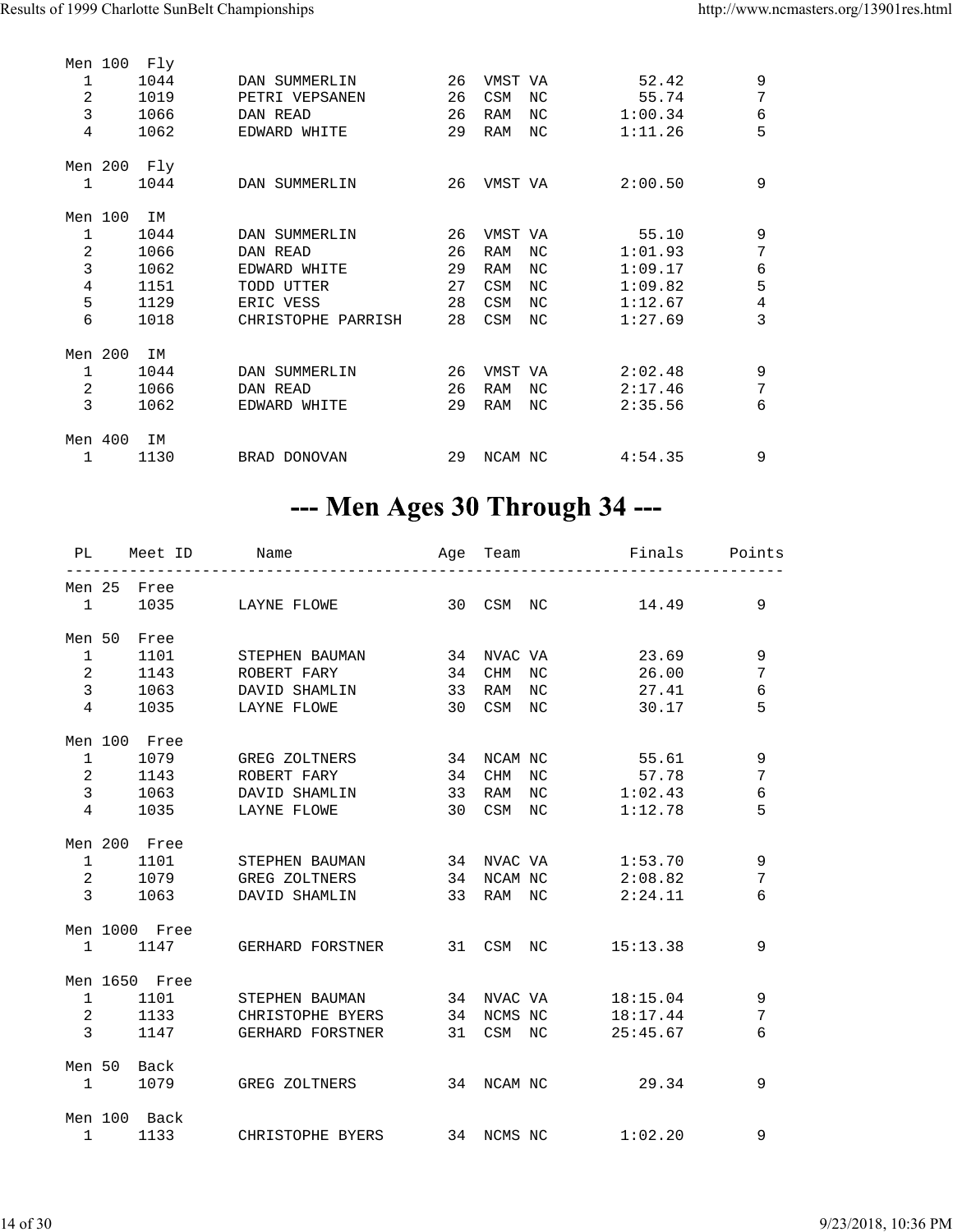| $\mathbf{1}$                                   |            | Men 200 Back<br>1079                   | GREG ZOLTNERS                                 | 34             | NCAM NC                             |            | 2:23.23                       | 9                                  |
|------------------------------------------------|------------|----------------------------------------|-----------------------------------------------|----------------|-------------------------------------|------------|-------------------------------|------------------------------------|
| Men 25<br>$\mathbf{1}$                         |            | Breast<br>1035                         | LAYNE FLOWE                                   | 30             | <b>CSM</b>                          | NC         | 18.20                         | 9                                  |
| Men 50<br>$\mathbf{1}$<br>2<br>$\mathbf{3}$    |            | <b>Breast</b><br>1079<br>1143<br>1035  | GREG ZOLTNERS<br>ROBERT FARY<br>LAYNE FLOWE   | 34<br>34<br>30 | NCAM NC<br><b>CHM</b><br><b>CSM</b> | NC.<br>NC. | 30.52<br>35.10<br>37.99       | 9<br>$\overline{7}$<br>6           |
| $\mathbf{1}$<br>$\overline{a}$<br>$\mathbf{3}$ |            | Men 100 Breast<br>1079<br>1143<br>1035 | GREG ZOLTNERS<br>ROBERT FARY<br>LAYNE FLOWE   | 34<br>34<br>30 | NCAM NC<br><b>CHM</b><br>CSM        | NC.<br>NC  | 1:09.24<br>1:16.18<br>1:25.05 | $\mathsf 9$<br>$\overline{7}$<br>6 |
| $\mathbf 1$<br>2                               |            | Men 200 Breast<br>1079<br>1035         | GREG ZOLTNERS<br>LAYNE FLOWE                  | 34<br>30       | NCAM NC<br>CSM NC                   |            | 2:32.82<br>3:02.70            | $\mathsf 9$<br>7                   |
| Men 50<br>$\mathbf{1}$                         |            | Fly<br>1063                            | DAVID SHAMLIN                                 | 33             | RAM                                 | NC.        | 32.32                         | 9                                  |
| $\mathbf{1}$<br>2<br>$\mathbf{3}$              | Men 100 IM | 1079<br>1143<br>1063                   | GREG ZOLTNERS<br>ROBERT FARY<br>DAVID SHAMLIN | 34<br>34<br>33 | NCAM NC<br><b>CHM</b><br>RAM        | NC<br>NC   | 1:04.29<br>1:09.02<br>1:11.87 | $\mathsf 9$<br>$\overline{7}$<br>б |
| $\mathbf{1}$                                   | Men 200    | IM<br>1079                             | GREG ZOLTNERS                                 | 34             | NCAM NC                             |            | 2:17.81                       | 9                                  |
| $\mathbf{1}$                                   | Men 400 IM | 1079                                   | GREG ZOLTNERS                                 |                | 34 NCAM NC                          |            | 4:58.07                       | 9                                  |

### --- Men Ages 35 Through 39 ---

|                |                   |              | PL Meet ID Name Name Age Team Sinals Points |    |         |            |             |                |
|----------------|-------------------|--------------|---------------------------------------------|----|---------|------------|-------------|----------------|
| Men 50         |                   | Free         |                                             |    |         |            |             |                |
|                | $1 \qquad \qquad$ | 1115         | JEFF SIGGINS 36 YSMS SC                     |    |         |            | 23.51       | 9              |
| 2              |                   | 1014         | MICHAEL WENDT                               | 36 |         | GCAM SC    | 24.06       | 7              |
| $\overline{3}$ |                   | 1022 200     | PHILLIP ALEXANDER                           | 37 | CSM     |            | NC<br>24.19 | 6              |
| $\overline{4}$ |                   | 1091         | JEFF SMITH                                  | 35 | CSM     | NC.        | 24.27       | 5              |
| 5              |                   | 1123         | JOHN DENISON                                | 35 | CSM     | NC.        | 24.86       | $\,4$          |
| 6              |                   | 1012         | FRANKLIN KING                               | 38 | NCMS NC |            | 25.25       | $\mathbf{3}$   |
| 7              |                   | 1141         | ARTIE NEWCOMBE                              | 35 | GG      | NC.        | 27.07       | $\overline{a}$ |
| 8              |                   | 1038         | JOHN HADDOX                                 | 38 | CSM     | NC.        | 27.38       | 1              |
| 9              |                   | 1064         | SCOTT HINCKLEY                              | 38 | RAM     | NC.        | 28.16       |                |
| 10             |                   |              | 1083 BOYCE HOLSHOUSER                       | 36 | RAM     | NC.        | 30.17       |                |
|                |                   | Men 100 Free |                                             |    |         |            |             |                |
| $\mathbf{1}$   |                   | 1091 70      | JEFF SMITH 35 CSM NC                        |    |         |            | 52.08       | 9              |
| 2              |                   | 1022 200     | PHILLIP ALEXANDER                           | 37 | CSM     | NC         | 52.59       | 7              |
| $\mathbf{3}$   |                   | 1115         | JEFF SIGGINS                                | 36 |         | YSMS SC    | 52.73       | $\epsilon$     |
| $\overline{4}$ |                   | 1014         | MICHAEL WENDT                               |    |         | 36 GCAM SC | 53.87       | 5              |
| 5              |                   | 1012         | FRANKLIN KING                               | 38 |         | NCMS NC    | 56.94       | $\overline{4}$ |
| 6              |                   | 1135         | BENEDIKTAS KRIKSHTANAS 37                   |    | CSM     |            | NC<br>57.61 | $\overline{3}$ |
| 7              |                   | 1119         | BRIAN HUEY                                  | 39 | CSM     |            | NC<br>58.46 | $\overline{2}$ |
| 8              |                   | 1038         | JOHN HADDOX                                 | 38 | CSM     | NC         | 1:00.85     | 1              |
| 9              |                   | 1103         | JIM PHILLIPS                                | 37 |         | NCMS NC    | 1:20.10     |                |
|                |                   | Men 200 Free |                                             |    |         |            |             |                |
|                | $1 \quad \cdots$  |              | 1014 MICHAEL WENDT<br>36 GCAM SC            |    |         |            | 1:59.13     | 9              |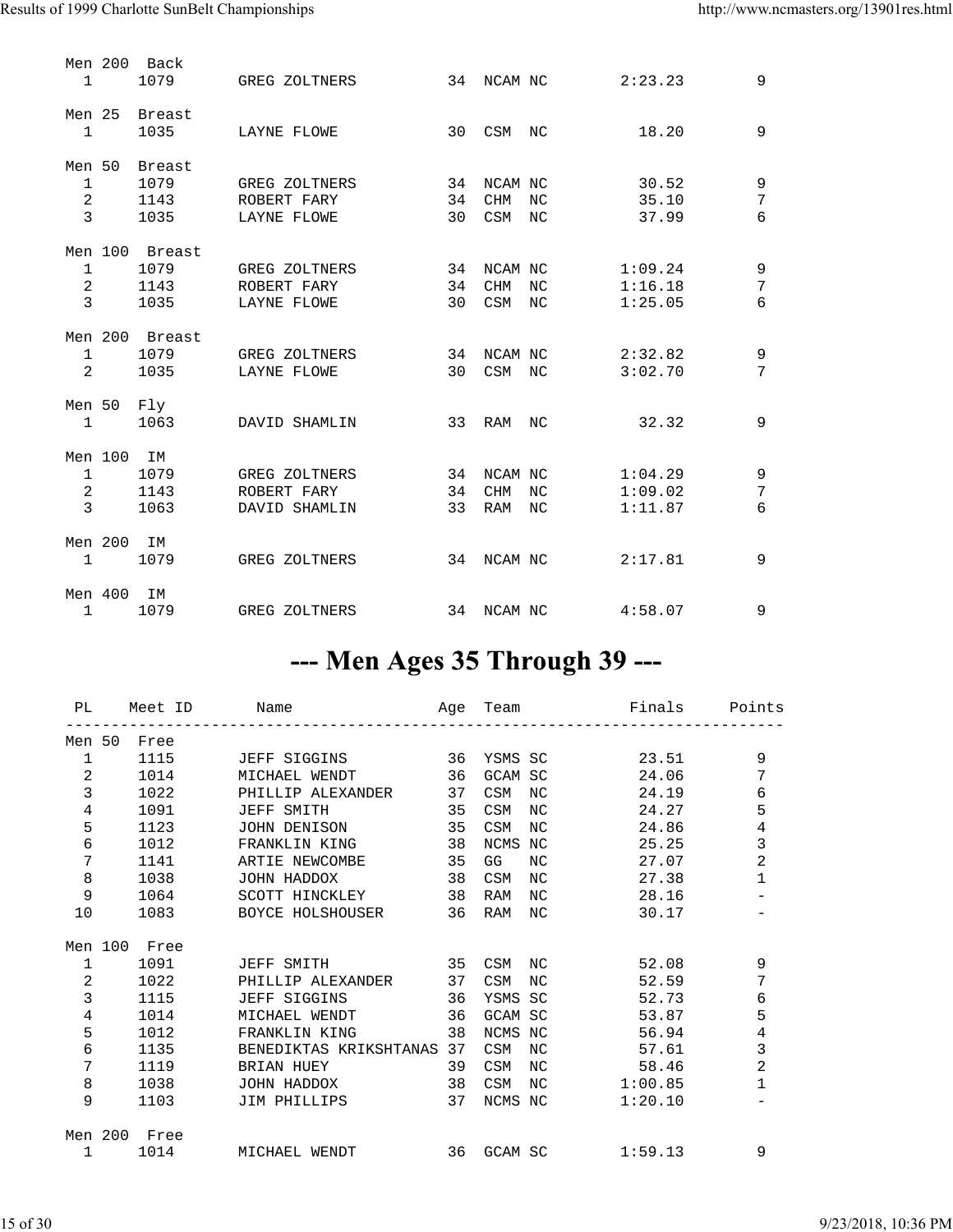| 2<br>3<br>$\overline{4}$       | 1022<br>1082<br>1012         | PHILLIP ALEXANDER<br>ROB LONG<br>FRANKLIN KING | 37<br>38<br>38 | CSM<br>CSM<br>NCMS NC | NC<br>NC         | 2:01.15<br>2:05.93<br>2:09.65 | 7<br>6<br>5              |
|--------------------------------|------------------------------|------------------------------------------------|----------------|-----------------------|------------------|-------------------------------|--------------------------|
| $\mathbf{1}$<br>$\overline{2}$ | Men 500 Free<br>1014<br>1119 | MICHAEL WENDT<br>BRIAN HUEY                    | 36<br>39       | GCAM SC<br>CSM NC     |                  | 5:21.68<br>5:46.52            | 9<br>7                   |
| $\mathbf{1}$                   | Men 1000 Free<br>1014        | MICHAEL WENDT                                  | 36             | GCAM SC               |                  | 11:14.34                      | 9                        |
| $\mathbf 1$                    | Men 1650 Free<br>1052        | BILL STAEBELL                                  | 37             | PLAN FL               |                  | 19:08.18                      | 9                        |
| 2                              | 1119                         | BRIAN HUEY                                     | 39             | CSM NC                |                  | 20:25.88                      | 7                        |
| Men 50                         | Back                         |                                                |                |                       |                  |                               |                          |
| $\mathbf{1}$                   | 1115                         | JEFF SIGGINS                                   | 36             | YSMS SC               |                  | 27.22                         | 9                        |
| 2                              | 1091                         | JEFF SMITH                                     | 35             | CSM                   | $_{\rm NC}$      | 27.65                         | 7                        |
| 3                              | 1123                         | JOHN DENISON                                   | 35             | CSM                   | NC               | 30.70                         | 6                        |
| 4                              | 1064                         | SCOTT HINCKLEY                                 | 38             | RAM                   | $_{\mathrm{NC}}$ | 36.89                         | 5                        |
| $\mathbf{1}$                   | Men 100 Back<br>1115         | <b>JEFF SIGGINS</b>                            | 36             | YSMS SC               |                  | 58.98                         | 9                        |
| 2                              | 1091                         | JEFF SMITH                                     | 35             | CSM                   | NC               | 59.09                         | 7                        |
| 3                              | 1083                         | BOYCE HOLSHOUSER                               | 36             | RAM                   | ΝC               | 1:33.21                       | 6                        |
|                                | Men 200 Back                 |                                                |                |                       |                  |                               |                          |
| $\mathbf{1}$                   | 1083                         | BOYCE HOLSHOUSER                               | 36             | RAM                   | NC               | 3:25.77                       | 9                        |
| Men 50                         | <b>Breast</b>                |                                                |                |                       |                  |                               |                          |
| $\mathbf{1}$                   | 1091                         | JEFF SMITH                                     | 35             | CSM                   | NC               | 31.96                         | 9                        |
| $\overline{a}$                 | 1083                         | BOYCE HOLSHOUSER                               | 36             | RAM                   | NC               | 34.66                         | 7                        |
| $\mathbf{3}$                   | 1141                         | ARTIE NEWCOMBE                                 | 35             | GG                    | $\rm{NC}$        | 35.22                         | 6                        |
| $\overline{4}$                 | 1038                         | JOHN HADDOX                                    | 38             | CSM                   | ΝC               | 37.41                         | 5                        |
| 5                              | 1064                         | SCOTT HINCKLEY                                 | 38             | RAM                   | $_{\mathrm{NC}}$ | 38.87                         | $\overline{4}$           |
| $\qquad \qquad -$              | 1123                         | JOHN DENISON                                   | 35             | CSM                   | NC               | DQ                            |                          |
|                                | Men 100 Breast               |                                                |                |                       |                  |                               |                          |
| 1                              | 1141                         | ARTIE NEWCOMBE                                 | 35             | GG                    | NC               | 1:17.66                       | 9                        |
| $\overline{2}$                 | 1123                         | JOHN DENISON                                   | 35             | CSM                   | ΝC               | 1:18.94                       | 7                        |
|                                | Men 200 Breast               |                                                |                |                       |                  |                               |                          |
| $\mathbf{1}$                   | 1082                         | ROB LONG                                       | 38             | CSM                   | NC               | 2:24.81                       | 9                        |
| $\overline{2}$                 | 1141                         | ARTIE NEWCOMBE                                 | 35             | GG                    | NC               | 2:51.43                       | 7                        |
| Men 50                         | Fly                          |                                                |                |                       |                  |                               |                          |
| $\mathbf{1}$                   | 1014                         | MICHAEL WENDT                                  | 36             | GCAM SC               |                  | 25.37                         | 9                        |
| $\mathbf{2}$                   | 1115                         | JEFF SIGGINS                                   | 36             | YSMS SC               |                  | 25.91                         | 7                        |
| $\mathbf{3}$                   | 1091                         | JEFF SMITH                                     | 35             | CSM NC                |                  | 26.96                         | 6                        |
| $\,4$                          | 1123                         | JOHN DENISON                                   | 35             | CSM                   | NC               | 27.56                         | 5                        |
| 5                              | 1012                         | FRANKLIN KING                                  | 38             | NCMS NC               |                  | 28.75                         | $\,4$                    |
| $\sqrt{6}$                     | 1135                         | BENEDIKTAS KRIKSHTANAS 37                      |                | CSM NC                |                  | 29.48                         | $\mathsf{3}$             |
| $\overline{7}$                 | 1141                         | ARTIE NEWCOMBE                                 | 35             | GG                    | $_{\mathrm{NC}}$ | 29.98                         | $\mathbf 2$              |
| $\,8\,$                        | 1064                         | SCOTT HINCKLEY                                 | 38             | RAM NC                |                  | 31.62                         | $\mathbf 1$              |
| 9                              | 1038                         | JOHN HADDOX                                    | 38             | CSM                   | ΝC               | 32.35                         | $\overline{\phantom{0}}$ |
| 10                             | 1103                         | JIM PHILLIPS                                   | 37             | NCMS NC               |                  | 42.41                         |                          |
|                                | Men 100 Fly                  |                                                |                |                       |                  |                               |                          |
| $\mathbf{1}$                   | 1014                         | MICHAEL WENDT                                  | 36             | GCAM SC               |                  | 56.90                         | 9                        |
| 2                              | 1112                         | JOHN ANERALLA                                  | 36             | CSM NC                |                  | 58.50                         | 7                        |
| 3                              | 1091                         | JEFF SMITH                                     | 35             | CSM                   | ΝC               | 58.84                         | $\epsilon$               |
| 4                              | 1141                         | ARTIE NEWCOMBE                                 | 35             | GG                    | $_{\mathrm{NC}}$ | 1:10.41                       | 5                        |
|                                | Men 200 Fly                  |                                                |                |                       |                  |                               |                          |
| $\mathbf{1}$                   | 1052                         | BILL STAEBELL                                  |                | 37 PLAN FL            |                  | 2:15.77                       | 9                        |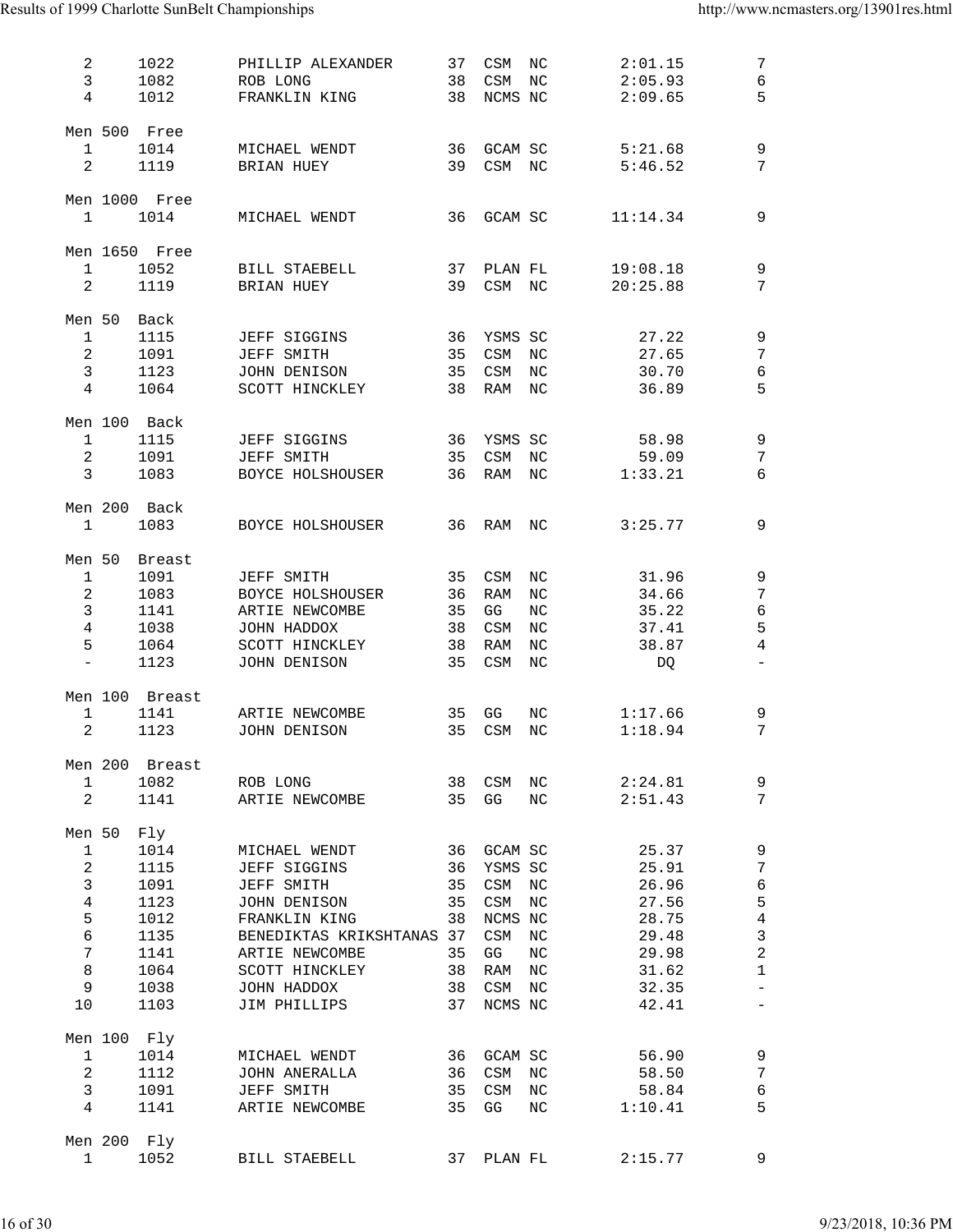| 2                 | 1014 | MICHAEL WENDT       | 36 | GCAM SC        |     | 2:16.52 | 7              |
|-------------------|------|---------------------|----|----------------|-----|---------|----------------|
| Men 100           | IΜ   |                     |    |                |     |         |                |
| 1                 | 1115 | <b>JEFF SIGGINS</b> | 36 | YSMS SC        |     | 59.73   | 9              |
| 2                 | 1091 | JEFF SMITH          | 35 | <b>CSM</b>     | NC  | 1:01.12 | 7              |
| 3                 | 1014 | MICHAEL WENDT       | 36 | <b>GCAM SC</b> |     | 1:03.25 | 6              |
| 4                 | 1123 | JOHN DENISON        | 35 | CSM            | NC. | 1:05.76 | 5              |
| 5                 | 1141 | ARTIE NEWCOMBE      | 35 | GG             | NC. | 1:09.27 | 4              |
| 6                 | 1064 | SCOTT HINCKLEY      | 38 | RAM            | NC. | 1:14.18 | 3              |
| 7                 | 1083 | BOYCE HOLSHOUSER    | 36 | RAM            | NC. | 1:19.65 | $\overline{2}$ |
| $\qquad \qquad -$ | 1038 | JOHN HADDOX         | 38 | CSM            | NC  | DQ      |                |
| Men 200           | ΙM   |                     |    |                |     |         |                |
| 1                 | 1115 | <b>JEFF SIGGINS</b> | 36 | YSMS SC        |     | 2:12.88 | 9              |
| 2                 | 1014 | MICHAEL WENDT       | 36 | <b>GCAM SC</b> |     | 2:19.04 | 7              |
| 3                 | 1119 | <b>BRIAN HUEY</b>   | 39 | CSM            | NC. | 2:27.77 | 6              |
| 4                 | 1141 | ARTIE NEWCOMBE      | 35 | GG             | NC. | 2:35.26 | 5              |
|                   |      |                     |    |                |     |         |                |
| Men 400           | ΙM   |                     |    |                |     |         |                |
| $\mathbf{1}$      | 1082 | ROB LONG            | 38 | <b>CSM</b>     | NC  | 4:44.64 | 9              |
| 2                 | 1052 | BILL STAEBELL       | 37 | PLAN           | FL  | 5:02.31 | 7              |
|                   |      |                     |    |                |     |         |                |

### --- Men Ages 40 Through 44 ---

| PL             | Meet ID      | Name                 | Age | Team    |                  | Finals  | Points                   |
|----------------|--------------|----------------------|-----|---------|------------------|---------|--------------------------|
| Men 25         | Free         |                      |     |         |                  |         |                          |
| $\mathbf{1}$   | 1114         | BEN COCKFIELD        | 41  | GG      | NC.              | 12.08   | $\mathsf 9$              |
| $\overline{2}$ | 1088         | KEN JOHNSON          | 41  | CSM     | NC.              | 13.64   | 7                        |
| 3              | 1116         | <b>JERE RUDISILL</b> | 44  | GG      | NC               | 14.50   | 6                        |
| $\overline{4}$ | 1086         | TIMOTHY CRENSHAW     | 41  | GCAM SC |                  | 15.25   | 5                        |
| Men 50         | Free         |                      |     |         |                  |         |                          |
| $\mathbf{1}$   | 1074         | FRITZ LEHMAN         | 40  | RAM     | $_{\rm NC}$      | 23.49   | 9                        |
| $\overline{a}$ | 1080         | THOMAS DAVIS         | 40  | NCAM NC |                  | 23.97   | 7                        |
| $\mathfrak{Z}$ | 1077         | JONATHAN KLEIN       | 41  | NCAM NC |                  | 24.10   | б                        |
| $\overline{4}$ | 1145         | ALAN GODFREY         | 42  | RAM     | NC               | 24.60   | 5                        |
| $\mathsf S$    | 1067         | ANDREW KURTZMAN      | 43  | RAM     | <b>NC</b>        | 26.50   | $\,4$                    |
| $\epsilon$     | 1117         | KEVIN FACCHINE       | 43  | RAM     | <b>NC</b>        | 26.97   | 3                        |
| 7              | 1036         | TERRENCE SHEILS      | 44  | CSM     | <b>NC</b>        | 27.14   | $\overline{2}$           |
| $\,8\,$        | 1114         | BEN COCKFIELD        | 41  | GG      | NC               | 28.30   | 1                        |
| 9              | 1088         | KEN JOHNSON          | 41  | CSM     | NC               | 28.78   | $\overline{\phantom{0}}$ |
| 10             | 1152         | WALTER DICKSON       | 44  | GG      | NC               | 29.45   | -                        |
| 11             | 1116         | JERE RUDISILL        | 44  | GG      | NC               | 32.32   |                          |
|                | Men 100 Free |                      |     |         |                  |         |                          |
| $\mathbf{1}$   | 1145         | ALAN GODFREY         | 42  | RAM     | $_{\mathrm{NC}}$ | 51.90   | 9                        |
| $\overline{a}$ | 1077         | JONATHAN KLEIN       | 41  | NCAM NC |                  | 52.26   | 7                        |
| $\mathbf{3}$   | 1080         | THOMAS DAVIS         | 40  | NCAM NC |                  | 53.60   | 6                        |
| $\overline{4}$ | 1117         | KEVIN FACCHINE       | 43  | RAM     | NC               | 54.89   | 5                        |
| 5              | 1036         | TERRENCE SHEILS      | 44  | CSM     | NC               | 1:03.23 | $\overline{4}$           |
| 6              | 1088         | KEN JOHNSON          | 41  | CSM     | NC               | 1:03.45 | 3                        |
|                | Men 200 Free |                      |     |         |                  |         |                          |
| $\mathbf{1}$   | 1041         | JOE RHYNE            | 40  | AWSM NC |                  | 1:52.53 | 9                        |
| $\overline{a}$ | 1051         | DON GILLCHREST       | 44  | WYM     | NC               | 1:57.33 | $\overline{7}$           |
| $\mathbf{3}$   | 1145         | ALAN GODFREY         | 42  | RAM     | NC               | 1:57.38 | 6                        |
| $\overline{4}$ | 1077         | JONATHAN KLEIN       | 41  | NCAM NC |                  | 1:58.04 | 5                        |
| 5              | 1117         | KEVIN FACCHINE       | 43  | RAM     | NC.              | 2:02.65 | $\overline{4}$           |
| 6              | 1080         | THOMAS DAVIS         | 40  | NCAM NC |                  | 2:03.54 | 3                        |
| 7              | 1067         | ANDREW KURTZMAN      | 43  | RAM     | NC               | 2:14.46 | $\sqrt{2}$               |
| 8              | 1088         | KEN JOHNSON          | 41  | CSM     | $_{\rm NC}$      | 2:28.72 | 1                        |
| 9              | 1036         | TERRENCE SHEILS      | 44  | CSM     | NC               | 2:31.84 |                          |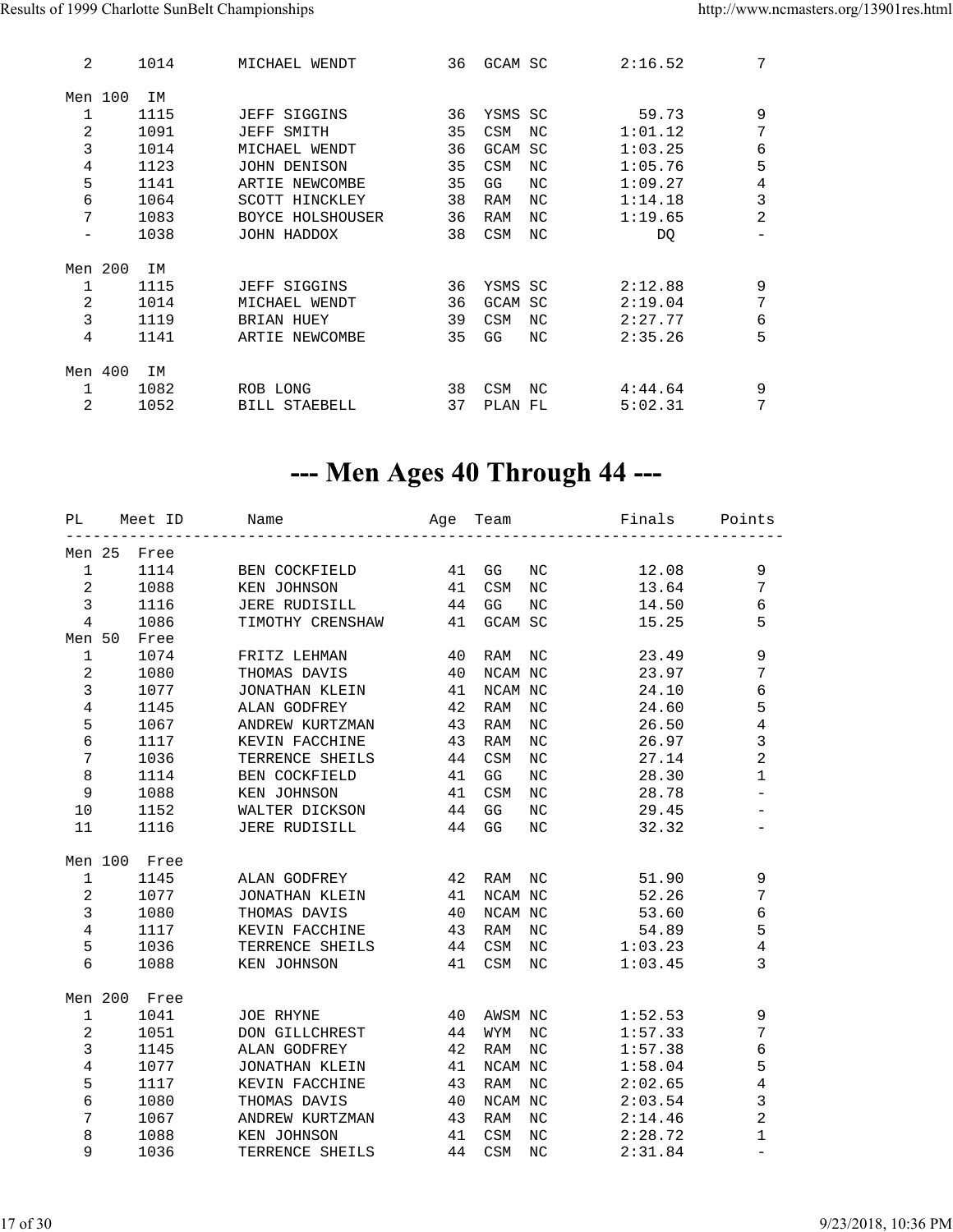|                 | Men 500 | Free          |                      |    |                                    |                  |          |                          |
|-----------------|---------|---------------|----------------------|----|------------------------------------|------------------|----------|--------------------------|
| 1               |         | 1041          | <b>JOE RHYNE</b>     | 40 | AWSM NC                            |                  | 4:58.34  | 9                        |
| 2               |         | 1077          | JONATHAN KLEIN       | 41 | NCAM NC                            |                  | 5:33.69  | $\overline{7}$           |
| 3               |         | 1036          | TERRENCE SHEILS      | 44 | CSM NC                             |                  | 6:41.29  | 6                        |
|                 |         |               |                      |    |                                    |                  |          |                          |
|                 |         | Men 1000 Free |                      |    |                                    |                  |          |                          |
| 1               |         | 1041          | <b>JOE RHYNE</b>     | 40 | AWSM NC                            |                  | 10:13.97 | 9                        |
| 2               |         | 1036          | TERRENCE SHEILS      | 44 | CSM                                | ΝC               | 14:21.31 | 7                        |
|                 |         |               |                      |    |                                    |                  |          |                          |
|                 |         |               |                      |    |                                    |                  |          |                          |
| Men 25          |         | Back          |                      |    |                                    |                  |          |                          |
| $\mathbf{1}$    |         | 1088          | KEN JOHNSON          | 41 | CSM NC                             |                  | 17.62    | $\mathsf 9$              |
| $\overline{c}$  |         | 1086          | TIMOTHY CRENSHAW     | 41 | GCAM SC                            |                  | 19.39    | 7                        |
|                 |         |               |                      |    |                                    |                  |          |                          |
| Men 50          |         | Back          |                      |    |                                    |                  |          |                          |
| $\mathbf{1}$    |         | 1074          | FRITZ LEHMAN         | 40 | RAM                                | NC               | 26.20    | 9                        |
| $\overline{2}$  |         | 1077          | JONATHAN KLEIN       | 41 | NCAM NC                            |                  | 26.96    | $\overline{7}$           |
| $\mathbf{3}$    |         | 1145          | ALAN GODFREY         | 42 | RAM                                | ΝC               | 28.67    | 6                        |
| $\overline{4}$  |         | 1080          | THOMAS DAVIS         | 40 | NCAM NC                            |                  | 28.71    | 5                        |
| 5               |         | 1036          | TERRENCE SHEILS      | 44 | CSM                                | NC               | 34.86    | 4                        |
|                 |         |               |                      |    |                                    |                  |          |                          |
|                 |         | Men 100 Back  |                      |    |                                    |                  |          |                          |
|                 |         |               |                      |    |                                    |                  |          |                          |
| $\mathbf{1}$    |         | 1074          | FRITZ LEHMAN         | 40 | RAM                                | ΝC               | 56.83    | $\mathsf 9$              |
| $\sqrt{2}$      |         | 1077          | JONATHAN KLEIN       | 41 | NCAM NC                            |                  | 58.07    | 7                        |
| 3               |         | 1145          | ALAN GODFREY         | 42 | RAM                                | ΝC               | 59.92    | 6                        |
| 4               |         | 1080          | THOMAS DAVIS         | 40 | NCAM NC                            |                  | 1:00.48  | 5                        |
| 5               |         | 1036          | TERRENCE SHEILS      | 44 | CSM                                | ΝC               | 1:16.07  | 4                        |
|                 |         |               |                      |    |                                    |                  |          |                          |
|                 |         | Men 200 Back  |                      |    |                                    |                  |          |                          |
| $\mathbf{1}$    |         | 1041          | <b>JOE RHYNE</b>     | 40 | AWSM NC                            |                  | 2:05.81  | 9                        |
| $\sqrt{2}$      |         | 1077          | JONATHAN KLEIN       | 41 | NCAM NC                            |                  | 2:10.50  | 7                        |
| 3               |         | 1080          | THOMAS DAVIS         | 40 | NCAM NC                            |                  | 2:11.27  | 6                        |
|                 |         |               |                      |    |                                    |                  |          |                          |
| Men 25          |         |               |                      |    |                                    |                  |          |                          |
|                 |         | <b>Breast</b> |                      |    |                                    |                  |          |                          |
| $\mathbf{1}$    |         | 1114          | BEN COCKFIELD        | 41 | GG                                 | NC               | 16.27    | $\mathsf 9$              |
|                 |         |               |                      |    |                                    | ΝC               |          |                          |
| $\sqrt{2}$      |         | 1088          | KEN JOHNSON          | 41 | CSM                                |                  | 17.08    | 7                        |
| 3               |         | 1086          | TIMOTHY CRENSHAW     | 41 | <b>GCAM SC</b>                     |                  | 17.82    | 6                        |
| 4               |         | 1116          | <b>JERE RUDISILL</b> | 44 | GG                                 | NC               | 18.13    | 5                        |
|                 |         |               |                      |    |                                    |                  |          |                          |
| Men 50          |         | <b>Breast</b> |                      |    |                                    |                  |          |                          |
| 1               |         | 1051          | DON GILLCHREST       | 44 | WYM                                | NC               | 30.81    |                          |
|                 |         |               |                      |    |                                    |                  |          | 9                        |
| $\overline{a}$  |         | 1092          | DOUG LEE             | 42 | <b>CSM</b>                         | NC               | 32.24    | 7                        |
| 3               |         | 1125          | TOM PALMGREN         | 44 | CSM                                | ΝC               | 32.52    | 6                        |
| 4               |         | 1145          | ALAN GODFREY         | 42 | RAM                                | NC               | 33.22    | 5                        |
| 5               |         | 1114          | BEN COCKFIELD        | 41 | GG                                 | $\rm{NC}$        | 36.69    | $\overline{4}$           |
| 6               |         | 1152          | WALTER DICKSON       | 44 | GG                                 | $_{\rm NC}$      | 36.90    | $\mathsf{3}$             |
| 7               |         | 1086          | TIMOTHY CRENSHAW     | 41 | GCAM SC                            |                  | 38.74    | $\overline{c}$           |
| $\,8\,$         |         | 1088          | KEN JOHNSON          | 41 | CSM                                | ΝC               | 38.87    | $\mathbf 1$              |
| 9               |         | 1116          | <b>JERE RUDISILL</b> | 44 | GG                                 | $_{\rm NC}$      | 39.73    | $\overline{\phantom{0}}$ |
| 10              |         | 1077          | JONATHAN KLEIN       | 41 | NCAM NC                            |                  | 41.37    | $\overline{\phantom{0}}$ |
|                 |         |               |                      |    |                                    |                  |          |                          |
| Men 100         |         | Breast        |                      |    |                                    |                  |          |                          |
|                 |         |               |                      |    |                                    |                  |          |                          |
| $\mathbf{1}$    |         | 1074          | FRITZ LEHMAN         | 40 | RAM                                | NC               | 1:07.71  | 9                        |
| $\sqrt{2}$      |         | 1051          | DON GILLCHREST       | 44 | WYM                                | $_{\mathrm{NC}}$ | 1:07.90  | 7                        |
| 3               |         | 1092          | DOUG LEE             | 42 | CSM                                | $_{\mathrm{NC}}$ | 1:09.81  | 6                        |
| 4               |         | 1125          | TOM PALMGREN         | 44 | CSM                                | NC               | 1:12.15  | 5                        |
| 5               |         | 1114          | BEN COCKFIELD        | 41 | GG                                 | $_{\rm NC}$      | 1:23.63  | $\overline{4}$           |
| 6               |         | 1088          | KEN JOHNSON          | 41 | CSM                                | $_{\mathrm{NC}}$ | 1:24.78  | $\mathsf{3}$             |
| 7               |         | 1116          | <b>JERE RUDISILL</b> | 44 | GG                                 | ΝC               | 1:30.74  | $\overline{2}$           |
|                 |         |               |                      |    |                                    |                  |          |                          |
| Men 200         |         | Breast        |                      |    |                                    |                  |          |                          |
| $\mathbf{1}$    |         | 1051          | DON GILLCHREST       | 44 | WYM                                | NC               | 2:27.42  | 9                        |
|                 |         |               | DOUG LEE             | 42 |                                    | NC               | 2:32.41  | 7                        |
| $\sqrt{2}$<br>3 |         | 1092<br>1125  | TOM PALMGREN         | 44 | $\mathop{\rm CSM}\nolimits$<br>CSM | NC               | 2:34.91  | 6                        |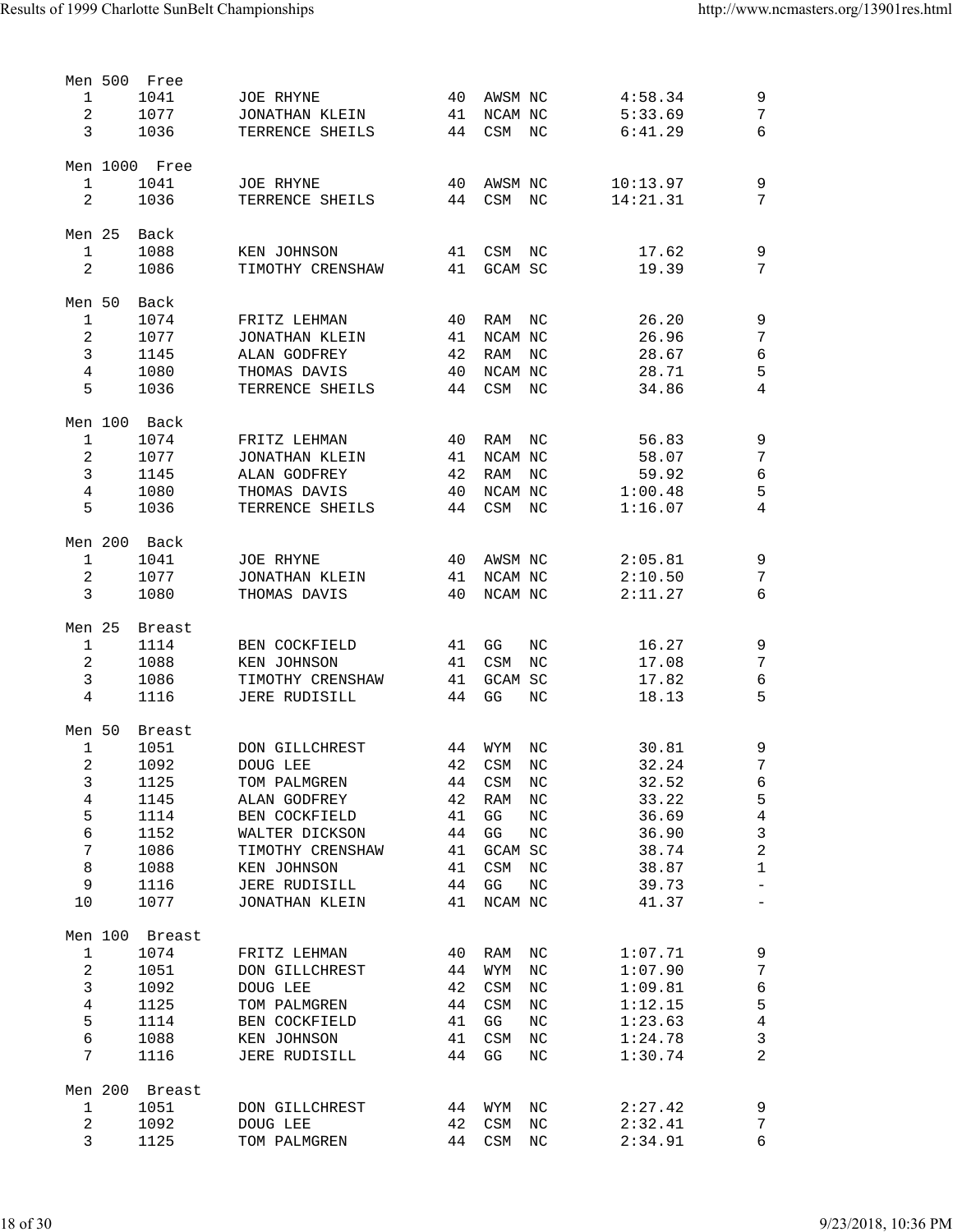| Men 25                   |          | Fly         |                  |    |                             |                  |         |                          |
|--------------------------|----------|-------------|------------------|----|-----------------------------|------------------|---------|--------------------------|
| $\mathbf{1}$             |          | 1088        | KEN JOHNSON      | 41 | CSM                         | NC               | 15.09   | 9                        |
| $\overline{a}$           |          | 1086        | TIMOTHY CRENSHAW | 41 | GCAM SC                     |                  | 16.08   | 7                        |
| Men 50                   |          | Fly         |                  |    |                             |                  |         |                          |
| $\mathbf{1}$             |          | 1077        | JONATHAN KLEIN   | 41 | NCAM NC                     |                  | 26.08   | 9                        |
| $\sqrt{2}$               |          | 1080        | THOMAS DAVIS     | 40 | NCAM NC                     |                  | 27.08   | $\overline{7}$           |
| $\mathbf{3}$             |          | 1125        | TOM PALMGREN     | 44 | CSM                         | $_{\rm NC}$      | 27.21   | 6                        |
| $\,4$                    |          |             |                  |    |                             |                  | 27.30   |                          |
|                          |          | 1145        | ALAN GODFREY     | 42 | RAM                         | NC               |         | 5                        |
| 5                        |          | 1117        | KEVIN FACCHINE   | 43 | RAM                         | $_{\mathrm{NC}}$ | 27.67   | $\,4$                    |
| $\epsilon$               |          | 1092        | DOUG LEE         | 42 | $\mathrel{\mathsf{CSM}}$    | $_{\mathrm{NC}}$ | 28.25   | $\mathsf{3}$             |
| 7                        |          | 1061        | JAMES COTTAM     | 42 | PEAK NC                     |                  | 28.53   | $\overline{a}$           |
| $\,8\,$                  |          | 1036        | TERRENCE SHEILS  | 44 | CSM                         | $_{\mathrm{NC}}$ | 30.19   | $\mathbf 1$              |
| 9                        |          | 1088        | KEN JOHNSON      | 41 | $\mathop{\tt CSM}\nolimits$ | $_{\rm NC}$      | 34.88   | $\overline{\phantom{0}}$ |
| 10                       |          | 1086        | TIMOTHY CRENSHAW | 41 | GCAM SC                     |                  | 36.30   | $\qquad \qquad -$        |
|                          |          | Men 100 Fly |                  |    |                             |                  |         |                          |
| $\mathbf{1}$             |          | 1041        | <b>JOE RHYNE</b> | 40 | AWSM NC                     |                  | 56.09   | 9                        |
| $\sqrt{2}$               |          | 1051        | DON GILLCHREST   | 44 | WYM                         | $_{\rm NC}$      | 57.56   | 7                        |
| $\mathbf{3}$             |          | 1117        | KEVIN FACCHINE   | 43 | RAM                         | $_{\rm NC}$      | 1:02.70 | $\epsilon$               |
| $\,4$                    |          | 1061        | JAMES COTTAM     | 42 | PEAK NC                     |                  | 1:04.10 | 5                        |
| 5                        |          | 1092        | DOUG LEE         | 42 | CSM                         | $_{\rm NC}$      | 1:04.21 | 4                        |
|                          |          |             |                  |    |                             |                  |         |                          |
|                          |          | Men 200 Fly |                  |    |                             |                  |         |                          |
| $\mathbf{1}$             |          | 1041        | <b>JOE RHYNE</b> | 40 | AWSM NC                     |                  | 2:01.23 | 9                        |
| 2                        |          | 1067        | ANDREW KURTZMAN  | 43 | RAM                         | $_{\mathrm{NC}}$ | 2:42.43 | $7\phantom{.}$           |
| $\overline{\phantom{a}}$ |          | 1051        | DON GILLCHREST   | 44 | WYM                         | NC               | DQ      | $\overline{\phantom{0}}$ |
| Men 100                  |          | IΜ          |                  |    |                             |                  |         |                          |
| $\mathbf{1}$             |          | 1145        | ALAN GODFREY     | 42 | RAM                         | NC               | 1:00.37 | 9                        |
| $\sqrt{2}$               |          | 1080        | THOMAS DAVIS     | 40 | NCAM NC                     |                  | 1:03.68 | 7                        |
| $\mathbf{3}$             |          | 1125        | TOM PALMGREN     | 44 | CSM                         | $_{\rm NC}$      | 1:03.80 | $\epsilon$               |
| $\,4$                    |          | 1077        | JONATHAN KLEIN   | 41 | NCAM NC                     |                  | 1:04.35 | 5                        |
| 5                        |          | 1092        | DOUG LEE         | 42 | CSM                         | NC               | 1:04.87 | $\,4$                    |
| $\epsilon$               |          | 1117        | KEVIN FACCHINE   | 43 | RAM                         | $_{\mathrm{NC}}$ | 1:05.77 | 3                        |
| 7                        |          | 1067        | ANDREW KURTZMAN  | 43 | RAM                         | $_{\mathrm{NC}}$ | 1:10.88 | $\overline{a}$           |
| $\,8\,$                  |          | 1036        | TERRENCE SHEILS  | 44 | $\mathop{\tt CSM}\nolimits$ | $_{\mathrm{NC}}$ | 1:15.85 | $\mathbf{1}$             |
| 9                        |          | 1086        | TIMOTHY CRENSHAW | 41 | GCAM SC                     |                  | 1:23.35 |                          |
|                          |          |             |                  |    |                             |                  |         |                          |
| Men 200                  |          | ΙM          |                  |    |                             |                  |         |                          |
|                          | $\sim$ 1 | 1051        | DON GILLCHREST   |    | 44 WYM NC                   |                  | 2:12.80 | 9                        |
| 2                        |          | 1145        | ALAN GODFREY     | 42 | RAM NC                      |                  | 2:13.03 | 7                        |
| 3                        |          | 1125        | TOM PALMGREN     | 44 | CSM NC                      |                  | 2:20.17 | 6                        |
| $\overline{4}$           |          | 1061        | JAMES COTTAM     | 42 | PEAK NC                     |                  | 2:26.98 | 5                        |
|                          |          |             |                  |    |                             |                  |         |                          |
| Men 400                  |          | ΙM          |                  |    |                             |                  |         |                          |
| 1                        |          | 1051        | DON GILLCHREST   | 44 | WYM                         | NC               | 4:39.81 | 9                        |
| 2                        |          | 1067        | ANDREW KURTZMAN  | 43 | RAM                         | NC               | 5:47.34 | 7                        |
|                          |          |             |                  |    |                             |                  |         |                          |

### --- Men Ages 45 Through 49 ---

| PL      | Meet ID | Name                     | Aqe | Team       |     | Finals | Points |
|---------|---------|--------------------------|-----|------------|-----|--------|--------|
| Men 50  | Free    |                          |     |            |     |        |        |
|         | 1127    | BRUCE MALLETTE           | 46  | RAM        | NC  | 23.69  | 9      |
| 2       | 1039    | ERNIE GLASS              | 49  | <b>CSM</b> | NC  | 25.70  | 7      |
| 3       | 1142    | JACK SAUMBY              | 46  | CSM        | NC. | 26.45  | 6      |
| Men 100 | Free    |                          |     |            |     |        |        |
|         | 1127    | <b>BRUCE</b><br>MALLETTE | 46  | <b>RAM</b> | NC  | 52.93  | 9      |
| 2       | 1039    | GLASS<br>ERNIE           | 49  | <b>CSM</b> | NC  | 56.80  | 7      |

Men 200 Free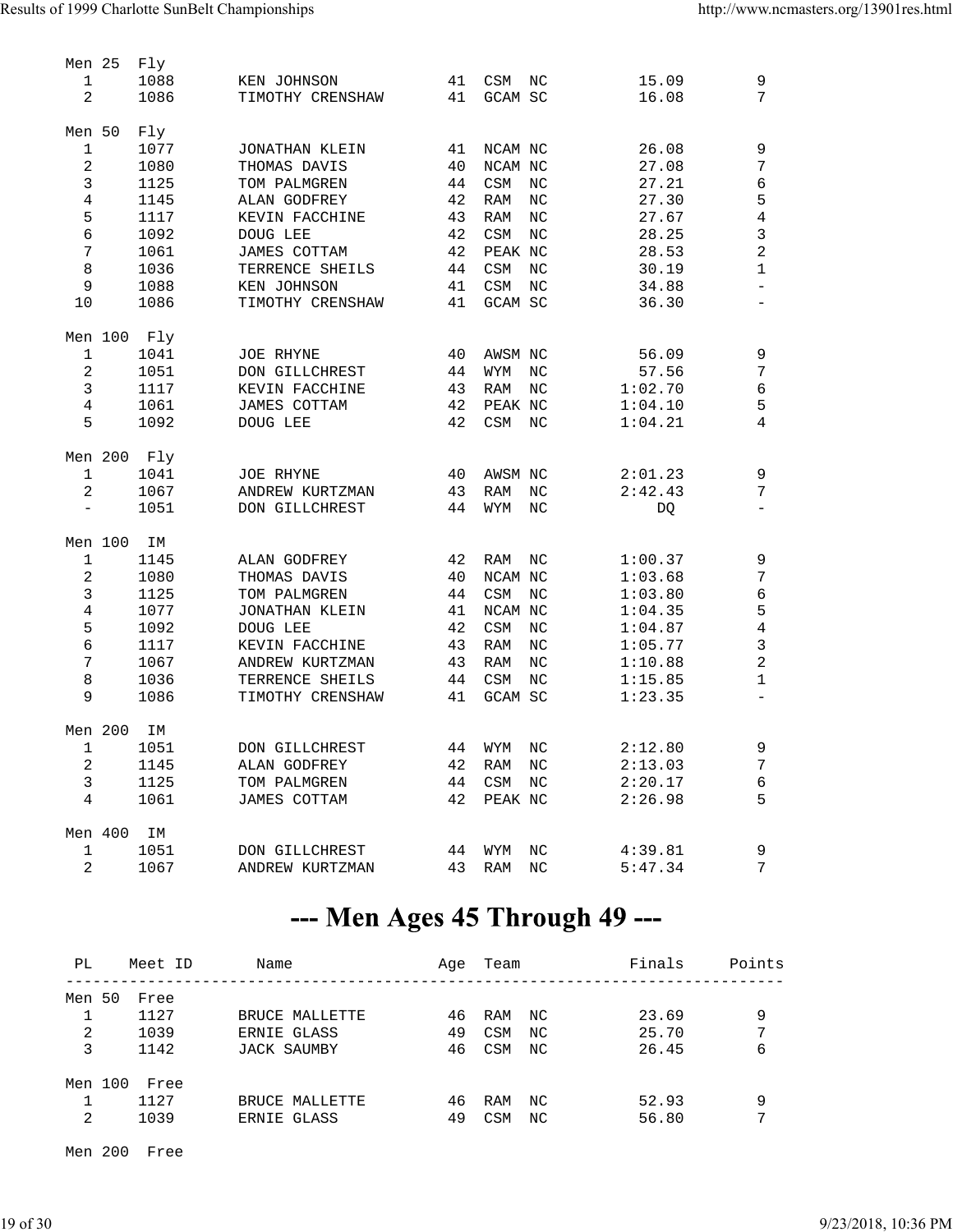| $\mathbf{1}$          |            | 1039                   | ERNIE GLASS        | 49 | CSM                         | NC               | 2:13.19 | 9           |
|-----------------------|------------|------------------------|--------------------|----|-----------------------------|------------------|---------|-------------|
| $\mathbf{1}$          |            | Men 500 Free<br>1039   | ERNIE GLASS        | 49 | $\mathrel{\mathtt{CSM}}$    | NC               | 6:10.36 | 9           |
| $\overline{a}$        |            | 1109                   | DENNIS MCGRAW      | 47 | DAMA NC                     |                  | 6:13.04 | 7           |
| $\overline{3}$        |            | 1024                   | DICK PAHLE         | 49 | $\mathop{\tt CSM}\nolimits$ | NC               | 6:18.33 | 6           |
| Men 50                |            | Back                   |                    |    |                             |                  |         |             |
| $\mathbf{1}$          |            | 1109                   | DENNIS MCGRAW      | 47 | DAMA NC                     |                  | 33.22   | $\mathsf 9$ |
| $\overline{a}$        |            | 1039                   | ERNIE GLASS        | 49 | $\mathrel{\mathsf{CSM}}$    | NC               | 33.68   | 7           |
|                       |            | Men 100 Back           |                    |    |                             |                  |         |             |
| $\mathbf{1}$          |            | 1127                   | BRUCE MALLETTE     | 46 | RAM                         | NC               | 59.96   | 9           |
|                       |            | Men 200 Back           |                    |    |                             |                  |         |             |
| $\mathbf{1}$          |            | 1109                   | DENNIS MCGRAW      | 47 | DAMA NC                     |                  | 2:54.51 | 9           |
| Men 50<br>$\mathbf 1$ |            | Breast<br>1127         | BRUCE MALLETTE     | 46 | RAM                         | NC               | 30.63   | 9           |
|                       |            |                        |                    |    |                             |                  |         |             |
| $\mathbf{1}$          |            | Men 100 Breast<br>1127 | BRUCE MALLETTE     | 46 | <b>RAM</b>                  | NC               | 1:06.89 | 9           |
|                       |            | Men 200 Breast         |                    |    |                             |                  |         |             |
| 1                     |            | 1127                   | BRUCE MALLETTE     | 46 | RAM                         | $_{\mathrm{NC}}$ | 2:25.76 | 9           |
| Men 50                |            | Fly                    |                    |    |                             |                  |         |             |
| $\mathbf{1}$          |            | 1039                   | ERNIE GLASS        | 49 | $\mathrel{\mathsf{CSM}}$    | NC.              | 28.73   | 9           |
| 2                     |            | 1109                   | DENNIS MCGRAW      | 47 | DAMA NC                     |                  | 31.69   | 7           |
|                       |            |                        |                    |    |                             |                  |         |             |
|                       |            | Men 100 Fly            |                    |    |                             |                  |         |             |
| $\mathbf{1}$          |            | 1127                   | BRUCE MALLETTE     | 46 | <b>RAM</b>                  | NC.              | 57.36   | 9           |
| Men 100               |            | ΙM                     |                    |    |                             |                  |         |             |
| $\mathbf{1}$          |            | 1127                   | BRUCE MALLETTE     | 46 | RAM                         | $_{\mathrm{NC}}$ | 59.01   | 9           |
| 2                     |            | 1142                   | <b>JACK SAUMBY</b> | 46 | CSM                         | NC               | 1:08.57 | 7           |
| 3                     |            | 1039                   | ERNIE GLASS        | 49 | $\mathrel{\mathtt{CSM}}$    | NC               | 1:08.96 | 6           |
|                       |            |                        |                    |    |                             |                  |         |             |
|                       | Men 200 IM |                        |                    |    |                             |                  |         |             |
| $\mathbf{1}$          |            | 1127                   | BRUCE MALLETTE     |    | 46 RAM                      | NC               | 2:08.63 | 9           |

### --- Men Ages 50 Through 54 ---

| PL           |         | Meet ID | Name           |    | Age Team          | Finals  | Points         |
|--------------|---------|---------|----------------|----|-------------------|---------|----------------|
| Men 50       |         | Free    |                |    |                   |         |                |
| 1            |         | 1084    | HUGH WILDER    | 51 | SC<br>DAM         | 24.52   | 9              |
| 2            |         | 1070    | PETER MCGRAIN  | 53 | RAM<br>NC         | 26.09   | 7              |
| 3            |         | 1056    | JORGE GONZALEZ | 50 | GOLD<br>FL        | 26.21   | 6              |
| 4            |         | 1095    | CHRIS MULLEN   | 50 | <b>CSM</b><br>NC. | 27.60   | 5              |
| 5            |         | 1006    | ERIC MILLER    | 51 | VMST VA           | 27.89   | $\overline{4}$ |
| 6            |         | 1134    | JIM BRITT      | 52 | CSM<br>NC         | 29.83   | 3              |
|              | Men 100 | Free    |                |    |                   |         |                |
| $\mathbf{1}$ |         | 1095    | CHRIS MULLEN   | 50 | CSM<br>NC         | 59.78   | 9              |
| 2            |         | 1006    | ERIC MILLER    | 51 | VMST VA           | 1:04.71 | 7              |
|              | Men 200 | Free    |                |    |                   |         |                |
| $\mathbf{1}$ |         | 1084    | HUGH WILDER    | 51 | SC<br>DAM         | 2:00.16 | 9              |
| 2            |         | 1095    | CHRIS MULLEN   | 50 | <b>CSM</b><br>NC. | 2:13.36 | 7              |
| 3            |         | 1070    | PETER MCGRAIN  | 53 | <b>RAM</b><br>NC. | 2:16.40 | 6              |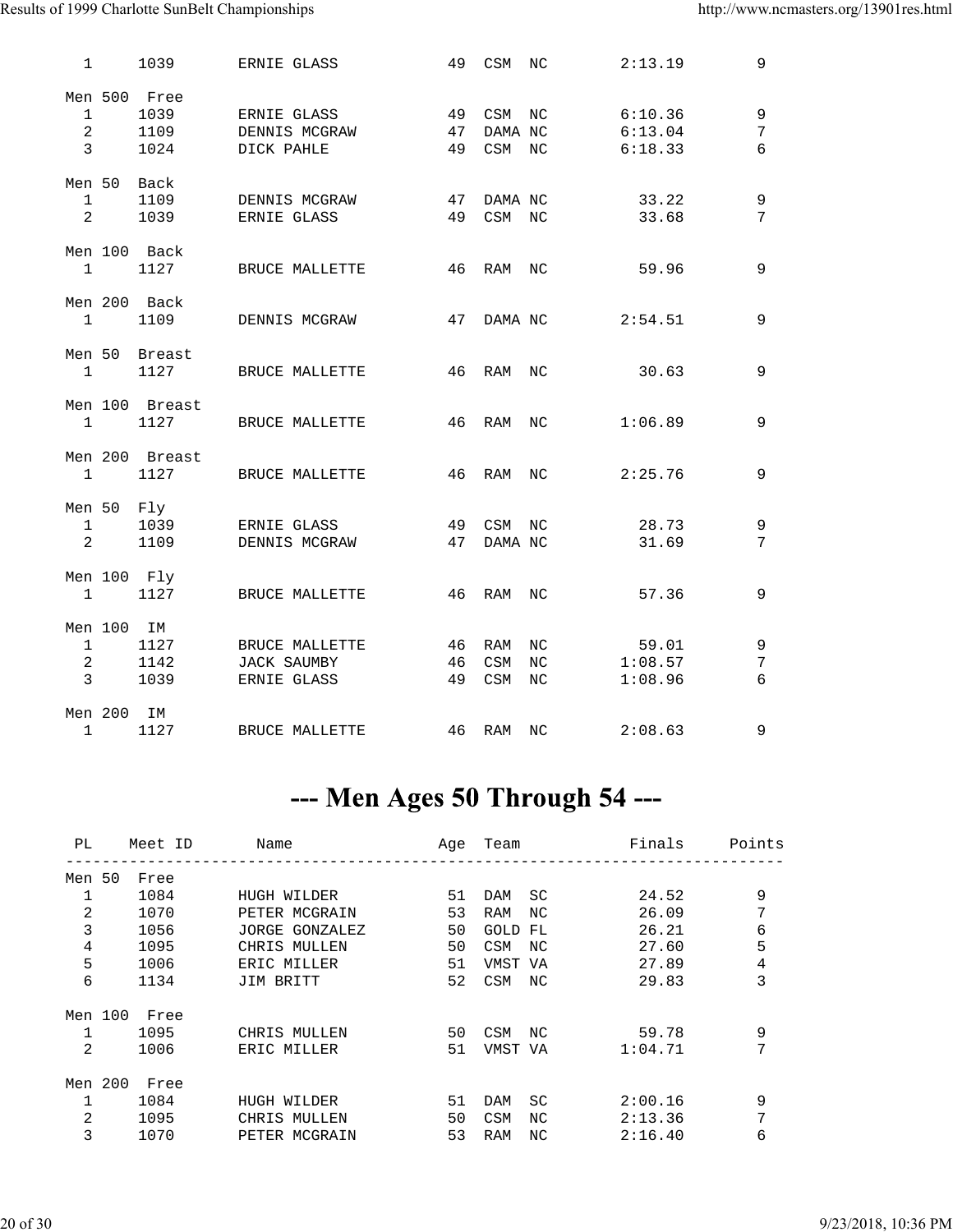|                |            | Men 500 Free   |                         |    |            |                   |          |                     |
|----------------|------------|----------------|-------------------------|----|------------|-------------------|----------|---------------------|
| $\mathbf{1}$   |            | 1084           | HUGH WILDER             | 51 | DAM        | SC                | 5:32.38  | 9                   |
| $\overline{a}$ |            | 1056           | JORGE GONZALEZ          | 50 | GOLD FL    |                   | 5:45.39  | $\overline{7}$      |
| $\mathbf{3}$   |            | 1095           | CHRIS MULLEN            | 50 | CSM        | $_{\rm NC}$       | 6:09.78  | $\epsilon$          |
| 4              |            | 1004           | JOHN ZEIGLER            | 53 | GAJA GA    |                   | 6:30.02  | 5                   |
|                |            |                |                         |    |            |                   |          |                     |
|                |            | Men 1000 Free  |                         |    |            |                   |          |                     |
| $\mathbf{1}$   |            | 1070           | PETER MCGRAIN           | 53 | RAM NC     |                   | 13:08.20 | $\mathsf 9$         |
| $\overline{a}$ |            | 1004           | JOHN ZEIGLER            | 53 | GAJA GA    |                   | 13:15.20 | 7                   |
| 3              |            | 1134           | JIM BRITT               | 52 | CSM NC     |                   | 13:20.60 | 6                   |
|                |            |                |                         |    |            |                   |          |                     |
|                |            | Men 1650 Free  |                         |    |            |                   |          |                     |
| $\mathbf{1}$   |            | 1056           | JORGE GONZALEZ          | 50 | GOLD FL    |                   | 19:41.64 | 9                   |
|                |            |                |                         |    |            |                   |          |                     |
| Men 50         |            | Back           |                         |    |            |                   |          |                     |
| $\mathbf{1}$   |            | 1084           | HUGH WILDER             | 51 | DAM        | SC                | 27.33    | 9                   |
| 2              |            | 1006           | ERIC MILLER             | 51 | VMST VA    |                   | 34.06    | 7                   |
| $\overline{3}$ |            | 1095           | CHRIS MULLEN            | 50 | CSM        | ΝC                | 36.70    | $\epsilon$          |
| $\overline{4}$ |            | 1004           | JOHN ZEIGLER            | 53 | GAJA GA    |                   | 37.09    | 5                   |
| 5              |            | 1134           | JIM BRITT               | 52 | CSM        | ΝC                | 39.15    | $\overline{4}$      |
|                |            |                |                         |    |            |                   |          |                     |
|                |            | Men 100 Back   |                         |    |            |                   |          |                     |
| 1              |            | 1084           | HUGH WILDER             | 51 | DAM        |                   | 58.85    |                     |
| 2              |            | 1070           | PETER MCGRAIN           | 53 | RAM        | SC                | 1:13.48  | 9<br>$\overline{7}$ |
|                |            |                |                         |    |            | NC                |          |                     |
| $\mathbf{3}$   |            | 1004           | JOHN ZEIGLER            | 53 | GAJA GA    |                   | 1:17.34  | $\epsilon$          |
| $\overline{4}$ |            | 1006           | ERIC MILLER             | 51 | VMST VA    |                   | 1:18.88  | 5                   |
| 5              |            | 1095           | CHRIS MULLEN            | 50 | CSM NC     |                   | 1:20.14  | 4                   |
|                |            |                |                         |    |            |                   |          |                     |
|                |            | Men 200 Back   |                         |    |            |                   |          |                     |
| $\mathbf 1$    |            | 1084           | HUGH WILDER             | 51 | DAM        | SC                | 2:14.79  | 9                   |
| 2              |            | 1004           | JOHN ZEIGLER            | 53 | GAJA GA    |                   | 2:48.76  | 7                   |
|                |            |                |                         |    |            |                   |          |                     |
| Men 50         |            | Breast         |                         |    |            |                   |          |                     |
| $\mathbf{1}$   |            | 1134           | JIM BRITT               | 52 | CSM        | NC                | 34.64    | 9                   |
| 2              |            | 1004           | JOHN ZEIGLER            | 53 | GAJA GA    |                   | 34.81    | 7                   |
| 3              |            | 1095           | CHRIS MULLEN            | 50 | CSM NC     |                   | 37.63    | 6                   |
|                |            |                |                         |    |            |                   |          |                     |
|                |            | Men 100 Breast |                         |    |            |                   |          |                     |
| $\mathbf{1}$   |            | 1134           | JIM BRITT               | 52 | CSM NC     |                   | 1:16.32  | 9                   |
| $\overline{2}$ |            | 1004           | <b>JOHN ZEIGLER</b>     | 53 | GAJA GA    |                   | 1:17.66  | $\overline{7}$      |
| $\mathbf{3}$   |            | 1095           | CHRIS MULLEN            |    | 50 CSM NC  |                   | 1:21.68  | 6                   |
|                |            |                |                         |    |            |                   |          |                     |
|                |            | Men 200 Breast |                         |    |            |                   |          |                     |
| $\mathbf{1}$   |            | 1134           | JIM BRITT               |    |            | 52 CSM NC 2:50.49 |          | 9                   |
| $\overline{a}$ |            | 1004           | JOHN ZEIGLER            | 53 | GAJA GA    |                   | 2:53.91  | $\overline{7}$      |
|                |            |                |                         |    |            |                   |          |                     |
| Men 50         |            | Fly            |                         |    |            |                   |          |                     |
| $\mathbf{1}$   |            |                | 1084 HUGH WILDER<br>51  |    |            | DAM SC            | 26.96    | 9                   |
| 2              |            | 1006           | ERIC MILLER             | 51 | VMST VA    |                   | 29.94    | $\overline{7}$      |
|                |            |                |                         |    |            |                   |          |                     |
|                | Men 100 IM |                |                         |    |            |                   |          |                     |
| $\mathbf{1}$   |            | 1084           | HUGH WILDER             | 51 |            | DAM SC            | 1:02.93  | 9                   |
| $\overline{a}$ |            | 1070           | PETER MCGRAIN           | 53 |            | RAM NC            | 1:12.96  | $\sqrt{ }$          |
| $\mathbf{3}$   |            | 1095           | CHRIS MULLEN            | 50 | CSM        | NC                | 1:14.84  | $\,$ 6 $\,$         |
| $\overline{4}$ |            | 1110           | JOHN MARSHALL           | 53 | CSM NC     |                   | 1:15.51  | $\mathsf S$         |
| 5              |            | 1134           | JIM BRITT               | 52 | CSM NC     |                   | 1:20.37  | $\,4$               |
| $\epsilon$     |            | 1006           | ERIC MILLER             | 51 | VMST VA    |                   | 1:24.57  | $\overline{3}$      |
|                |            |                |                         |    |            |                   |          |                     |
|                | Men 200 IM |                |                         |    |            |                   |          |                     |
| $\mathbf{1}$   |            |                | 53<br>1004 JOHN ZEIGLER |    |            | GAJA GA 2:43.98   |          | 9                   |
| 2              |            | 1134           | JIM BRITT               | 52 | CSM NC     |                   | 2:54.69  | $\overline{7}$      |
|                |            |                |                         |    |            |                   |          |                     |
|                | Men 400 IM |                |                         |    |            |                   |          |                     |
| $\mathbf{1}$   |            | 1004           | JOHN ZEIGLER            |    | 53 GAJA GA |                   | 5:45.26  | 9                   |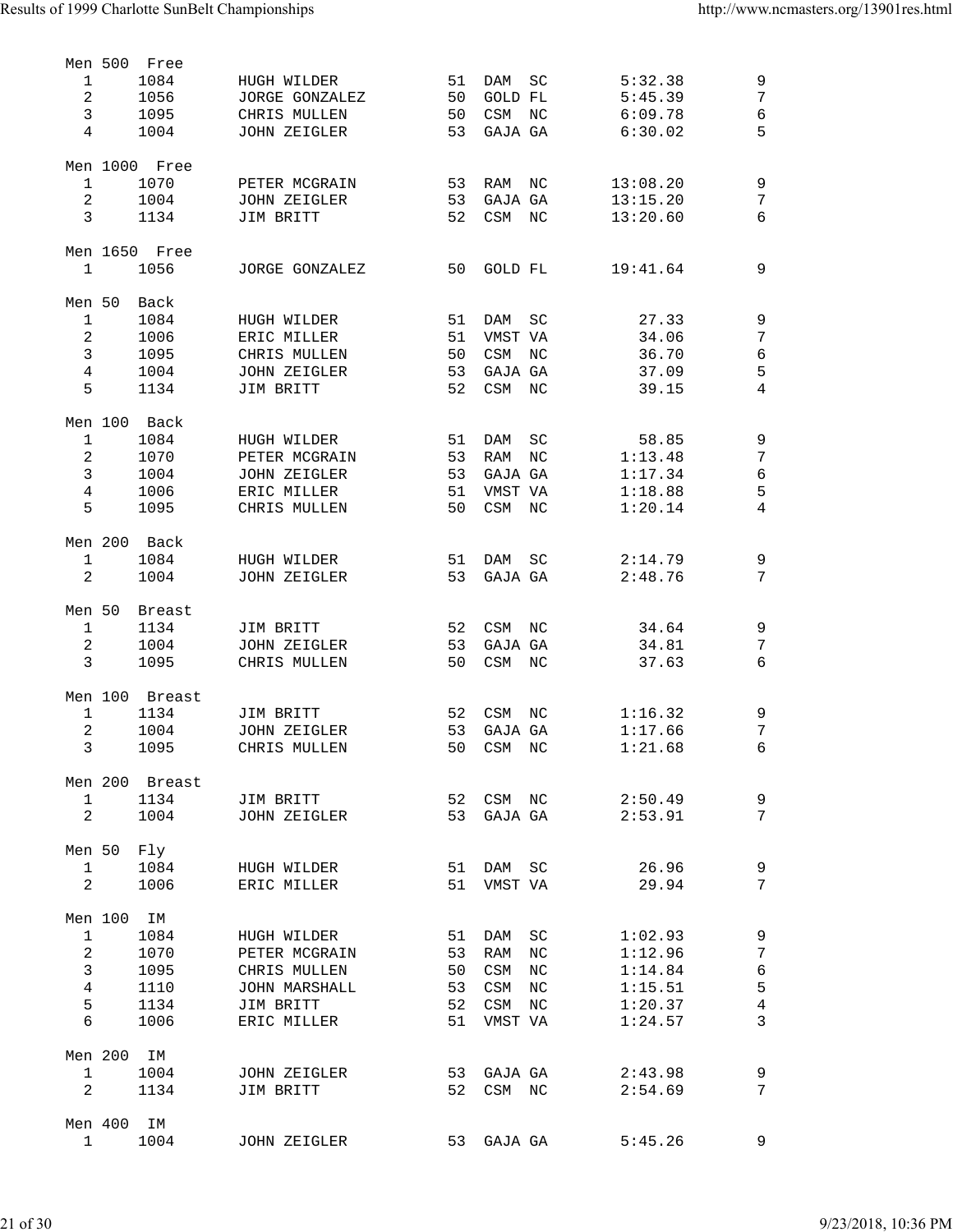### --- Men Ages 55 Through 59 ---

|                |                                | PL Meet ID            | Age Team<br>Name    |    |               |    | Finals   | Points          |
|----------------|--------------------------------|-----------------------|---------------------|----|---------------|----|----------|-----------------|
|                |                                |                       |                     |    |               |    |          |                 |
|                | Men 50                         | Free                  |                     |    |               |    |          |                 |
| $\mathbf{1}$   |                                | 1126                  | LOU GADOL           |    | 57<br>CSM NC  |    | 27.05    | 9               |
| 2 <sup>1</sup> |                                | 1098                  | ROLFFS PINKERTON    |    | 59 NCAM NC    |    | 27.44    | 7               |
| 3              |                                | 1053                  | CHRIS FROGLEY       | 55 | PLAN FL       |    | 30.52    | 6               |
| $\overline{4}$ |                                | 1146                  | GEORGE ANTONELLI    | 57 | NCAM NC       |    | 34.19    | 5               |
| 5              |                                | 1015                  | LYNN BENSON         |    | 56<br>GCAM SC |    | 35.09    | 4               |
| 6              |                                | 1050                  | JAMES ENYART        |    | 57<br>WYM NC  |    | 36.99    | 3               |
|                |                                |                       |                     |    |               |    |          |                 |
|                |                                | Men 100 Free          |                     |    |               |    |          |                 |
| $\mathbf{1}$   |                                | 1013                  | ROBERT POILETMAN    | 55 | GCAM SC       |    | 56.19    | 9               |
| $\overline{a}$ |                                | 1008                  | JACK SCHILTZ        | 56 | VMST VA       |    | 58.83    | 7               |
| $\mathbf{3}$   |                                | 1047                  | RUSS KEENEY         | 55 | FIN NC        |    | 1:06.44  | 6               |
| $\overline{4}$ |                                | 1126                  | LOU GADOL           | 57 | CSM           | NC | 1:07.93  | 5               |
| 5              |                                | 1053                  | CHRIS FROGLEY       | 55 | PLAN FL       |    | 1:11.58  | $\,4$           |
| 6              |                                | 1050                  | JAMES ENYART        | 57 | WYM NC        |    | 1:16.98  | 3               |
|                |                                |                       |                     |    |               |    |          |                 |
|                |                                | Men 200 Free          |                     |    |               |    |          |                 |
| $\mathbf{1}$   |                                | 1098                  | ROLFFS PINKERTON    | 59 | NCAM NC       |    | 2:33.76  | 9               |
| $\overline{a}$ |                                | 1053                  | CHRIS FROGLEY       | 55 | PLAN FL       |    | 2:44.22  | 7               |
| $\mathbf{3}$   |                                | 1050                  | JAMES ENYART        | 57 | WYM NC        |    | 2:54.48  | 6               |
| $\overline{4}$ |                                | 1015                  | LYNN BENSON         | 56 | GCAM SC       |    | 2:57.30  | 5               |
|                |                                |                       |                     |    |               |    |          |                 |
|                |                                | Men 500 Free          |                     |    |               |    |          |                 |
| $\mathbf{1}$   |                                | 1008                  | JACK SCHILTZ        | 56 | VMST VA       |    | 6:13.79  | 9               |
| $\overline{a}$ |                                | 1050                  | JAMES ENYART        | 57 | WYM NC        |    | 7:51.38  | 7               |
| $\mathbf{3}$   |                                | 1053                  | CHRIS FROGLEY       | 55 | PLAN FL       |    | 7:52.71  | 6               |
| $\overline{4}$ |                                | 1015                  | LYNN BENSON         | 56 | GCAM SC       |    | 8:05.89  | 5               |
|                |                                |                       |                     |    |               |    |          |                 |
|                |                                | Men 1000 Free         |                     |    |               |    |          |                 |
| $\mathbf{1}$   |                                | 1008                  | JACK SCHILTZ        | 56 | VMST VA       |    | 13:03.71 | 9               |
|                | $2 \left( \frac{1}{2} \right)$ | 1050                  | JAMES ENYART        |    | 57<br>WYM NC  |    | 16:09.40 | 7               |
|                |                                |                       |                     |    |               |    |          |                 |
|                |                                | Men 1650 Free<br>1015 |                     |    | 56 GCAM SC    |    |          | 9               |
|                | $1 \quad \Box$                 |                       | LYNN BENSON         |    |               |    | 28:19.56 |                 |
|                | Men 50                         | Back                  |                     |    |               |    |          |                 |
| $\mathbf{1}$   |                                | 1008                  | JACK SCHILTZ        | 56 | VMST VA       |    | 32.00    | 9               |
| $\overline{2}$ |                                | 1050                  | <b>JAMES ENYART</b> | 57 | WYM NC        |    | 48.72    | 7               |
|                |                                |                       |                     |    |               |    |          |                 |
|                |                                | Men 100 Back          |                     |    |               |    |          |                 |
| $\mathbf{1}$   |                                | 1098                  | ROLFFS PINKERTON    |    | 59 NCAM NC    |    | 1:12.96  | 9               |
|                |                                |                       |                     |    |               |    |          |                 |
|                | Men 50                         | Breast                |                     |    |               |    |          |                 |
| $\mathbf{1}$   |                                | 1126                  | LOU GADOL           |    | CSM NC<br>57  |    | 35.64    | 9               |
| $\overline{a}$ |                                | 1053                  | CHRIS FROGLEY       | 55 | PLAN FL       |    | 41.38    | $7\phantom{.0}$ |
| $\mathbf{3}$   |                                | 1146                  | GEORGE ANTONELLI    | 57 | NCAM NC       |    | 43.00    | 6               |
| $\overline{4}$ |                                | 1132                  | CAREY HAYNES        | 59 | <b>UNAT</b>   |    | 43.04    | 5               |
| 5              |                                | 1050                  | JAMES ENYART        | 57 | WYM NC        |    | 53.13    | 4               |
|                |                                |                       |                     |    |               |    |          |                 |
|                |                                | Men 100 Breast        |                     |    |               |    |          |                 |
| $\mathbf{1}$   |                                | 1013                  | ROBERT POILETMAN    |    | 55<br>GCAM SC |    | 1:12.89  | 9               |
| $\overline{a}$ |                                | 1126                  | LOU GADOL           |    | CSM NC<br>57  |    | 1:21.89  | 7               |
| $\mathbf{3}$   |                                | 1053                  | CHRIS FROGLEY       | 55 | PLAN FL       |    | 1:32.80  | 6               |
|                |                                |                       |                     |    |               |    |          |                 |
|                |                                | Men 200 Breast        |                     |    |               |    |          |                 |
| 1              |                                | 1146                  | GEORGE ANTONELLI    | 57 | NCAM NC       |    | 4:01.70  | 9               |
|                |                                |                       |                     |    |               |    |          |                 |
|                | Men 25                         | Fly                   |                     |    |               |    |          |                 |
| $\mathbf{1}$   |                                | 1146                  | GEORGE ANTONELLI    |    | 57<br>NCAM NC |    | 19.46    | 9               |
|                |                                |                       |                     |    |               |    |          |                 |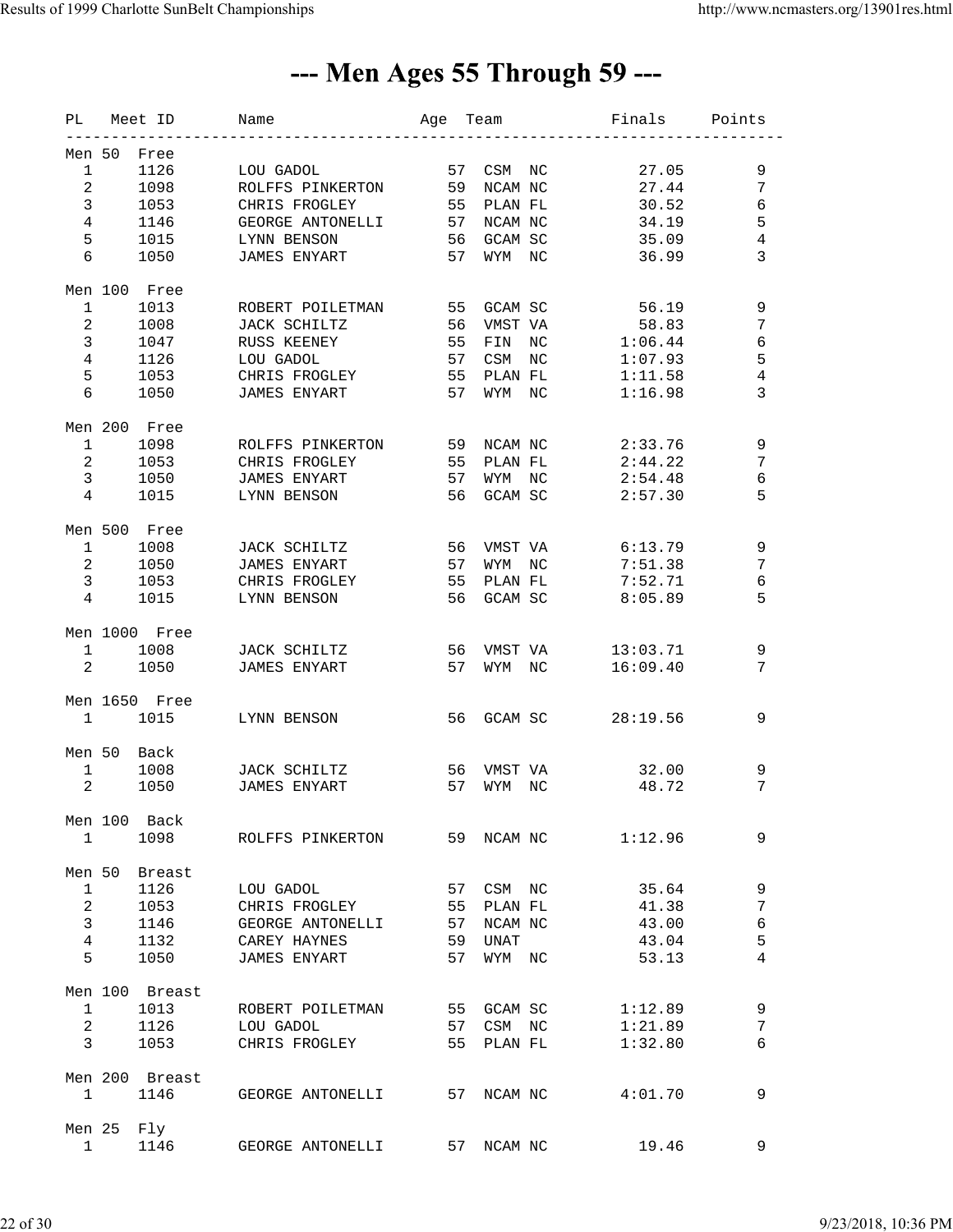| Men 50<br>1<br>2 | Fly<br>1008<br>1126         | JACK SCHILTZ<br>LOU GADOL       | 56<br>57 | VMST VA<br><b>CSM</b> | NC. | 28.39<br>30.80   | 9<br>7 |
|------------------|-----------------------------|---------------------------------|----------|-----------------------|-----|------------------|--------|
| 1<br>2           | Men 100 Fly<br>1013<br>1047 | ROBERT POILETMAN<br>RUSS KEENEY | 55<br>55 | GCAM SC<br>FIN        | NC  | 59.77<br>1:15.38 | 9<br>7 |
| 1                | Men 200 Fly<br>1013         | ROBERT POILETMAN                | 55       | GCAM SC               |     | 2:12.92          | 9      |
| Men 100          | IM                          |                                 |          |                       |     |                  |        |
| 1                | 1008                        | JACK SCHILTZ                    | 56       | VMST VA               |     | 1:03.18          | 9      |
| 2                | 1126                        | LOU GADOL                       | 57       | CSM                   | NC  | 1:14.15          | 7      |
| 3                | 1050                        | <b>JAMES ENYART</b>             | 57       | WYM                   | NC  | 1:45.15          | 6      |
| 4                | 1146                        | GEORGE ANTONELLI                | 57       | NCAM NC               |     | 1:47.03          | 5      |
| Men 200          | IM                          |                                 |          |                       |     |                  |        |
| 1                | 1013                        | ROBERT POILETMAN                | 55       | GCAM SC               |     | 2:19.78          | 9      |
| 2                | 1047                        | RUSS KEENEY                     | 55       | FIN                   | NC  | 2:56.27          | 7      |
|                  |                             |                                 |          |                       |     |                  |        |
| Men 400          | IΜ                          |                                 |          |                       |     |                  |        |
| 1                | 1008                        | JACK SCHILTZ                    | 56       | VMST VA               |     | 5:27.27          | 9      |

### --- Men Ages 60 Through 64 ---

|  |               | PL Meet ID Name                        |         | Age Team <b>Finals</b> Points |                |
|--|---------------|----------------------------------------|---------|-------------------------------|----------------|
|  | Men 25 Free   |                                        |         |                               |                |
|  |               | 1 1094 RUDOLF MORVAY 61 CSM NC 17.44   |         |                               | 9              |
|  | Men 50 Free   |                                        |         |                               |                |
|  |               | 1 1029 JERRY CLARK 61 CSM NC           |         | 26.81                         | 9              |
|  |               | 2 1094 RUDOLF MORVAY 61 CSM NC 37.29   |         |                               | 7              |
|  | Men 100 Free  |                                        |         |                               |                |
|  |               | 1 1029 JERRY CLARK 61 CSM NC 59.52     |         |                               | 9              |
|  |               | 2 1025 MILTON GEE 62 CSM NC 1:11.53    |         |                               | 7              |
|  |               | 3 1028 BOB MOSBROOK 61 CSM NC          |         | 1:34.22                       | $\epsilon$     |
|  |               | 4 1010 GORDAN MARTIN 60 UNAT           |         | 1:35.19                       | 5              |
|  | Men 200 Free  |                                        |         |                               |                |
|  |               | 1 1029 JERRY CLARK 61 CSM NC 2:16.03   |         |                               | 9              |
|  | Men 500 Free  |                                        |         |                               |                |
|  |               | 1 1029 JERRY CLARK 61 CSM NC 6:25.49   |         |                               | 9              |
|  |               | 2 1028 BOB MOSBROOK 61 CSM NC 8:55.51  |         |                               | 7              |
|  | Men 1000 Free |                                        |         |                               |                |
|  |               | 1 1029 JERRY CLARK 61 CSM NC 13:24.40  |         |                               | 9              |
|  | Men 25 Back   |                                        |         |                               |                |
|  |               | 1 1094 RUDOLF MORVAY 61 CSM NC         |         | 19.79                         | 9              |
|  | Men 50 Back   |                                        |         |                               |                |
|  |               | 1 1094 RUDOLF MORVAY 61 CSM NC 42.28   |         |                               | 9              |
|  |               | 2 1010 GORDAN MARTIN                   | 60 UNAT | 56.24                         | $\overline{7}$ |
|  | Men 100 Back  |                                        |         |                               |                |
|  |               | 1 1094 RUDOLF MORVAY 61 CSM NC         |         | 1:43.06                       | 9              |
|  | Men 200 Back  |                                        |         |                               |                |
|  |               | 1 1094 RUDOLF MORVAY 61 CSM NC 3:48.39 |         |                               | 9              |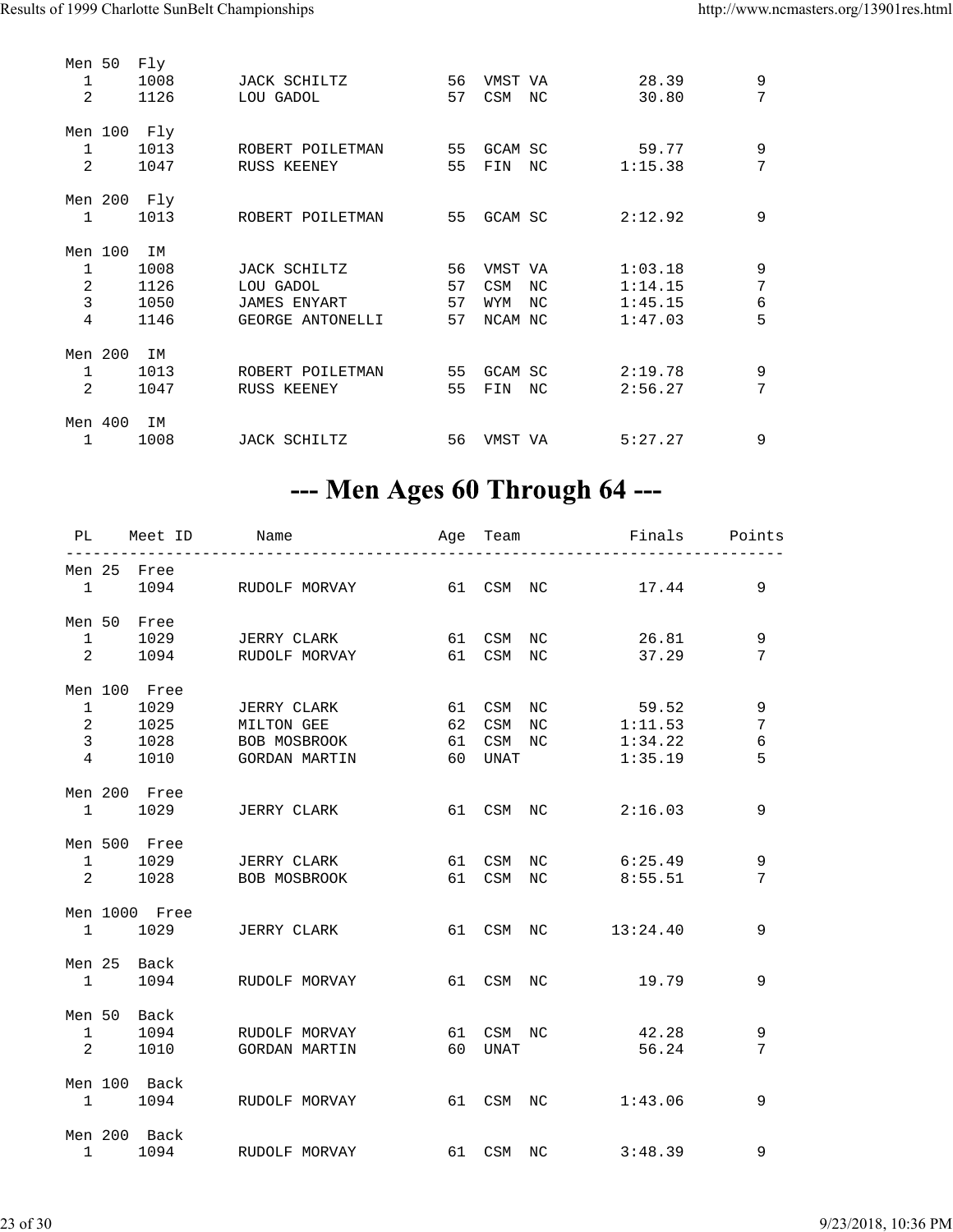| Men 25<br>$\mathbf{1}$ |         | <b>Breast</b><br>1094 | RUDOLF MORVAY       | 61 | CSM        | NC | 19.65   | 9              |
|------------------------|---------|-----------------------|---------------------|----|------------|----|---------|----------------|
| Men 50                 |         | Breast                |                     |    |            |    |         |                |
| $\mathbf{1}$           |         | 1025                  | MILTON GEE          | 62 | CSM        | NC | 35.12   | 9              |
| $\overline{2}$         |         | 1029                  | <b>JERRY CLARK</b>  | 61 | CSM        | NC | 38.36   | 7              |
| 3                      |         | 1094                  | RUDOLF MORVAY       | 61 | <b>CSM</b> | NC | 42.88   | 6              |
|                        | Men 100 | Breast                |                     |    |            |    |         |                |
| 1                      |         | 1025                  | MILTON GEE          | 62 | CSM        | NC | 1:20.60 | $\mathsf 9$    |
| $\overline{2}$         |         | 1029                  | <b>JERRY CLARK</b>  | 61 | <b>CSM</b> | NC | 1:26.91 | 7              |
| $\overline{3}$         |         | 1094                  | RUDOLF MORVAY       | 61 | CSM        | NC | 1:36.20 | 6              |
| 4                      |         | 1028                  | <b>BOB MOSBROOK</b> | 61 | CSM        | NC | 1:58.44 | 5              |
|                        | Men 200 | Breast                |                     |    |            |    |         |                |
| $\mathbf{1}$           |         | 1025                  | MILTON GEE          | 62 | CSM        | ΝC | 3:07.10 | 9              |
| Men 25                 |         | Fly                   |                     |    |            |    |         |                |
| $\mathbf{1}$           |         | 1094                  | RUDOLF MORVAY       | 61 | CSM        | NC | 21.84   | 9              |
| Men 50                 |         | Fly                   |                     |    |            |    |         |                |
| $\mathbf{1}$           |         | 1029                  | JERRY CLARK         | 61 | CSM        | NC | 31.76   | 9              |
| Men 100                |         | IΜ                    |                     |    |            |    |         |                |
| $\mathbf{1}$           |         | 1029                  | <b>JERRY CLARK</b>  | 61 | CSM        | NC | 1:15.58 | 9              |
| 2                      |         | 1025                  | MILTON GEE          | 62 | <b>CSM</b> | NC | 1:20.26 | $\overline{7}$ |

### --- Men Ages 65 Through 69 ---

|                         |              |               | PL Meet ID Name                           |  |           | Age Team     Finals   Points<br>--------------------------- |   |
|-------------------------|--------------|---------------|-------------------------------------------|--|-----------|-------------------------------------------------------------|---|
|                         |              | Men 25 Free   |                                           |  |           |                                                             |   |
|                         |              |               | 1 1100 DAVIDALKIRE 65 CSM NC 19.19        |  |           |                                                             | 9 |
|                         |              | Men 50 Free   |                                           |  |           |                                                             |   |
|                         | 1            |               | 1071 DICK WEBBER                          |  | 69 RAM NC | 28.51                                                       | 9 |
|                         |              |               | 2 1060 CLARKE MITCHELL                    |  |           | 66 PEAK NC 30.16                                            | 7 |
|                         |              |               | 3 1100 DAVID ALKIRE                       |  |           | 65 CSM NC 42.06                                             | 6 |
|                         |              | Men 100 Free  |                                           |  |           |                                                             |   |
|                         |              |               | 1 1100 DAVID ALKIRE                       |  | 65 CSM NC | 1:51.12                                                     | 9 |
|                         |              | Men 200 Free  |                                           |  |           |                                                             |   |
|                         |              |               | 1 1071 DICK WEBBER                        |  |           | 69 RAM NC 2:43.51                                           | 9 |
|                         |              |               |                                           |  |           |                                                             |   |
|                         |              | Men 25 Back   |                                           |  |           |                                                             |   |
|                         |              |               | 1 1100 DAVID ALKIRE 65 CSM NC 23.36       |  |           |                                                             | 9 |
|                         |              |               |                                           |  |           |                                                             |   |
|                         |              | Men 50 Back   |                                           |  |           |                                                             |   |
|                         | $\mathbf{1}$ |               | 1060 CLARKE MITCHELL 66 PEAK NC 32.02     |  |           |                                                             | 9 |
| $\overline{\mathbf{2}}$ |              |               | 1100 DAVID ALKIRE                         |  |           | 65 CSM NC 52.45                                             | 7 |
|                         |              |               |                                           |  |           |                                                             |   |
|                         |              | Men 100 Back  | 1 1060 CLARKE MITCHELL 66 PEAK NC 1:14.51 |  |           |                                                             | 9 |
|                         |              |               |                                           |  |           |                                                             |   |
|                         |              | Men 200 Back  |                                           |  |           |                                                             |   |
|                         |              |               | 1 1060 CLARKE MITCHELL 66 PEAK NC 2:45.87 |  |           |                                                             | 9 |
|                         |              |               |                                           |  |           |                                                             |   |
|                         |              | Men 25 Breast |                                           |  |           |                                                             |   |
|                         | $\sim$ 1     |               | 1100 DAVID ALKIRE 65 CSM NC 24.57         |  |           |                                                             | 9 |
|                         |              |               |                                           |  |           |                                                             |   |
|                         |              | Men 50 Breast |                                           |  |           |                                                             |   |
|                         |              |               | 1 1060 CLARKE MITCHELL 66 PEAK NC 38.05   |  |           |                                                             | 9 |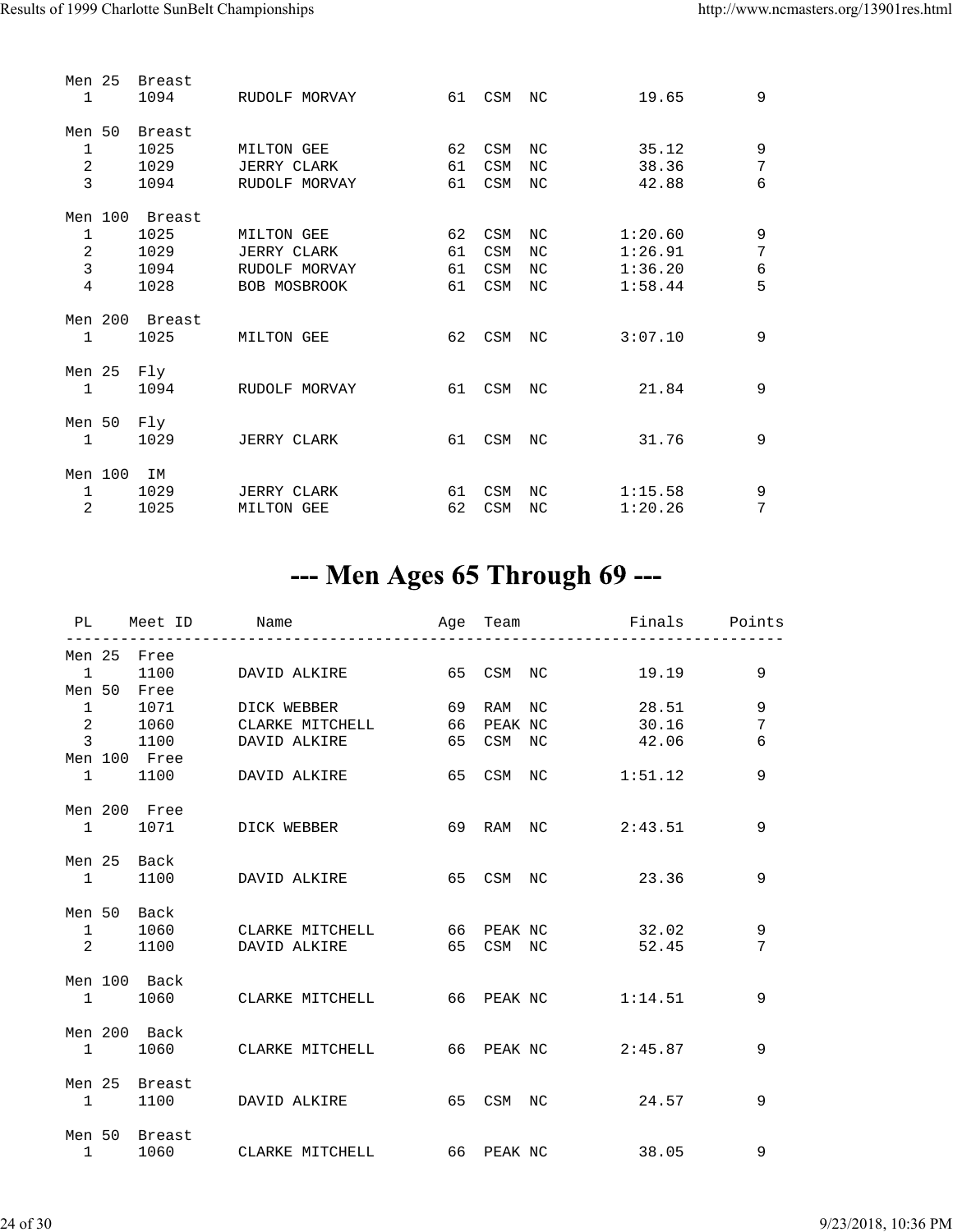| 2              |         | 1071   | DICK WEBBER     | 69 | RAM        | NC  | 45.26   | 7 |
|----------------|---------|--------|-----------------|----|------------|-----|---------|---|
| 3              |         | 1100   | DAVID ALKIRE    | 65 | CSM        | NC. | 55.19   | 6 |
|                | Men 100 | Breast |                 |    |            |     |         |   |
| $\mathbf{1}$   |         | 1100   | DAVID ALKIRE    | 65 | CSM        | NC  | 2:11.96 | 9 |
| Men 25         |         | Fly    |                 |    |            |     |         |   |
| 1              |         | 1100   | DAVID ALKIRE    | 65 | CSM        | NC  | 28.11   | 9 |
| Men 50         |         | Fly    |                 |    |            |     |         |   |
| 1              |         | 1060   | CLARKE MITCHELL | 66 | PEAK NC    |     | 33.22   | 9 |
| $\overline{2}$ |         | 1071   | DICK WEBBER     | 69 | RAM        | NC  | 33.50   | 7 |
| Men 100        |         | ΙM     |                 |    |            |     |         |   |
| 1              |         | 1060   | CLARKE MITCHELL | 66 | PEAK NC    |     | 1:16.46 | 9 |
| 2              |         | 1100   | DAVID ALKIRE    | 65 | <b>CSM</b> | NC  | 2:09.68 | 7 |
| Men 200        |         | IM     |                 |    |            |     |         |   |
| 1              |         | 1060   | CLARKE MITCHELL | 66 | PEAK NC    |     | 2:52.31 | 9 |
| 2              |         | 1071   | DICK WEBBER     | 69 | RAM        | NC. | 3:11.39 | 7 |

#### --- Men Ages 70 Through 74 ---

|                                               | PL Meet ID Name | ________________                                                             |    |           |           | -----------------                           | Age Team <b>Finals</b> Points |
|-----------------------------------------------|-----------------|------------------------------------------------------------------------------|----|-----------|-----------|---------------------------------------------|-------------------------------|
| $1 \qquad \qquad$                             | Men 50 Free     | 1009 WILLIAM IRWIN 70 GCAM SC 32.66<br>2 1037 EDWIN MCCARTHY 73 CSM NC 56.48 |    |           |           |                                             | 9<br>7                        |
| $1 \quad \cdots$                              | Men 100 Free    | 1009 WILLIAM IRWIN<br>2 1037 EDWIN MCCARTHY                                  |    |           |           | 70 GCAM SC 1:10.08<br>73 CSM NC 2:16.27     | 9<br>7                        |
| $2 \left( \frac{1}{2} \right)$                | Men 500 Free    | 1 1009 WILLIAM IRWIN 70 GCAM SC 7:35.31<br>1037 EDWIN MCCARTHY               |    |           |           | 73 CSM NC 12:20.89                          | 9<br>7                        |
| $\sim$ 1                                      | Men 25 Breast   | 1042 HEINZ WEISS                                                             |    |           |           | 71 FSM NC 19.15                             | 9                             |
| $\mathbf{1}$<br>$\overline{2}$<br>$3^{\circ}$ | Men 50 Breast   | 1009 WILLIAM IRWIN<br>1042 HEINZ WEISS<br>1037 EDWIN MCCARTHY                | 71 |           | 73 CSM NC | 70 GCAM SC 39.71<br>FSM NC 45.11<br>1:05.55 | 9<br>7<br>6                   |
|                                               | Men 100 Breast  | 1 1037 EDWIN MCCARTHY                                                        |    |           |           | 73 CSM NC 2:28.13                           | 9                             |
| $\mathbf{1}$                                  | Men 200 Breast  | 1037 EDWIN MCCARTHY                                                          |    |           |           | 73 CSM NC 5:20.81                           | 9                             |
| $\sim 10^{-10}$ and $\sim 10^{-10}$           | Men 25 Fly      | 1042 HEINZ WEISS                                                             |    | 71 FSM NC |           | DQ                                          |                               |
|                                               | Men 50 Fly      | 1 1009 WILLIAM IRWIN                                                         |    |           |           | 70 GCAM SC 34.82                            | 9                             |
|                                               | Men 100 IM      | 1 1009 WILLIAM IRWIN 70 GCAM SC 1:26.44                                      |    |           |           |                                             | 9                             |

#### --- Men Ages 75 Through 79 ---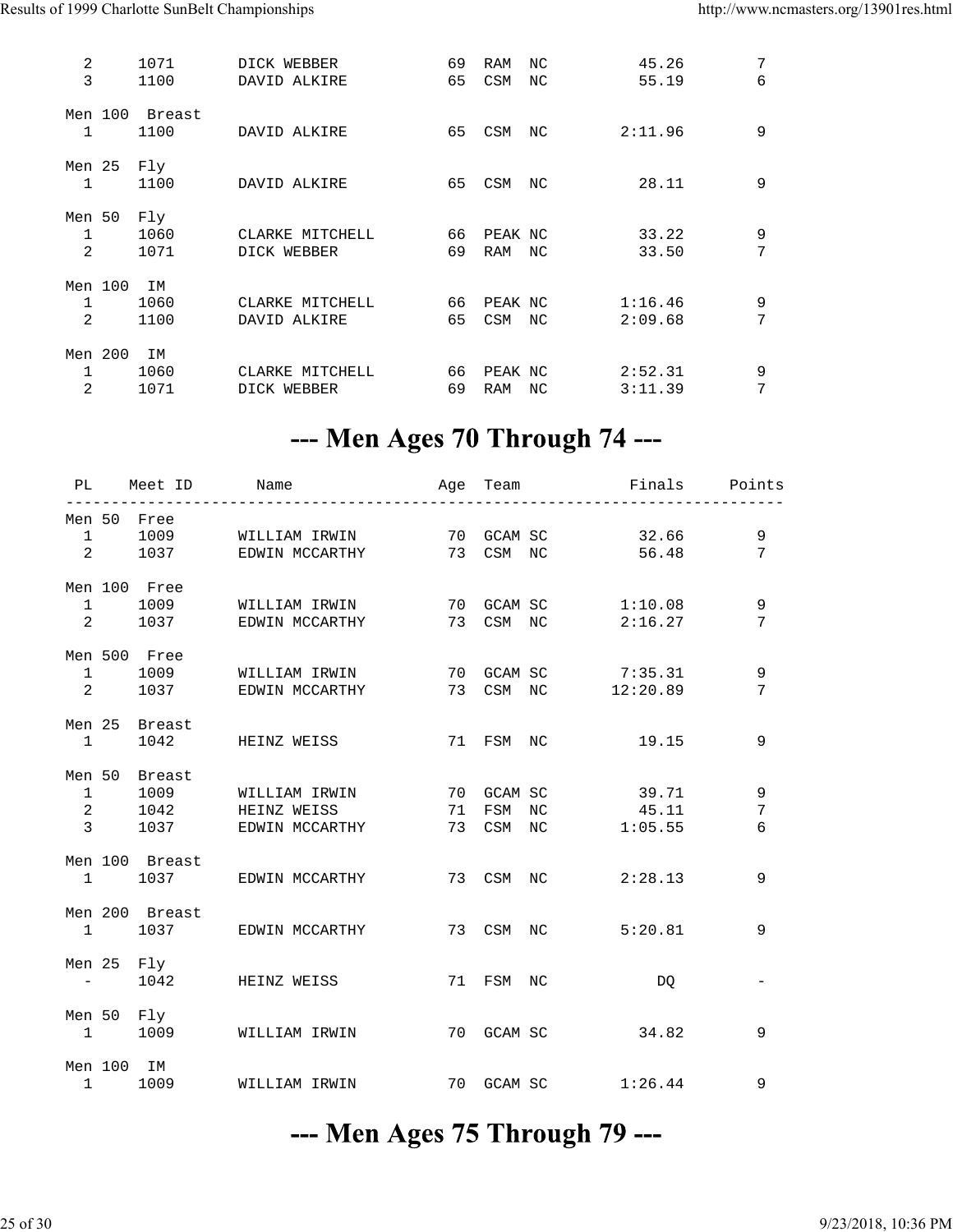Results of 1999 Charlotte SunBelt Championships http://www.ncmasters.org/13901res.html

|  | PL Meet ID    | Name |                                                                            |  |            | Age Team     Finals   Points |                 |
|--|---------------|------|----------------------------------------------------------------------------|--|------------|------------------------------|-----------------|
|  | Men 50 Free   |      |                                                                            |  |            |                              |                 |
|  |               |      | 1 1078 ROBERT PERRY 75 NCAM NC 36.78<br>2 1017 ED LAMBERT 77 GKMS TN 39.11 |  |            |                              | 9               |
|  |               |      |                                                                            |  |            |                              | $7\overline{ }$ |
|  | Men 100 Free  |      |                                                                            |  |            |                              |                 |
|  |               |      | $1$ 1078 ROBERT PERRY 75 NCAM NC $1:28.18$                                 |  |            |                              | 9               |
|  | Men 200 Free  |      |                                                                            |  |            |                              |                 |
|  |               |      | 1 1078 ROBERT PERRY 75 NCAM NC 3:24.36                                     |  |            |                              | 9               |
|  | Men 500 Free  |      |                                                                            |  |            |                              |                 |
|  |               |      | 1 1017 ED LAMBERT 77 GKMS TN 9:10.33                                       |  |            |                              | $\mathsf 9$     |
|  |               |      | 2 1078 ROBERT PERRY 75 NCAM NC 9:26.37                                     |  |            |                              | $7\phantom{.0}$ |
|  | Men 1000 Free |      |                                                                            |  |            |                              |                 |
|  |               |      | 1 1078 ROBERT PERRY 75 NCAM NC 20:09.21                                    |  |            |                              | 9               |
|  | Men 1650 Free |      |                                                                            |  |            |                              |                 |
|  |               |      | 1 1017 ED LAMBERT 77 GKMS TN 32:07.22                                      |  |            |                              | 9               |
|  | Men 50 Back   |      | 1 1017 ED LAMBERT 77 GKMS TN 53.72                                         |  |            |                              |                 |
|  |               |      |                                                                            |  |            |                              | 9               |
|  | Men 100 Back  |      | 1 1017 ED LAMBERT 77 GKMS TN 1:53.23                                       |  |            |                              | 9               |
|  |               |      |                                                                            |  |            |                              |                 |
|  | Men 200 Back  |      |                                                                            |  |            |                              | 9               |
|  |               |      | 1 1017 ED LAMBERT 77 GKMS TN 4:16.51<br>1:00.46 2:04.99 3:11.37 4:16.51    |  |            |                              |                 |
|  | Men 50 Breast |      |                                                                            |  |            |                              |                 |
|  |               |      | 1 1017 ED LAMBERT 77 GKMS TN 58.47                                         |  |            |                              | 9               |
|  | Men 50 Fly    |      |                                                                            |  |            |                              |                 |
|  |               |      | 1 1017 ED LAMBERT                                                          |  |            | 77 GKMS TN 1:00.68           | 9               |
|  | Men 100 IM    |      |                                                                            |  |            |                              |                 |
|  |               |      | 1 1017 ED LAMBERT                                                          |  | 77 GKMS TN | 1:54.45                      | 9               |
|  | Men 200 IM    |      | 1 1017 ED LAMBERT                                                          |  |            | 77 GKMS TN 4:28.22           |                 |
|  |               |      |                                                                            |  |            |                              | 9               |

## --- Women's Relays Ages 19 Through 24 ---

| PL<br>Meet ID                                  | Name                                            | Team                          | Finals                     | Points |
|------------------------------------------------|-------------------------------------------------|-------------------------------|----------------------------|--------|
| Women 200<br>R-Free<br>3027                    | RAM A W-19<br>SILICA LARKIN-26 C. BRAUNSTEIN-29 | RAM<br>NC<br>SUE HAUGH-37     | 1:58.91<br>GEORGIA GRAY-21 | 18     |
| Women 400<br>R-Free<br>3045<br>GEORGIA GRAY-21 | RAM A W-19<br>SILICA LARKIN-26                  | NC<br>RAM<br>C. BRAUNSTEIN-29 | 4:31.08<br>SUE HAUGH-37    | 18     |

#### --- Women's Relays Ages 25 Through 34 ---

| PL | Meet | Name | l'eam | -- | $\overline{\phantom{a}}$<br>- ~ ~<br>--- |
|----|------|------|-------|----|------------------------------------------|
|    |      |      |       |    |                                          |

Women 200 R-Medley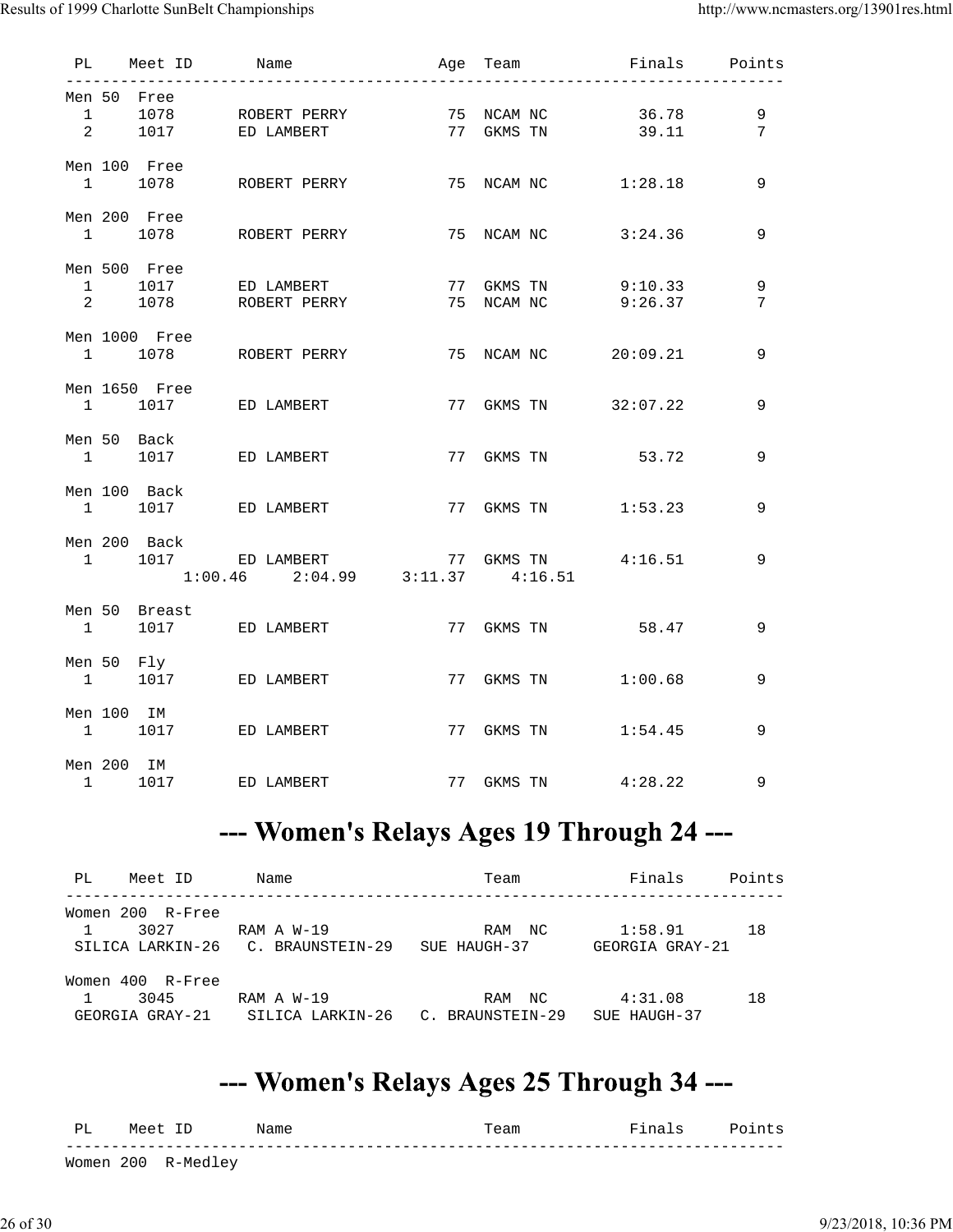| 14  |
|-----|
|     |
|     |
|     |
|     |
|     |
| 1 R |
|     |
|     |

#### --- Women's Relays Ages 35 Through 44 ---

| PL | Meet ID            | Name                                                  | Team                                 | Finals<br>Points  |  |
|----|--------------------|-------------------------------------------------------|--------------------------------------|-------------------|--|
|    | Women 200 R-Free   |                                                       |                                      |                   |  |
| 1  | 3025               | $CSM$ A $W-35$                                        | NC<br>CSM                            | 18<br>2:03.90     |  |
|    |                    | MICHELLE GROCE-38 SUSAN NESTOR-36                     | KAREN TALLMADGE-36 BETTE FREDRICK-39 |                   |  |
|    | Women 200 R-Medley |                                                       |                                      |                   |  |
| 1  | 3006               | $CSM$ A $W-35$                                        | NC<br>CSM                            | 18<br>2:21.13     |  |
|    |                    | LESLIE BERENS-39 KAREN TALLMADGE-36 BETTE FREDRICK-39 |                                      | MICHELLE GROCE-38 |  |

#### --- Women' Relays Ages 45 Through 54 ---

| PT.          | Meet ID          | Name                              | Team    | Finals           | Points |
|--------------|------------------|-----------------------------------|---------|------------------|--------|
|              | Women 400 R-Free |                                   |         |                  |        |
| $\mathbf{1}$ | 3046             | NCMS A W-45                       | NCMS NC | 4:59.32          | 1 R    |
|              | SANDRA CATHEY-49 | INGRID FRIESERS-45 J. MITCHELL-52 |         | MARY SANSBURY-45 |        |

#### --- Women's Relays Ages 65 Through 74 ---

| PL  | Meet ID            | Name                                              | Team       | Finals            | Points |
|-----|--------------------|---------------------------------------------------|------------|-------------------|--------|
|     | Women 200 R-Free   |                                                   |            |                   |        |
| $-$ | 3026               | $CSM$ A $W-65$                                    | CSM<br>NC  | DO.               |        |
|     | M. HAGERTY-75      | DAISY TRIVETTE-72 LYNNE GOBLE-76                  |            | BETTY BILLINGS-73 |        |
|     | Women 200 R-Medley |                                                   |            |                   |        |
|     | 3007               | $CSM$ A $W-65$                                    | CSM<br>NC. | 4:51.37           | 18     |
|     | LYNNE GOBLE-76     | DAISY TRIVETTE-72 BETTY BILLINGS-73 M. HAGERTY-75 |            |                   |        |

#### --- Men's Relays Ages 25 Through 34 ---

| PL.     | Meet ID           | Name             | Team             | Finals           | Points |
|---------|-------------------|------------------|------------------|------------------|--------|
| Men 200 | R-Free            |                  |                  |                  |        |
|         | 3030              | $CSM$ A $M-25$   | CSM<br>NC.       | 1:48.20          | 18     |
|         | ROBET FARY-34     | LAYNE FLOWE-30   | DICK PAHLE-49    | JOHN ANERALLA-36 |        |
| 2       | 3029              | $RAM A M-25$     | RAM<br>NC.       | 1:52.79          | 14     |
|         | TOMASZ WILK-26    | DAVID SHAMLIN-33 | B. HOLSHOUSER-36 | DAN READ-26      |        |
|         | Men 200 R-Medley  |                  |                  |                  |        |
|         | 3004              | $NCAM A M-25$    | NCAM NC          | 1:46.70          | 18     |
|         | JONATHAN KLEIN-41 | GREG ZOLTNERS-34 | THOMAS DAVIS-40  | BRAD DONOVAN-29  |        |
| 2       | 3002              | $RAM A M-25$     | NC<br>RAM        | 1:47.85          | 14     |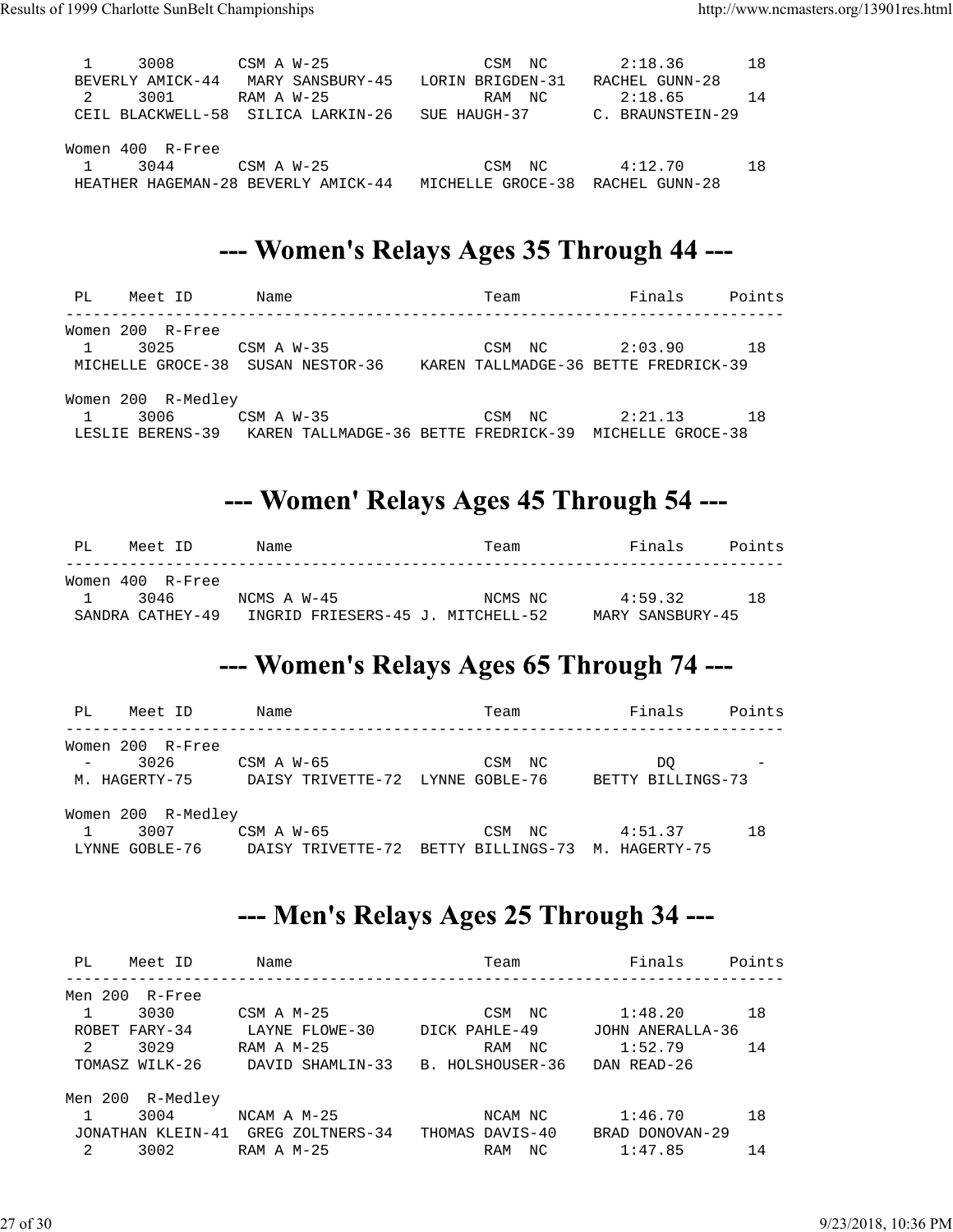| ALAN GODFREY-42    | BRUCE MALLETTE-46                  | FRITZ LEHMAN-40 | KEVIN FACCHINE-43 |
|--------------------|------------------------------------|-----------------|-------------------|
| 3<br>3010          | $CSM$ B $M-25$                     | CSM NC          | 2:01.96<br>12     |
| JOHN DENISON-35    | ROBET FARY-34                      | JEFF SMITH-35   | JOHN HADDOX-38    |
| 3003<br>4          | $RAM B M-25$                       | RAM NC          | 10<br>2:02.56     |
| WHITE-29<br>EDWARD | DAVID SHAMLIN-33                   | DAN READ-26     | TOMASZ WILK-26    |
| 5.<br>3009         | $CSM \land M-25$                   | CSM NC          | 8<br>2:16.26      |
| LAYNE FLOWE-30     | C. PARRISH-28                      | TODD UTTER-27   | ERIC VESS-28      |
| Men 400 R-Free     |                                    |                 |                   |
| 3050               | RAM B M-25                         | RAM NC          | 18<br>3:48.70     |
| DAN READ-26        | KEVIN FACCHINE-43 DAVID SHAMLIN-33 |                 | ALAN GODFREY-42   |
| 2<br>3049          | RAM A $M-25$                       | RAM NC          | 14<br>4:13.06     |
| TOMASZ WILK-26     | B. HOLSHOUSER-36                   | EDWARD WHITE-29 | SCOTT HINCKLEY-38 |
| 3052<br>3          | $CSM \land M-25$                   | CSM NC          | 4:26.07<br>12     |
| ROBET FARY-34      | LAYNE FLOWE-30                     | C. PARRISH-28   | KEN JOHNSON-41    |

#### --- Men's Relays Ages 35 Through 44 ---

|  | 1 3028 RAM A M-35 RAM NC 1:39.81 18<br>ALAN GODFREY-42 KEVIN FACCHINE-43 BRUCE MALLETTE-46 FRITZ LEHMAN-40<br>2 3032 CSM A M-35 CSM NC 1:43.50 14<br>JOHN HADDOX-38 JEFF SMITH-35 JOHN DENISON-35 BRIAN HUEY-39<br>3 3033 CSM B M-35 CSM NC 1:43.66 12<br>ERNIE GLASS-49 TOM PALMGREN-44 DOUG LEE-42 TERRENCE SHEILS-44<br>4 3034 Gaston Gators A M-35 GG NC 1:53.81 10<br>BEN COCKFIELD-41 JERE RUDISILL-44 WALTER DICKSON-44 ARTIE NEWCOMBE-35<br>1 3014 CSM A M-35 CSM NC 1:57.97 18<br>ERNIE GLASS-49 TERRENCE SHEILS-44 DOUG LEE-42 TOM PALMGREN-44<br>2 3005 Gaston Gators A M-35 GG NC 2:12.41 14<br>WALTER DICKSON-44 JERE RUDISILL-44 ARTIE NEWCOMBE-35 BEN COCKFIELD-41<br>3013 CSM C M-35 CSM NC DQ<br>JOHN ANERALLA-36 JACK SAUMBY-46 P. ALEXANDER-37 DICK PAHLE-49<br>1 3051 CSM B M-35 CSM NC 3:42.68 18<br>JEFF SMITH-35 P. ALEXANDER-37 JOHN DENISON-35 BRIAN HUEY-39 |
|--|---------------------------------------------------------------------------------------------------------------------------------------------------------------------------------------------------------------------------------------------------------------------------------------------------------------------------------------------------------------------------------------------------------------------------------------------------------------------------------------------------------------------------------------------------------------------------------------------------------------------------------------------------------------------------------------------------------------------------------------------------------------------------------------------------------------------------------------------------------------------------------------|

#### --- Men's Relays Ages 45 Through 54 ---

| PL.<br>Meet ID      | Name             | Team              | Finals           | Points |
|---------------------|------------------|-------------------|------------------|--------|
| Men 200<br>R-Free   |                  |                   |                  |        |
| 3031                | CSM $\land$ M-45 | CSM<br>NC.        | 1:53.20          | 18     |
| JIM BRITT-52        | LOU GADOL-57     | CHRIS MULLEN-50   | JERRY CLARK-61   |        |
| R-Medley<br>Men 200 |                  |                   |                  |        |
| 3011                | CSM $\land$ M-45 | CSM<br>NC.        | 2:13.67          | 18     |
| CHRIS MULLEN-50     | LOU GADOL-57     | JIM BRITT-52      | JOHN MARSHALL-53 |        |
| Men 400<br>R-Free   |                  |                   |                  |        |
| 3047                | CSM $\land$ M-45 | NC.<br>CSM        | 4:20.34          | 18     |
| MULLEN-50<br>CHRIS  | MILTON GEE-62    | CLARK-61<br>JERRY | LOU GADOL-57     |        |

### --- Men's Relays Ages 55 Through 64 ---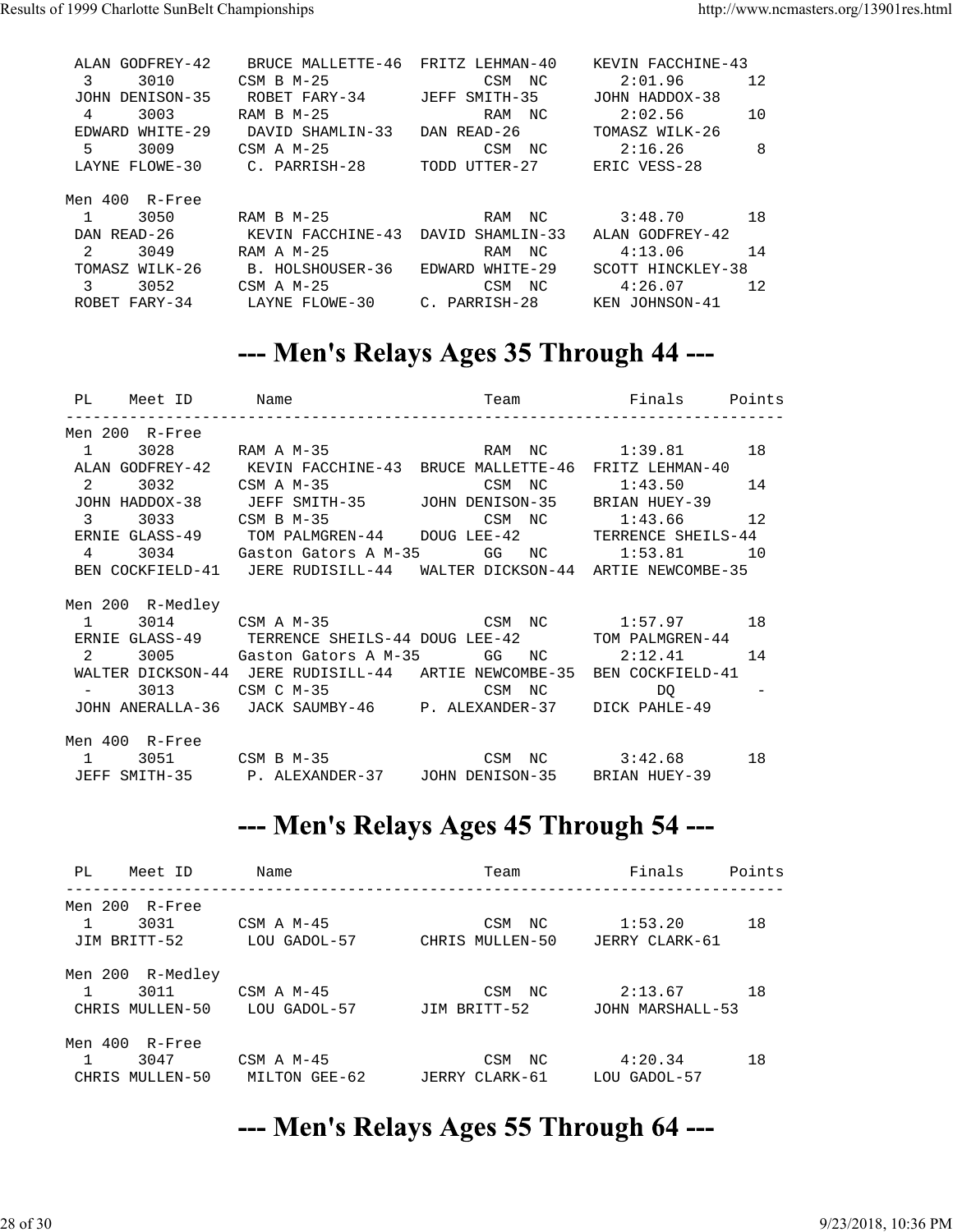| Men 200 R-Medley<br>2:42.78<br>3012<br>CSM A M-55<br>1 R<br>CSM NC<br>RUDOLF MORVAY-61 W. APPLEBAUM-63 | PL | Meet ID | Name | Team          | Finals         | Points |
|--------------------------------------------------------------------------------------------------------|----|---------|------|---------------|----------------|--------|
|                                                                                                        |    |         |      | MILTON GEE-62 | JERRY CLARK-61 |        |

#### --- Mixed Relays Ages 19 Through 24 ---

| PL | Meet ID            | Name                               | Team                                | Finals        | Points |
|----|--------------------|------------------------------------|-------------------------------------|---------------|--------|
|    | Mixed 200 R-Free   |                                    |                                     |               |        |
| 1  | 3036               | RAM A X-19                         | RAM<br>NC                           | 1:52.26       | 18     |
|    | SUE HAUGH-37W      | GEORGIA GRAY-21W                   | SCOTT HINCKLEY-38M ALAN GODFREY-42M |               |        |
|    | Mixed 200 R-Medley |                                    |                                     |               |        |
|    | 3016               | CSM A X-19                         | NC.<br>CSM                          | 1:54.51       | 18     |
|    |                    | HEATHER HAGEMAN-28WRACHEL GUNN-28W | SMITH-35M<br>JEFF                   | A. SNYDER-22M |        |

#### --- Mixed Relays Ages 25 Through 34 ---

| PL               | Meet ID Name       |                                                                           |        | Team Finals Points |    |
|------------------|--------------------|---------------------------------------------------------------------------|--------|--------------------|----|
|                  | Mixed 200 R-Free   |                                                                           |        |                    |    |
| $1 \quad \cdots$ | 3039               | CSM A X-25 CSM NC 1:42.71 18                                              |        |                    |    |
|                  |                    | HEATHER HAGEMAN-28WRACHEL GUNN-28W BRIAN HUEY-39M JEFF SMITH-35M          |        |                    |    |
| $\mathbf{2}$     | 3041               | CSM B X-25                                                                | CSM NC | 1:57.84            | 14 |
|                  |                    | KAREN TALLMADGE-36WJOHN HADDOX-38M BETTE FREDRICK-39W ROBET FARY-34M      |        |                    |    |
| $\overline{3}$   | 3035 RAM A X-25    |                                                                           | RAM NC | 1:59.19            | 12 |
|                  |                    | SILICA LARKIN-26W C. BRAUNSTEIN-29W DAVID SHAMLIN-33M B. HOLSHOUSER-36M   |        |                    |    |
| $4\degree$       |                    | 3042 CSM C X-25                                                           |        | CSM NC 2:39.91 10  |    |
|                  |                    | ELAINE KELLY-49W RITA PHILLIPS-45W BOB MOSBROOK-61M C. PARRISH-28M        |        |                    |    |
|                  | Mixed 200 R-Medley |                                                                           |        |                    |    |
| $\mathbf{1}$     |                    | 3023 RAM B X-25 RAM NC 1:57.43 18                                         |        |                    |    |
|                  |                    | FRITZ LEHMAN-40M BRUCE MALLETTE-46M SUE HAUGH-37W C. BRAUNSTEIN-29W       |        |                    |    |
| $\overline{2}$   | 3024               | RAM A $X-25$                                                              | RAM NC | $2:22.09$ 14       |    |
|                  |                    | CEIL BLACKWELL-58W SILICA LARKIN-26W ANDREW KURTZMAN-43MB. HOLSHOUSER-36M |        |                    |    |
| 3                | 3019               | CSM A X-25                                                                | CSM NC | $2:29.22$ 12       |    |
|                  |                    | LAYNE FLOWE-30M LORIN BRIGDEN-31W TODD UTTER-27M JOHN HADDOX-38M          |        |                    |    |

#### --- Mixed Relays Ages 35 Through 44 ---

| PL<br>Meet ID        | Name                                                                 | <b>Example 1</b> Finals<br>Team |                    | Points |
|----------------------|----------------------------------------------------------------------|---------------------------------|--------------------|--------|
| Mixed 200 R-Free     |                                                                      |                                 |                    |        |
| $\mathbf{1}$<br>3038 | $CSM$ A $X-35$                                                       | CSM NC                          | $1:55.54$ 18       |        |
|                      | JOHN DENISON-35M JERRY CLARK-61M SUSAN NESTOR-36W                    |                                 | MICHELLE GROCE-38W |        |
| 2<br>3040            | $CSM$ B $X-35$                                                       | CSM NC                          | 2:08.11            | 14     |
|                      | DOUG LEE-42M BEVERLY AMICK-44W TOM PALMGREN-44M                      |                                 | MARCIA GODWIN-54W  |        |
| Mixed 200 R-Medley   |                                                                      |                                 |                    |        |
| 3015<br>1            | $CSM$ A $X-35$                                                       |                                 | CSM NC 2:06.41 18  |        |
| TOM PALMGREN-44M     |                                                                      | DOUG LEE-42M BEVERLY AMICK-44W  | MICHELLE GROCE-38W |        |
| 2<br>3020            | $CSM$ B $X-35$                                                       | CSM NC                          | 2:12.57            | 14     |
|                      | SUSAN NESTOR-36W KAREN TALLMADGE-36WJOHN DENISON-35M JOHN HADDOX-38M |                                 |                    |        |
| $\mathbf{3}$<br>3022 | $NCAM A X-35$                                                        | NCAM NC                         | 2:45.95            | 12     |
|                      | S.A.M BROOKS-55W R. PINKERTON-59M G. ANTONELLI-57M                   |                                 | LYNNE HUNT-42W     |        |
| 3021                 | CSM B $X-35$                                                         | CSM<br>NC                       | DO                 |        |
|                      | LOU GADOL-57M JIM BRITT-52M LESLIE BERENS-39W MARY KATHE VASS-62W    |                                 |                    |        |